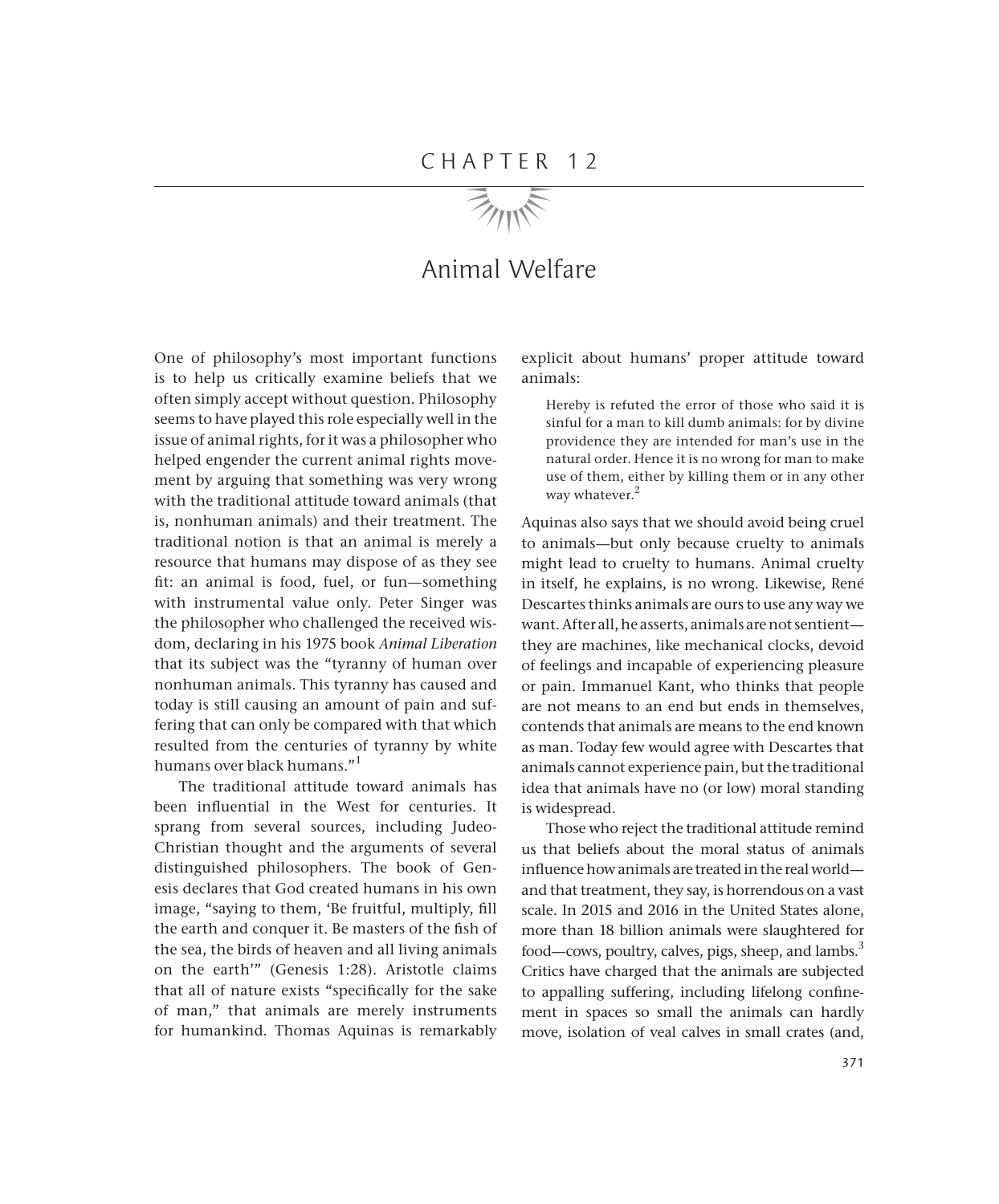some say, in almost total darkness), routine mutilation or surgery such as branding and cutting off pigs' tails and chickens' beaks, and the slaughter of chickens and livestock without first stunning them or using any other methods to minimize pain and suffering. $4$ 

In addition, each year millions of animals from mice to dogs to primates— are used in laboratory experiments all over the world. Some of this research— no one knows how much— causes significant animal suffering. According to a U.S. government report, in 2007 about 8 percent of larger animals used in experiments (excluding mice and rats) endured "pain or distress" that could not be relieved with medication.

These concerns push us toward the key moral questions that we try to sort out in this chapter: Do animals have instrumental value only? Do they have rights? Do we owe them any moral respect or concern at all? Is it morally permissible to experiment on animals, to raise and kill them for food, to cause them unnecessary pain and suffering? Do animals have the same moral worth as an infant, a mentally incompetent man, a woman with severe senile dementia, or a man in a persistent vegetative state?

## **ISSUE FILE: BACKGROUND**

Fortunately, on these issues there is at least a parcel of common ground. First, almost no one believes, as Descartes did, that animals are equivalent to windup clocks, mechanisms without feelings. Science and common sense suggest that many animals (mostly vertebrates) are *sentient*— that is, that they can have experiences. They can experience bodily sensations such as pain and pleasure as well as emotions such as fear and frustration. Sentient beings are thought to have the capacity to suffer. Second, virtually everyone thinks that being cruel to animals unnecessarily causing them pain or misery-is wrong. Even when we consider this judgment carefully and critically, it seems inescapable. Third, there is general agreement, among philosophers at least, that sentient animals are worthy of some degree of moral respect or concern. Most disputes turn on interpretations of this last point: Exactly how much moral concern do we owe animals? Do they deserve the same level of moral consideration that we give to humans? Do they deserve less? How should we treat them?

Such questions are essentially about the **moral status**, or **moral considerability**, of animals. Something has moral status if it is a suitable candidate for moral concern or respect in its own right, regardless of its relationships to humans. Ethically, we cannot treat a being that has moral status just any way we want, as if it were a mere thing. A being with moral status is of moral importance regardless of whether it is a means to something else, and in our dealings with it, we must somehow take this fact into account. Another way of expressing the notion of moral status is to say that any being with moral status is an object of **direct moral consideration** or concern. That is, such a being is worthy of moral concern for its own sake, not because of its relationship to others. A being that is the object of **indirect moral consideration** is granted respect or concern because of its relationship to other individuals. Human beings are objects of direct moral consideration; some say that animals such as dogs, pigs, and rabbits are too. A screwdriver is not the kind of thing that can be the object of direct moral concern, but it may be of indirect moral concern because of its value to a human being. Some people insist that all nonhuman animals are of indirect moral concern, deriving whatever value they have from their usefulness to humans. Many others reject this view, asserting that sentient animals have independent moral status.

Moral status is typically understood to be something that comes in degrees and that can be overridden or discounted in some circumstances. Philosophers speak of varying levels or weights of moral considerability. Some contend that animals have the same moral status as normal adult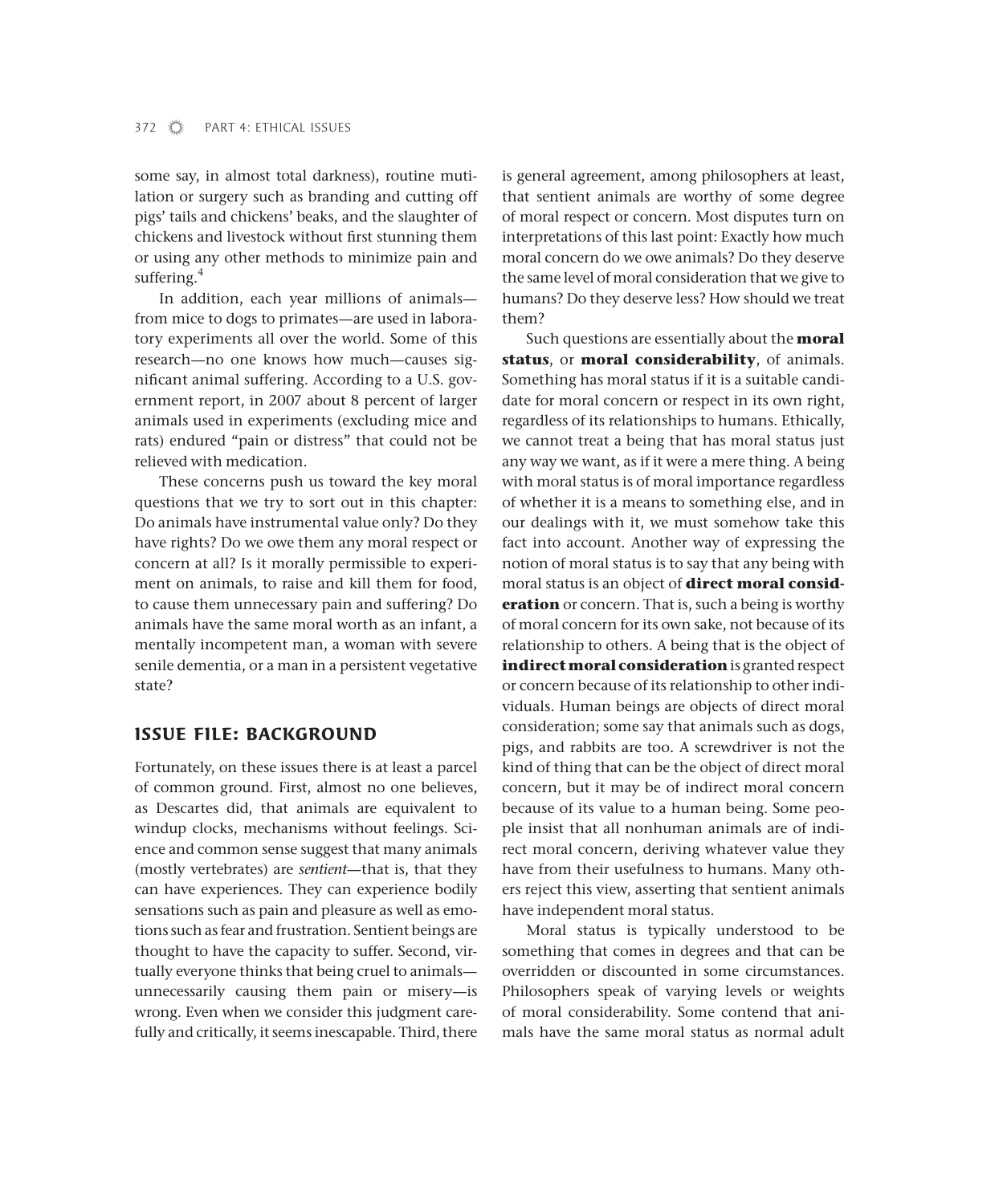humans— that, for example, the interests of animals are as morally important as the comparable interests of humans. Some argue that humans deserve more moral respect or concern than animals, that the interests of humans always take precedence over those of animals. Many maintain that moral considerability varies depending on the species (human or nonhuman), with humans enjoying the greatest degree of moral considerability and other species being assigned lower degrees on a sliding scale. But philosophers disagree on the basis for assigning the different rankings. Whatever a being's moral status, it is usually not viewed as absolute; sometimes it may be overridden or canceled by factors thought to be more important. Some people think, for example, that a dog's moral status prohibits humans from beating it just for fun but may allow beatings under some circumstances— say, to prevent it from straying into traffic and causing an accident.

Frequently people use the term **animal rights** as a synonym for *moral status*. When they say that animals have rights, they mean only that animals deserve some degree of direct moral consideration. But often the term is used in a more restricted way to refer to a particularly strong type of moral status. In this stronger sense, for an animal to have rights is for it to be entitled to a kind of moral respect that cannot be overridden (or cannot be overridden easily) by other considerations. Those who accept this notion of animal rights may argue that animals should *never* be condemned to factory farms or used in medical experimentation, even if such treatment would make millions of humans happy. Such rights are analogous to rights that people are supposed to have. People are thought to have a right, for instance, not to be unjustly imprisoned— even if their imprisonment would increase the overall happiness of society as a whole. (We take a closer look at strong animal rights in the next section.)

Before examining arguments that animals have moral status or rights, we should cite a few arguments to the contrary. Some people claim that only human beings have moral status and that animals, if they matter at all, have only indirect value as resources or tools for people. If cruelty to animals is wrong, it is wrong only because it makes humans callous or upsets people or damages personal property. The usual tack of those who reject moral status for animals is to argue that only beings that possess a particular property have moral status— a property that animals do not possess but humans do. The proposed status-granting properties are numerous and include having a soul, nurturing strong family bonds, using language, being a member of the human species, and being a person or a moral agent.

The notion that animals lack souls and therefore have no moral status is, of course, a traditional religious view defended on traditional religious grounds. Generally, philosophers do not take this path because their focus is on reason and arguments rather than on faith, and because philosophical analysis has rendered the concept of a soul problematic or controversial.

The claim that animals have no moral standing because they do not have the kind of strong family relationships exhibited by humans has been undermined not by philosophy but by science. The same goes for the parallel claim regarding animals' language skills. One philosopher sums up the relevant empirical findings:

[M]any species of non-humans develop long lasting kinship ties— orangutan mothers stay with their young for eight to ten years and while they eventually part company, they continue to maintain their relationships. Less solitary animals, such as chimpanzees, baboons, wolves, and elephants maintain extended family units built upon complex individual relationships, for long periods of time. Meerkats in the Kalahari desert are known to sacrifice their own safety by staying with sick or injured family members so that the fatally ill will not die alone. . . . While the lives of many, perhaps most, non-humans in the wild are consumed with struggle for survival, aggression and battle, there are some non-humans whose lives are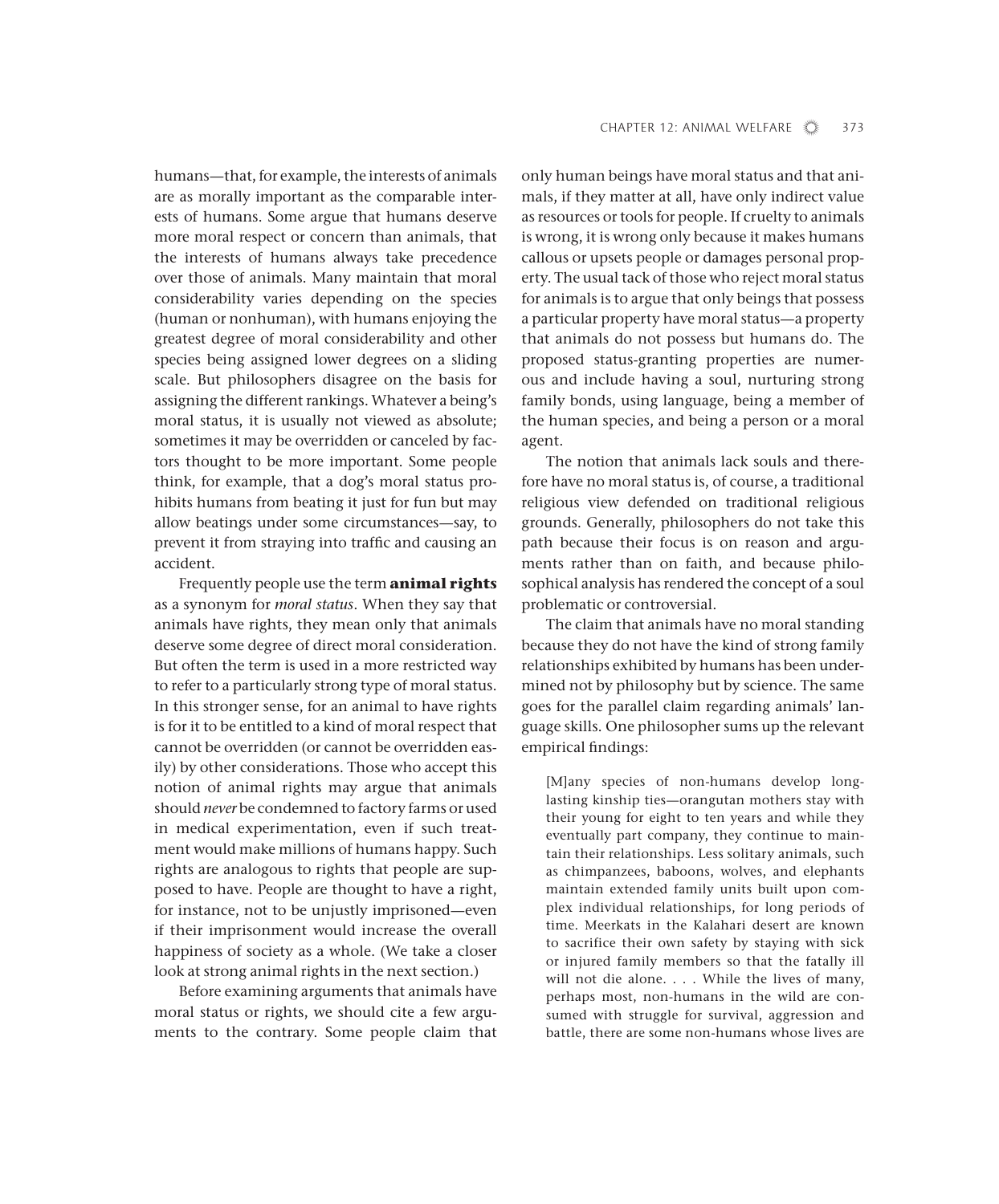

### **CRITICAL THOUGHT: Using Animals to Test Consumer Products**

Animals are used not only to test the safety and effectiveness of medical treatments, but also to determine the safety of consumer products such as cosmetics. This practice is fraught with controversy. For example:

Each year, American doctors inject more than 3 million doses of Botox to temporarily smooth their patients' wrinkles and frown lines. But before each batch is shipped, the manufacturer puts it through one of the oldest and most controversial animal tests available.

To check the potency of its product under federal safety rules, Allergan Inc. injects mice with Botox until it finds a dose at which half of the animals die—a rough gauge of potential harm to humans.

Animal protection groups consider this "lethal dose 50 (LD $_{50}$ )" test to be "the poster child for everything that's wrong with animal testing," said

Martin Stephens, vice president for animal research issues at the Humane Society of the United States. "It's as bad as it gets, poisoning animals to death."

Allergan officials say they have no choice. Without a federally approved safety test that does not use animals, a company spokeswoman says,  $LD_{50}$ "is by default the required test."\*

Is this kind of animal testing morally permissible, considering that its purpose is commercial and not medical? Why or why not? Would your using products that have been thoroughly tested using  $LD_{50}$ be morally acceptable? Would you change your answer if you knew the testing was done on dogs or horses instead of mice or guinea pigs?

\*Gilbert M. Gaul, "In U.S., Few Alternatives to Testing On Animals," *Washington Post*, [washingtonpost.com](http://www.washingtonpost.com), April 12, 2008.

characterized by expressions of joy, playfulness, and a great deal of sex. Recent studies in cognitive ethology have suggested that some non-humans engage in manipulative and deceptive activity, can construct "cognitive maps" for navigation, and some non-humans appear to understand symbolic representation and are able to use language.<sup>5</sup>

A more common claim is that just *being human* having the DNA of the human species, in other words— is the property that gives a being moral considerability. If so, then nonhumans do not and cannot have moral status. This view has seemed initially plausible to some, but critics have wondered why simply having human DNA would bestow moral status on a creature.

Perhaps the most telling objection against the human species argument is based on a simple thought experiment. Suppose we humans encounter extraterrestrial creatures who have all the same

attributes and capabilities that we have— self consciousness, intelligence, language skills, reasoning ability, emotions, and more. We would presumably have to admit that these beings have full moral status, just as we do. Yet they are not human. They may not even be carbon-based life forms. Physically they may be nothing like any member of the human species. This strange (but possible) state of affairs suggests that being human is not a necessary condition for having moral status.

Taking a cue from Kant, some philosophers contend that only persons or moral agents can be candidates for moral considerability— and that animals do not make the cut. Persons are typically regarded as rational beings who are free to choose their own ends and determine their own actions and values. Moral agents are beings who can make moral judgments and act according to moral reasons or principles. So the basic claim is that because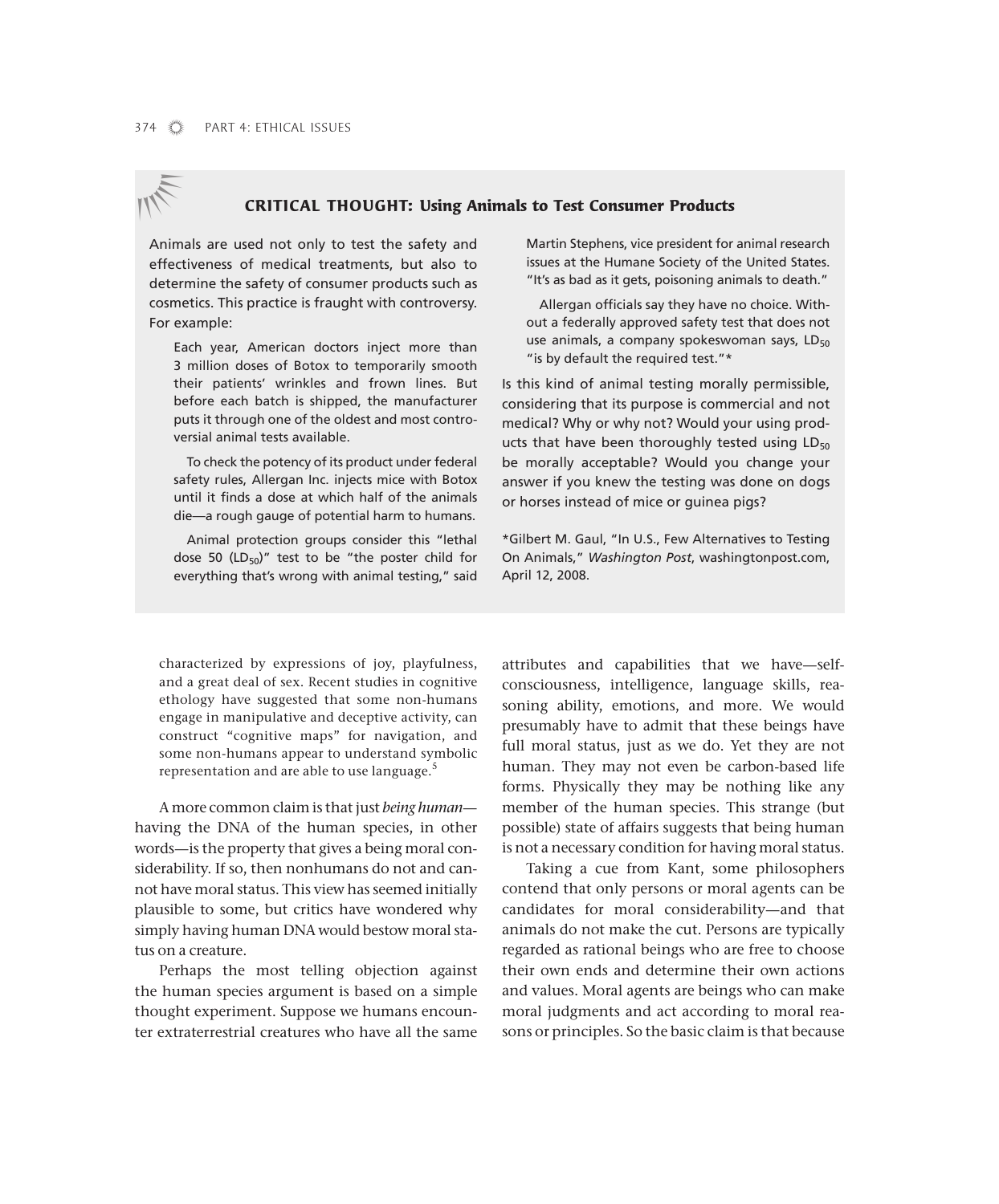all or most animals are not persons or moral agents, they can have no moral standing. They simply lack the necessary property.

As many critics have pointed out, using personhood and moral agency as criteria for determining moral status has a troublesome drawback: it not only excludes animals from moral considerability but some humans as well. This difficulty is common to all lack-of-some-necessary-property arguments, which we will examine more closely in the next section.

In any case, many think that all these standards for moral status are in a sense beside the point. To them it is obvious that regardless of whether an animal possesses these "higher" capacities and characteristics, it can suffer. They reason that if it can suffer, then it can be wronged by deliberately causing it to suffer. If deliberately hurting it is wrong, it must have some level of moral considerability.

### **MORAL THEORIES**

How might a utilitarian assess the treatment of nonhuman animals? What would he or she say about their moral status? The most famous answers to these questions come from the utilitarian philosopher Peter Singer, credited with kindling through his writings what is popularly known as the animal rights movement. His most celebrated book, *Animal Liberation*, helped spark serious debates about the treatment of animals, the meat industry, and vegetarianism— debates that continue to this day. Classic utilitarianism says that the right action is the one that produces the best balance of happiness over unhappiness (or pleasure over pain), *everyone considered.* Singer's approach is to include *both* animals and humans in this "everyone." The pain and pleasure of *all* sentient beings must be considered when we are deciding which action maximizes the good.

This inclusion of *all* animals (human and nonhuman) in utilitarian calculations is not new,

however—it was, in fact, advocated by utilitarianism's founder, Jeremy Bentham (1748–1832):

The day *may* come when the rest of the animal creation may acquire those rights which never could have been withholden from them but by the hand of tyranny. The French have already discovered that the blackness of the skin is no reason why a human being should be abandoned without redress to the caprice of a tormentor. It may one day come to be recognized that the number of the legs, the villoscity of the skin, or the termination of the *os sacrum*, are reasons equally insufficient for abandoning a sensitive being to the same fate. What else is it that should trace the insuperable line? Is it the faculty of reason, or perhaps the faculty of discourse? But a full grown horse or dog is beyond comparison a more rational, as well as a more conversable animal, than an infant of a day, or a week, or even a month, old. But suppose they were otherwise, what would it avail? The question is not, Can they reason? nor Can they *talk?* but, *Can they suffer?*<sup>6</sup>

For both Bentham and Singer, what makes a being worthy of moral concern, what requires us to include it in the moral community, is its ability to experience pain and pleasure— its ability to suffer. Why do humans have moral status? Not, says the utilitarian, because of their capacity for reason, social relationships, and personhood—but because of their capacity for suffering. Likewise, because sentient animals can suffer, they too have moral status. Furthermore, Bentham and Singer argue that because both humans and animals can suffer, they both deserve *equal moral consideration.* As Singer says,

[T]he interests of every being affected by an action are to be taken into account and given the same weight as the like interests of any other being.... If a being suffers, there can be no moral justification for refusing to take that suffering into consideration. No matter what the nature of the being, the principle of equality requires that its suffering be counted equally with the like suffering-in so far as rough comparisons can be made-of any other being. If a being is not capable of suffering, or of experiencing enjoyment or happiness, there is nothing to be taken into account.<sup>7</sup>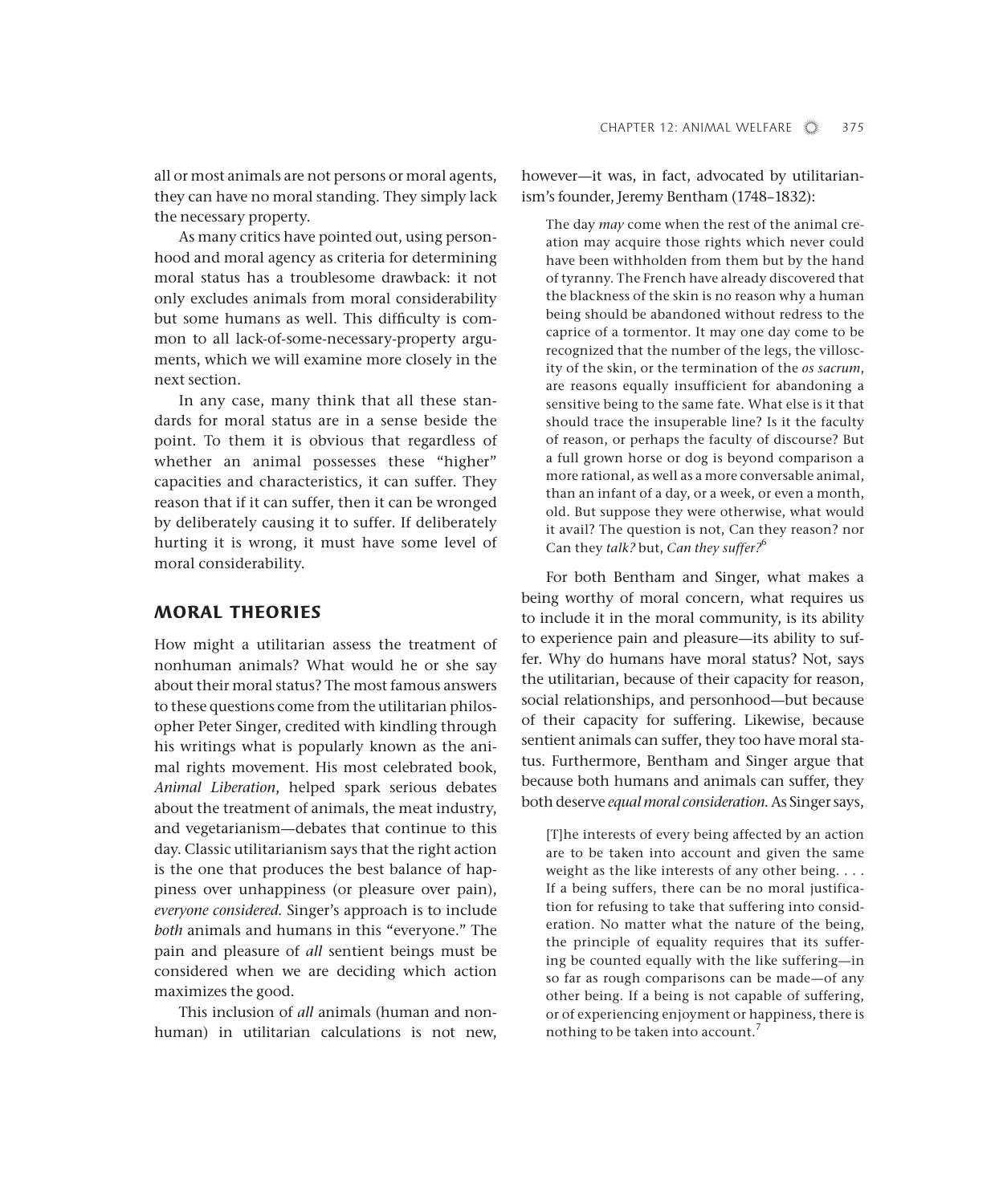According to Singer, those who do not give equal moral consideration to human and nonhuman animals are guilty of **speciesism**— discrimination against nonhuman animals just because of their species. Speciesism, he says, is wrong for the same reason that racism and sexism are wrong: it violates the principle of equal consideration— that is, equal consideration of comparable interests.

Equal consideration of comparable interests, however, does not mean equal treatment. Humans and animals have some interests in common (such as avoiding pain), and they differ dramatically in the possession of other interests (humans are capable of enjoying art and studying philosophy, but animals are not). Singer's utilitarianism demands that when comparable interests are involved, those of humans and those of animals must be given equal weight. A pig's suffering is just as important as a man's or a woman's. If a pig and a man are both experiencing intense pain, we must not assume that the man's pain should be taken more seriously. We should regard the agony of both beings with equal concern. But when interests are not comparable, we need not pretend that they are. We may, for example, give weight to a woman's interest in enjoying a good book, but we would give no weight to this interest in a dog, because a dog has no such interest.

What are the implications of Singer's view for the treatment of animals? For one thing, it implies that our system of meat production is wrong and should be abolished. There is general agreement that the meat industry currently causes immense suffering to millions of sentient creatures. In standard utilitarian calculations, if we weigh this extreme suffering against the moderate pleasures it produces (the gustatory enjoyment of humans), we see that the meat industry generates a net balance of evil over good. The alternative to having a meat industry vegetarianism— would result in far more good than evil. As Singer puts it,

Since, as I have said, none of these [meat industry] practices cater for anything more than our pleasures of taste, our practice of rearing and killing other

animals in order to eat them is a clear instance of the sacrifice of the most important interests of other beings in order to satisfy trivial interests of our own. To avoid speciesism we must stop this practice, and each of us has a moral obligation to cease supporting this practice.<sup>8</sup>

Some see a problem in Singer's stance, however, because his call for eliminating meat production and embracing vegetarianism does not seem to be fully warranted by his arguments. By Singer's own lights, a humane form of meat production might be morally permissible. If animals could be raised and killed without suffering—if their lives could be pleasant and their deaths painless— then there might be a net balance of good over evil in the process. Then both meat production and meat eating might be acceptable. It seems that Singer's arguments could be used to support reform of the meat production industry just as easily as its total elimination.

As for scientific experimentation on animals, Singer thinks that it might be permissible if the benefits gained from the research outweigh any suffering involved. "[I]f a single experiment could cure a major disease, that experiment would be justifiable," he says.<sup>9</sup> However, he believes that in practice, animal experimentation usually results in more evil than good because often the benefits to humans are negligible.

How would a nonconsequentialist view the treatment of animals? Probably the most influential example of the nonconsequentialist approach is that of Tom Regan, another philosopher who has helped define and inspire the animal rights movement. He argues for *animal rights* proper— that is, animal rights in the restricted sense of having moral considerability that cannot be easily overridden, not in the weaker, generic sense of simply possessing moral status. According to Regan,

The genius and the retarded child, the prince and the pauper, the brain surgeon and the fruit vendor, Mother Theresa and the most unscrupulous used car salesman— all have inherent value, all possess it *equally*, and *all have an equal right to be treated with respect*, to be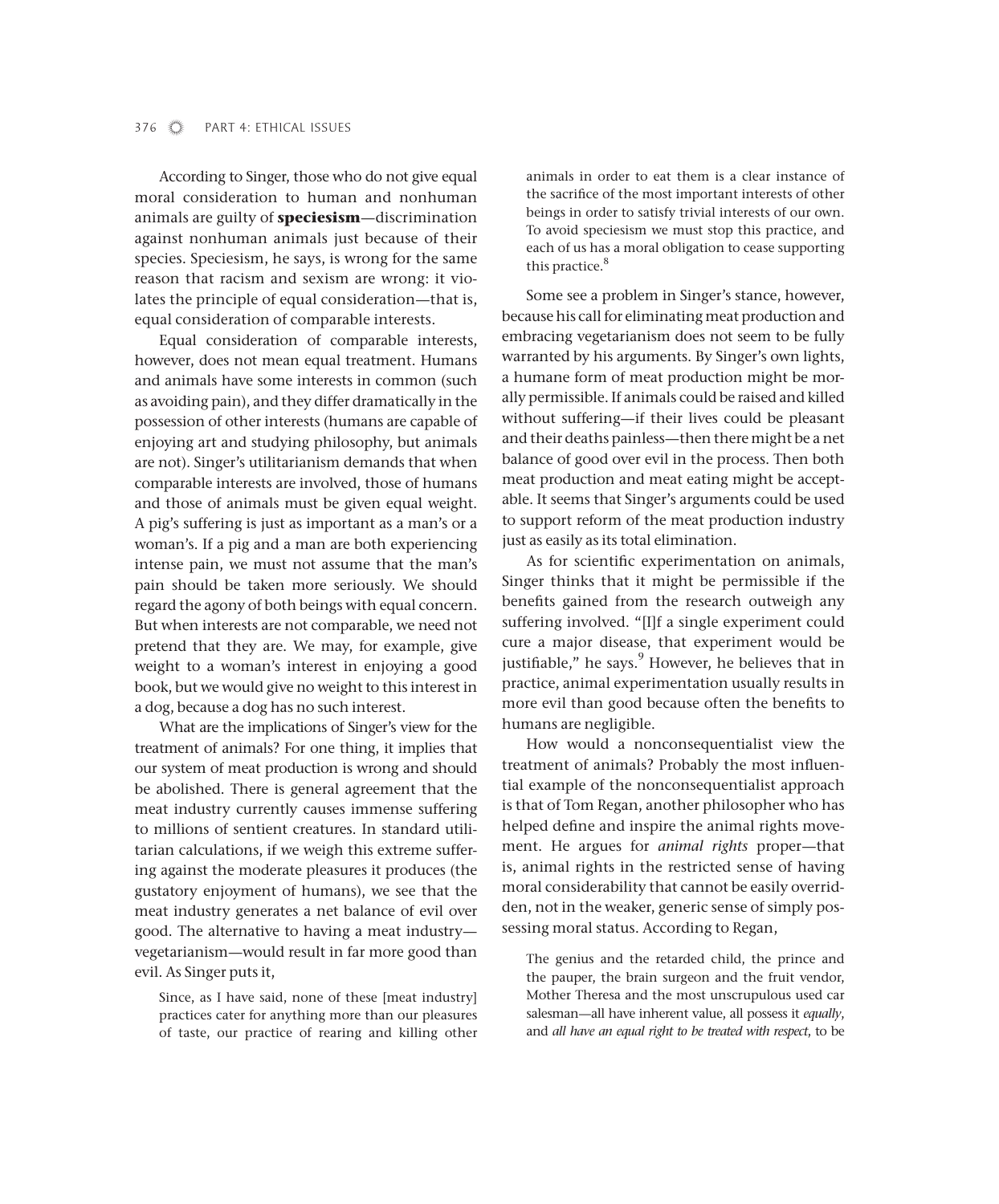# **CRITICAL THOUGHT: Should We Experiment on Orphaned Babies?**

**11/2** Consider this controversial argument against speciesism by Peter Singer:

In the past, argument about vivisection has often missed the point, because it has been put in absolutist terms: Would the abolitionist be prepared to let thousands die if they could be saved by experimenting on a single animal? The way to reply to this purely hypothetical question is to pose another: would the experimenter be prepared to perform his experiment on an orphaned human infant, if that were the only way to save many lives? (I say "orphan" to avoid the complication of parental feelings, although in doing so I am being overfair to the experimenter, since the nonhuman subjects of experiments are not orphans.) If the experimenter is not prepared to use an orphaned human infant, then his readiness to use nonhumans is simple discrimination, since adult apes, cats, mice, and other mammals are more aware of what is happening to them, more self-directing and, so far as we can tell, at least as sensitive to pain, as any human infant.\*

What is Singer's point here? Is he advocating the practice of experimenting on orphaned human infants? Suppose you disagree with Singer. What argument would you make against his position?

\*Peter Singer, "All Animals Are Equal," *Philosophic Exchange* 1 (1974). Copyright © Peter Singer 1974. Reprinted by permission of author.

treated in ways that do not reduce them to the status of things, as if they exist as resources for others. $^{10}$ 

Regan maintains that such equal inherent value and equal rights apply to animals just as much as they do to humans. More specifically, he says, they apply to all mature mammals, human and nonhuman. Creatures with inherent value must be treated, in Kant's famous phrase, as ends in themselves, not merely as means to an end. Their value or their treatment does not depend on some utilitarian calculation of pain and pleasure. According to Regan, humans and animals have equal value and equal rights because they share particular mental capacities; they are sensitive, experiencing beings— or as Regan says, "experiencing subjects of a life":

[W]e are each of us the experiencing subject of a life, a conscious creature having an individual welfare that has importance to us whatever our usefulness to others. We want and prefer things, believe and feel things, recall and expect things. And all these dimensions of our life, including our pleasure and pain, our enjoyment and suffering, our satisfaction and frustration, our continued existence or our untimely death—all make a difference to the quality of our life as lived, as experienced, by us as individuals. As the same is true of those animals who concern us (those who are eaten and trapped, for example), they too must be viewed as the experiencing subjects of a life, with inherent value of their own.<sup>11</sup>

How should we treat animals, then, if they have such rights and if these rights are equal to our own? Regan's theory (what he calls the rights view) implies that if it would be wrong to dissect, hurt, torture, eat, cage, hunt, or trap a human, then it would also be wrong to do the same to an animal— and that the amount of good that might be produced by such acts is irrelevant. Therefore, Regan concludes, all forms of animal experimentation should be abolished. "Because these animals are treated routinely, systematically as if their value were reducible to their usefulness to others," Regan says, "they are routinely, systematically treated with a lack of respect, and thus are their rights routinely, systematically violated."<sup>12</sup> On the same grounds, he thinks that commercial animal agriculture and commercial and sport hunting and trapping should also be abolished.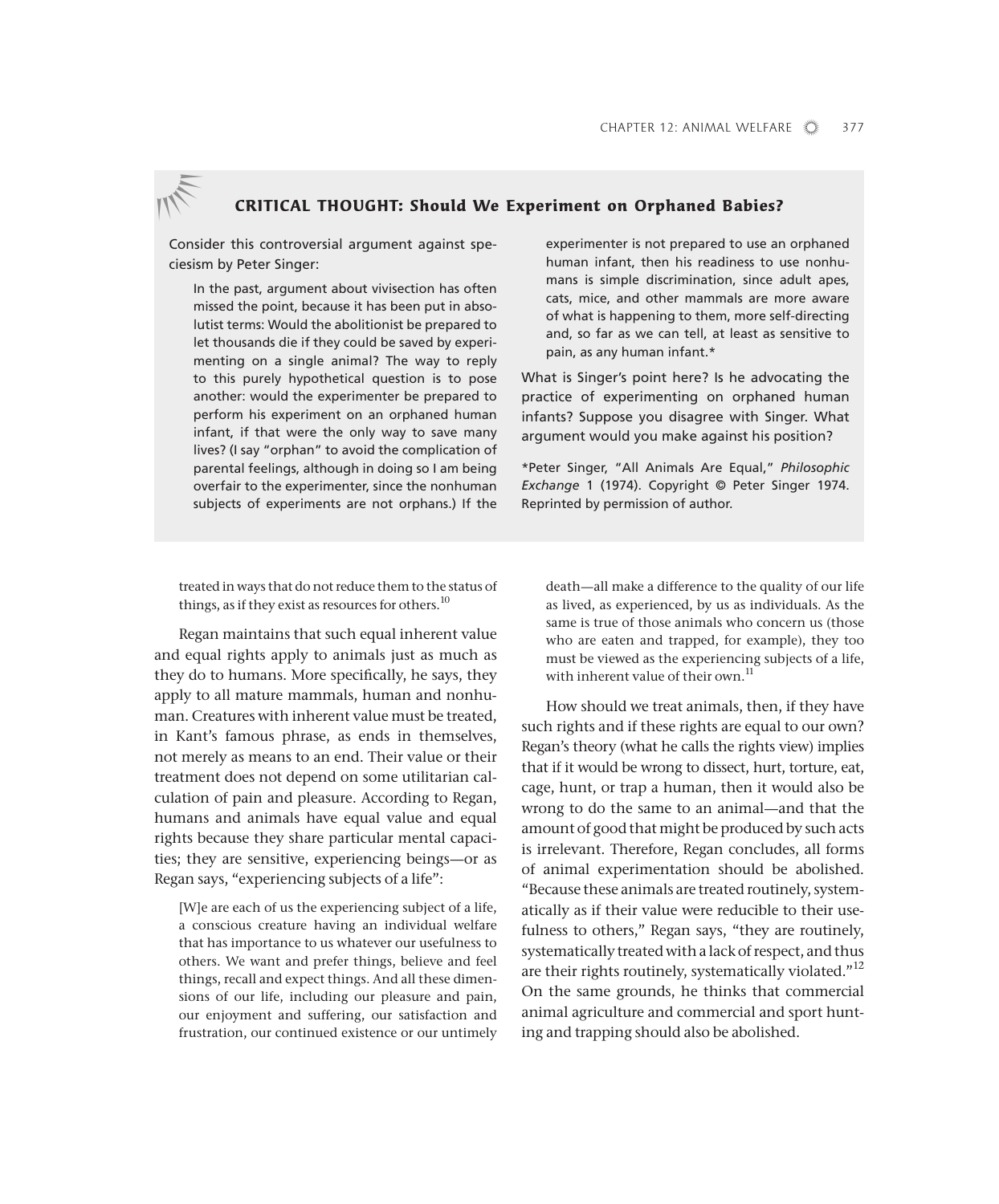- ' **QUICK REVIEW moral status** (or **moral considerability**)—The property of being a suitable candidate for direct moral consideration or respect.
- **direct moral consideration** Moral consideration for a being's own sake, rather than because of its relationship to others.
- **indirect moral consideration** Moral consideration on account of a being's relationship to others.
- **animal rights** Possession by animals of (1) moral status; (2) strong moral consideration that cannot be easily overridden.
- **speciesism** Discrimination against nonhuman animals just because of their species.

# **MORAL ARGUMENTS**

Do animals really have equal rights in the strict sense just mentioned? That is, do nonhuman animals have the same right to respect and moral concern that humans have? Using Tom Regan's rights view as inspiration without sticking strictly to his line of reasoning, let us examine some simple (and simplified) arguments for and against this proposition.

For our purposes, we can state the argument for the rights view like this:

- 1. Nonhuman animals (normal, fully developed mammals) are experiencing subjects of a life (or "experiencing subjects," for short), just as humans are.
- 2. All experiencing subjects have equal inherent value.
- 3. All those with equal inherent value are entitled to equal moral rights (the equal right to be treated with respect).
- 4. Therefore, nonhuman animals have equal moral rights.

This is a valid argument; the conclusion does follow from the three premises. So we have good reason to accept the conclusion if the premises are true. Are they? Premise 1 is an empirical claim about the mental capacities of animals (again, normal, fully developed mammals). There is scientific evidence suggesting that animals do have at least most of the capacities in question. For simplicity's sake, then, let us assume that Premise 1 is true.

Premises 2 and 3 are much more difficult to sort out. We should not accept them unless there are good reasons for doing so. Good reasons would involve separate arguments that support each of them. Regan has provided such arguments, and several critics have responded to them. Some have said, for example, that the notion of inherent value is obscure and that the link between inherent value and moral rights is unclear. Many others have sidestepped these issues and attacked the conclusion directly, arguing that regardless of whether animals have some moral rights, they surely do not have the *same* moral rights that humans do-that is, the equal right to be treated with respect.

Those who take this latter approach begin with an advantage. Our moral common sense suggests that there must be some sort of difference between the moral status of most humans and that of most animals. We tend to think that accidentally running over a man with our car is morally worse than doing the same to a rabbit. Most of us believe that there is an important moral difference between imprisoning women in cages for later slaughter and doing the same to chickens or hogs— even if we also deem the latter cruel and immoral.

Our intuition about such things can be wrong, of course. So those who reject equal moral rights for animals have offered other considerations. The philosopher Mary Anne Warren, for example, argues that animals do indeed have some moral rights, but that there are reasons for thinking that these rights are weaker or less demanding than the rights of humans. For one thing, she notes, the human right to freedom is stronger or more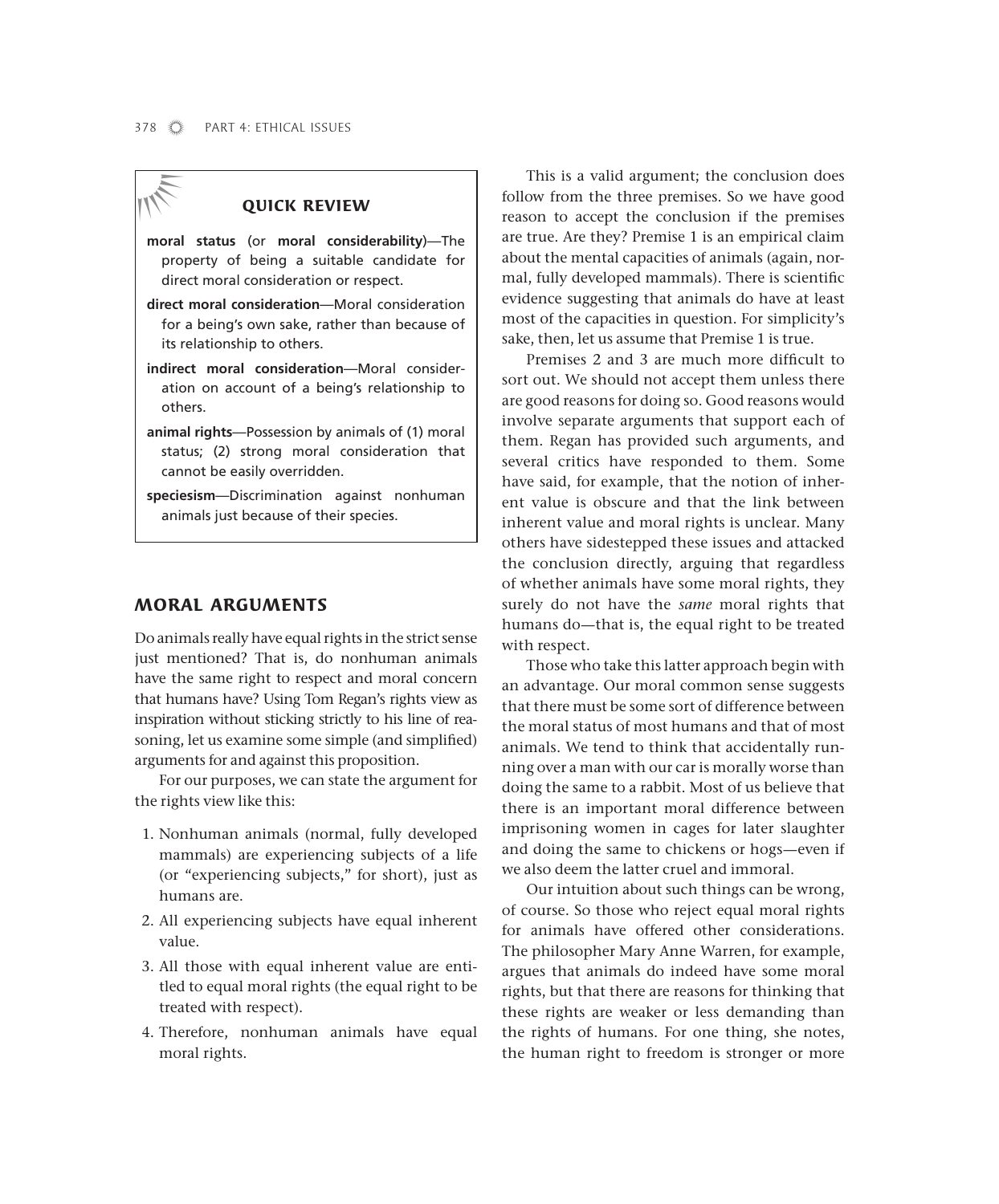extensive than the animal right to freedom. This right prohibits the unlawful imprisonment of humans, even if the prison is comfortable and spacious. Human dignity and the satisfaction of human aspirations and desires demand a higher degree of freedom of movement than would be required for the satisfaction of the needs or interests of many nonhuman animals. Imprisonment of animals in areas that allow them to satisfy their needs and pursue their natural inclinations, Warren says, "need not frustrate the needs or interests of animals in any significant way, and thus do not clearly violate their rights." In a similar vein, Warren argues that both humans and animals have a prima facie right to life, but this right is generally weaker for animals than for humans. As she puts it, "Human lives, one might say, have greater intrinsic value, because they are worth more *to their possessors*."13 Humans have hopes, plans, and purposes that make them value continued existence; animals, apparently, lack this forward-looking perspective. Warren adds that nonhuman animals nevertheless have a right to life because, among other things, their premature demise robs them of any future pleasures they might have had.

Regan has responded to such arguments for unequal rights for animals by offering a common counterargument. In general, the arguments contend that animals have less inherent value (and therefore weaker moral rights) because animals lack something that adult humans have— perhaps the ability to reason, intelligence, autonomy, intellect, or some other valuable property. But, Regan says, if this contention is true, then we must say that some humans who lack these characteristics (retarded children or people with serious mental illness, for example) also have less inherent value than normal adult humans and therefore less robust moral rights. In other words, if these critics of equal rights are correct, we are fully justified in treating these "deficient humans" as we would nonhuman animals. "But it is not true," he says, "that such humans . . . have less inherent value than you or I. Neither, then, can we rationally sustain the view that animals like them in being experiencing subjects of a life have less inherent value. *All* who have inherent value have it *equally*, whether they be human animals or not."<sup>14</sup>

# **CHAPTER REVIEW**

### **SUMMARY**

The traditional attitude toward animals is that they are merely resources that humans can dispose of as they see fit; that is, that animals have instrumental value only. But many reject the traditional view and put forward reasons for supposing that animals have moral status. Something has moral status if it is a suitable candidate for moral concern or respect in its own right.

Some people claim that only humans have moral status and that animals have only indirect moral considerability. The usual approach of those who reject moral status for animals is to argue that a being is entitled to moral status only if it possesses particular properties— and that animals do not possess them. These status-granting properties include having a soul, having strong family bonds, using language, being a member of the human species, and being a person or a moral agent.

One of the more common claims is that one must be human to have moral status. Critics, however, have asked what it is about being human that gives one moral status. A thought experiment used against this claim asks us to imagine meeting extraterrestrial creatures who are like ourselves in many ways. We would presumably have to admit that the aliens have moral status just as we do, even though they are not human. Being human, then, seems not to be necessary for having moral status.

The most famous utilitarian approach to the treatment of animals is that of the philosopher Peter Singer. He argues that the pain and pleasure of animals as well as that of humans must be included in utilitarian calculations. What makes a being worthy of moral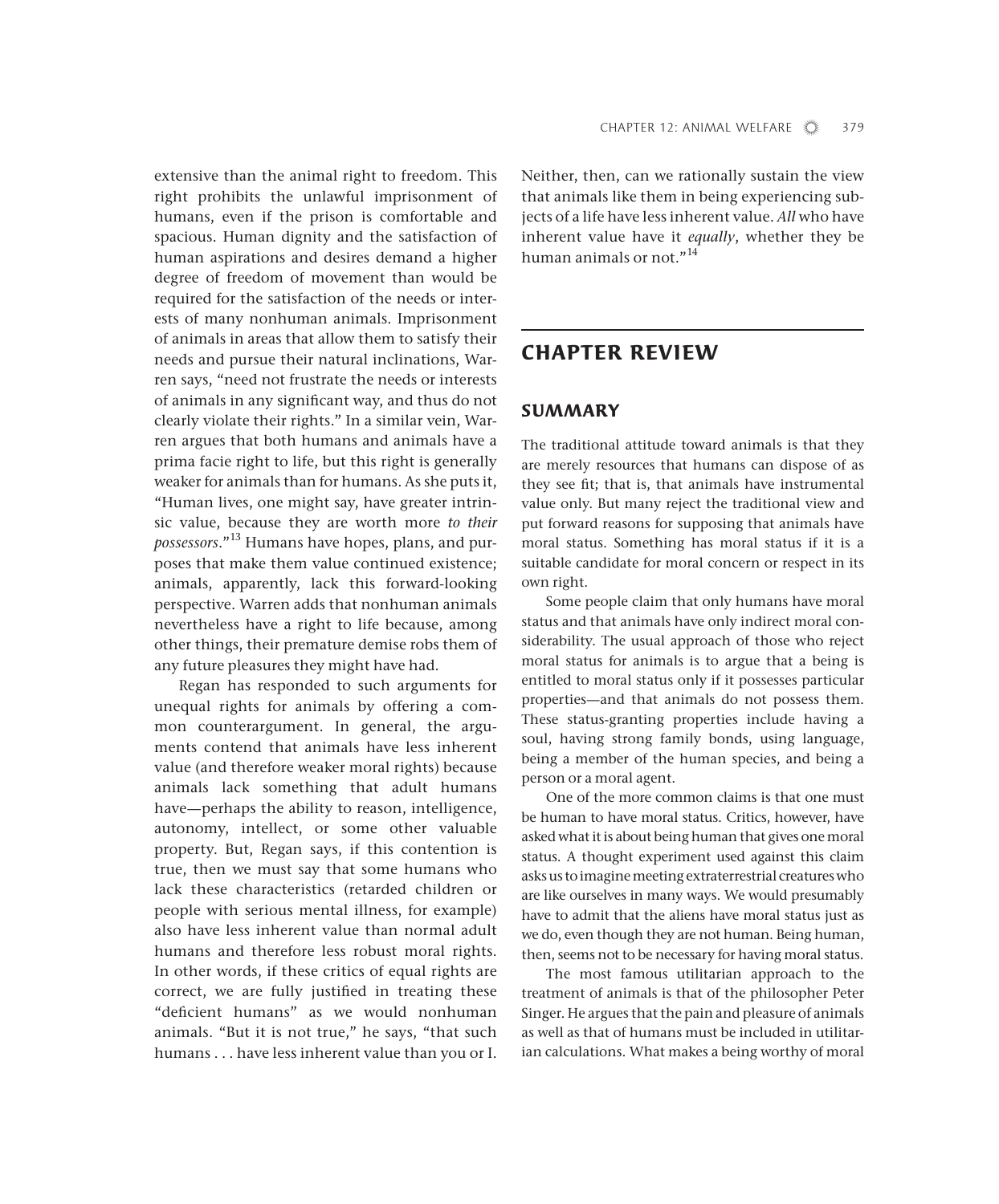concern, he says, is its capacity for suffering, and because both humans and animals can suffer, they deserve equal moral consideration. Consequently, Singer maintains that our system of meat production is wrong and should be abolished.

The most notable nonconsequentialist approach to the treatment of animals is that of Tom Regan. He argues for strong animal rights on the grounds that all "experiencing subjects of a life" have equal inherent value and therefore an equal right to be treated with respect. Experiencing subjects of a life include healthy, mature mammals (humans and nonhumans). Regan maintains that because such animals have equal rights, all commercial animal agriculture and sport hunting and trapping should be abolished.

# **KEY TERMS**

**moral status** (or **moral considerability**) (p. 372) **direct moral consideration** (p. 372) **indirect moral consideration** (p. 372) **animal rights** (p. 373) **speciesism** (p. 376)

# **EXERCISES**

### *Review Questions*

- 1. What does it mean for a creature to have moral status? (p. 372)
- 2. What are the two meanings of "animal rights"? (p. 373)
- 3. What is Aquinas's view on the treatment of animals? (p. 371)
- 4. What does Descartes believe about animals' ability to experience pain? (p. 371)
- 5. What does "sentient" mean in relation to animals and humans? (p. 372)
- 6. What is Regan's view on animal rights? (pp. 376–377)
- 7. What is "direct moral consideration"? What is "indirect moral consideration"? (p. 372)
- 8. Do animals have the kind of strong family relationships exhibited by humans? (p. 373)
- 9. What is speciesism? (p. 376)
- 10. What is Peter Singer's view on animal rights? (pp. 375–376)

#### *Discussion Questions*

- 1. How might a utilitarian assess the treatment of nonhuman animals?
- 2. What reasons do people give for thinking that animals do not have moral status? Do you agree with any of these reasons?
- 3. Is having human DNA the property that gives a being moral considerability? Why or why not?
- 4. What is the most telling objection against the human species argument?
- 5. For Bentham and Mill, what makes a being worthy of moral concern?
- 6. Which view of animal rights—Singer's or Regan's do you think is morally reasonable? Why?
- 7. What is Warren's critique of Regan's view of animal rights? Do you agree with her?
- 8. What is the traditional attitude toward animals? Is it reasonable? Why or why not?
- 9. What do you believe it is about being human that gives humans moral status? Why?
- 10. What conclusion do Bentham and Singer draw from the fact that animals can suffer?

## **FURTHER READING**

- Carl Cohen, "The Case for the Use of Animals in Biomedical Research," *New England Journal of Medicine* 315 (October 2, 1986): 865–70.
- David DeGrazia, *Animal Rights: A Very Short Introduction*  (Oxford: Oxford University Press, 2002).
- R. G. Frey, "Animals," in *The Oxford Handbook of Practical Ethics,* ed. Hugh LaFollette (New York: Oxford University Press, 2003).
- R. G. Frey, *Interests and Rights: The Case against Animals*  (Oxford: Clarendon; New York: Oxford University Press, 1980).
- Lori Gruen, "Animals," in *A Companion to Ethics,* ed. Peter Singer, corr. ed. (Oxford: Blackwell, 1993).
- Mary Midgley, *Animals and Why They Matter* (Harmondsworth: Penguin, 1983).
- James Rachels, *Created from Animals: The Moral Implications of Darwinism* (Oxford: Oxford University Press, 1990).
- Tom Regan, *The Case for Animal Rights* (Berkeley: University of California Press, 1983).
- Tom Regan and Peter Singer, eds., *Animal Rights and Human Obligations,* 2nd ed. (Englewood Cliffs, NJ: Prentice Hall, 1989).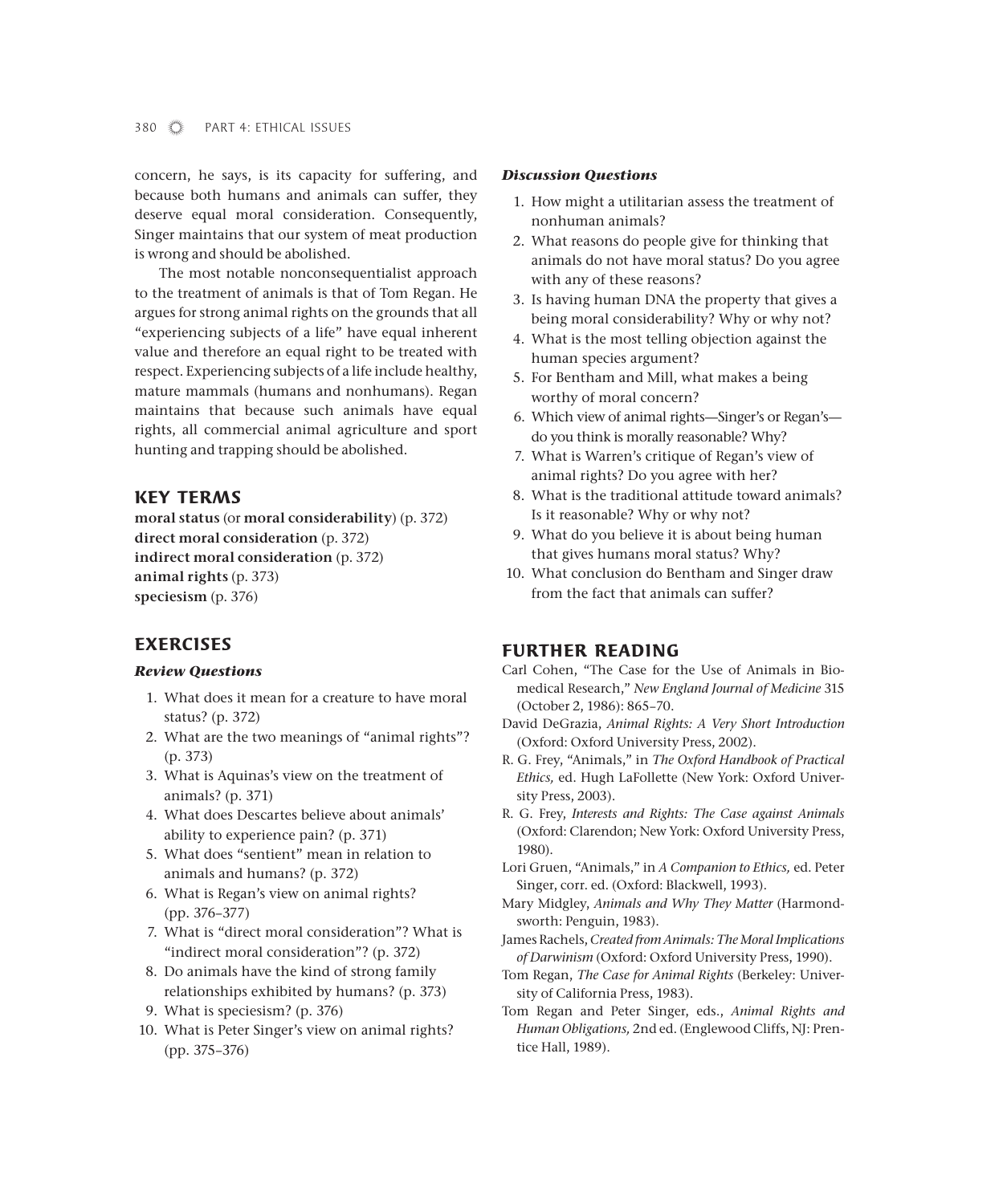- Peter Singer, *Animal Liberation,* 2nd ed. (New York: New York Review of Books, 1990).
- Peter Singer, "Ethics beyond Species and beyond Instincts," in *Animal Rights: Current Debates and New Directions,* ed. Cass R. Sunstein and Martha C. Nussbaum (Oxford: Oxford University Press, 2004).
- Bonnie Steinbock, "Speciesism and the Idea of Equality," *Philosophy* 53, no. 204 (April 1978): 247–56.
- Cass R. Sunstein and Martha C. Nussbaum, eds., *Animal Rights: Current Debates and New Directions* (Oxford: Oxford University Press, 2004).
- Mary Anne Warren, "The Rights of the Nonhuman World," in *Environmental Philosophy: A Collection of Readings,* eds. Robert Elliot and Arran Gare (University Park: Pennsylvania State University Press, 1983).

# ETHICAL DILEmmAS

# 1. Animal Testing

*The Guardian*— Protesters for and against animal testing have predicted an escalating conflict after the two sides clashed during weekend demonstrations in Oxford. Both groups pledged to step up campaigns which have already resulted in death threats aimed at advocates of animal testing and panic buttons installed at the home of a leading provivisection protester.

Pro-Test, the group which organised the Oxford rally of scientists, students and patients, plans a march in London which it hopes will draw 5,000 supporters. A spokesman for Speak, the animal rights group campaigning against a new animal research laboratory in Oxford, said the Pro Test demonstration had left it "fired up" to take tougher action.

Spokesman Mel Broughton said: "They should be worried, not because they are in any danger of violence, but because they have fired us up even more against them and the university." . . .

Many researchers stayed away from the march, fearing reprisals against them and their families. Professor Tipu Aziz, a leading neurosurgeon, said: "This country has thousands of researchers paralysed by fear. That's a travesty of democracy." . . .

A spokesman for the Animal Liberation Front, Robin Webb, yesterday described the Pro-Test marchers as "irrelevant."

"The ALF supporters will completely ignore this protest group and will continue targeting institutions and companies which are directly involved in building the proposed facility," he said.

The Medical Research Council's chief executive, Colin Blakemore, described the Pro-Test demonstration as "immensely gratifying. For a long time, we have needed this kind of collective response. The people want this thuggery and nastiness off the streets of Oxford."\*

Which side in this conflict do you sympathize with more? Why? Suppose you are a member of Pro-Test. How would you argue in favor of scientific animal testing? Say you are an ALF supporter.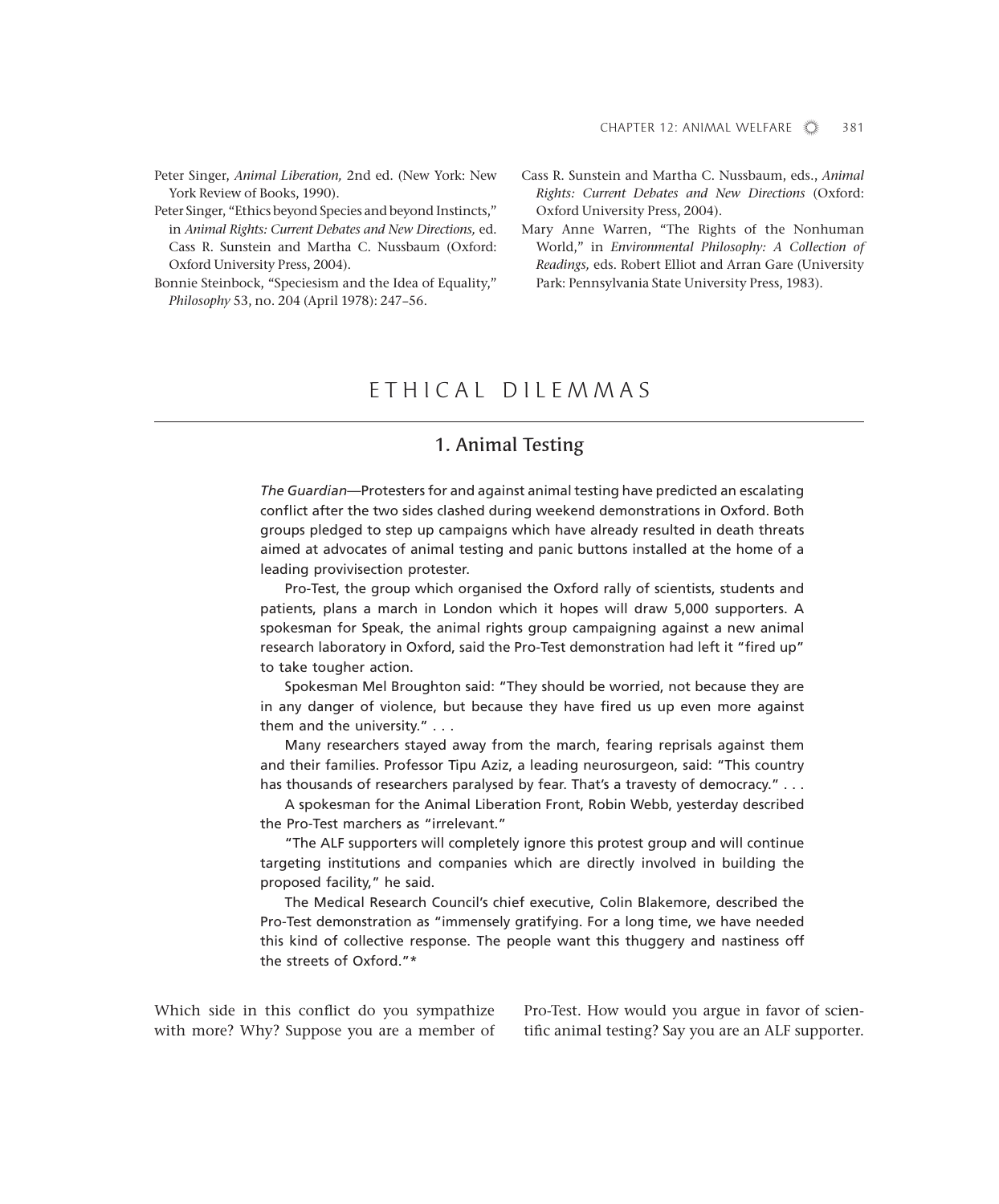What arguments could you make for the banning of most (or all) animal testing? Is either side

justified in using violence or the threat of violence to further its cause? Why or why not?

\*Robert Booth, "Opposing Sides in Animal Testing Row Pledge to Step Up Action," from *The Guardian*, February 27, 2006. Copyright © 2006 Guardian News and Media Ltd. Reprinted with permission.

# 2. Seal Hunting and the Fate of the Inuit

*Boston Globe*— In the 1980s, postcards were distributed to 12 million United States and United Kingdom households depicting the infamous Canadian Atlantic fisher swinging a bat at a baby seal and eliciting an overwhelming emotional response. Major legislative bodies relented to public pressure with a staggering impact on wildlife management. The collapse of the sealskin market marked a victory for protesters who had waged the most effective, international mass media campaign ever undertaken.

The moral victory for animal rights activists not only hurt Newfoundlanders, it adversely affected thousands of Canadian Inuit living in tiny, remote, Arctic hamlets. Antifur protesters lump all seal hunting methods together. It is tragic but not surprising that there has been virtually no media coverage of the devastating economic, social, and cultural impact of the collapse of the seal skin market on Inuit. If outsiders had known more about Inuit life, perhaps they would not have so easily dismissed all seal hunting as unethical and cruel.

Canadian Inuit, who number about 46,000, are part of a circumpolar Inuit community numbering about 150,000 in Greenland, Alaska, and Russia. For Canadian Inuit, the seal is not just a source of cash through fur sales, but the keystone of their culture. Although Inuit harvest and hunt many species that inhabit the desert tundra and ice platforms, the seal is their mainstay. . . .

Inuit no longer use seal oil lamps or kudlik for heating, as did their grandparents. But seal meat, which is extremely high in protein, minerals, and vitamins and very low in fat, is still the most valued meat in many parts of the Arctic. Seal skin mittens and boots continue to provide the greatest protection against the harsh Arctic climate.

Like most people, Inuit respond to structural changes by adapting and innovating. They were already dependent on costly hunting supplies by the 1980s. When fur prices plummeted after the sealskin boycott, their credit and cash flow from furs dried up while the cost of supplies rose. Many families could no longer afford hunting equipment. Their fragile economy was imperiled and their vulnerability increased. Their social order was ruptured as they were deprived of the complex social aspect of sharing seal meat.

Their historical, legal, social, and economic situation already placed them at alarmingly higher risks of poverty and violence than other Canadians even when they live outside the North, as 10,000 Inuit have chosen to do. Life expectancy among the Inuit is 10 years lower than other Canadians. Rates of infant mortality, unemployment, illnesses such as diabetes, violence against women, and overcrowded housing are chillingly high.

One of the most brutal aspects of the lack of cultural continuity is the epidemic of youth suicide striking small communities in clusters where one death rapidly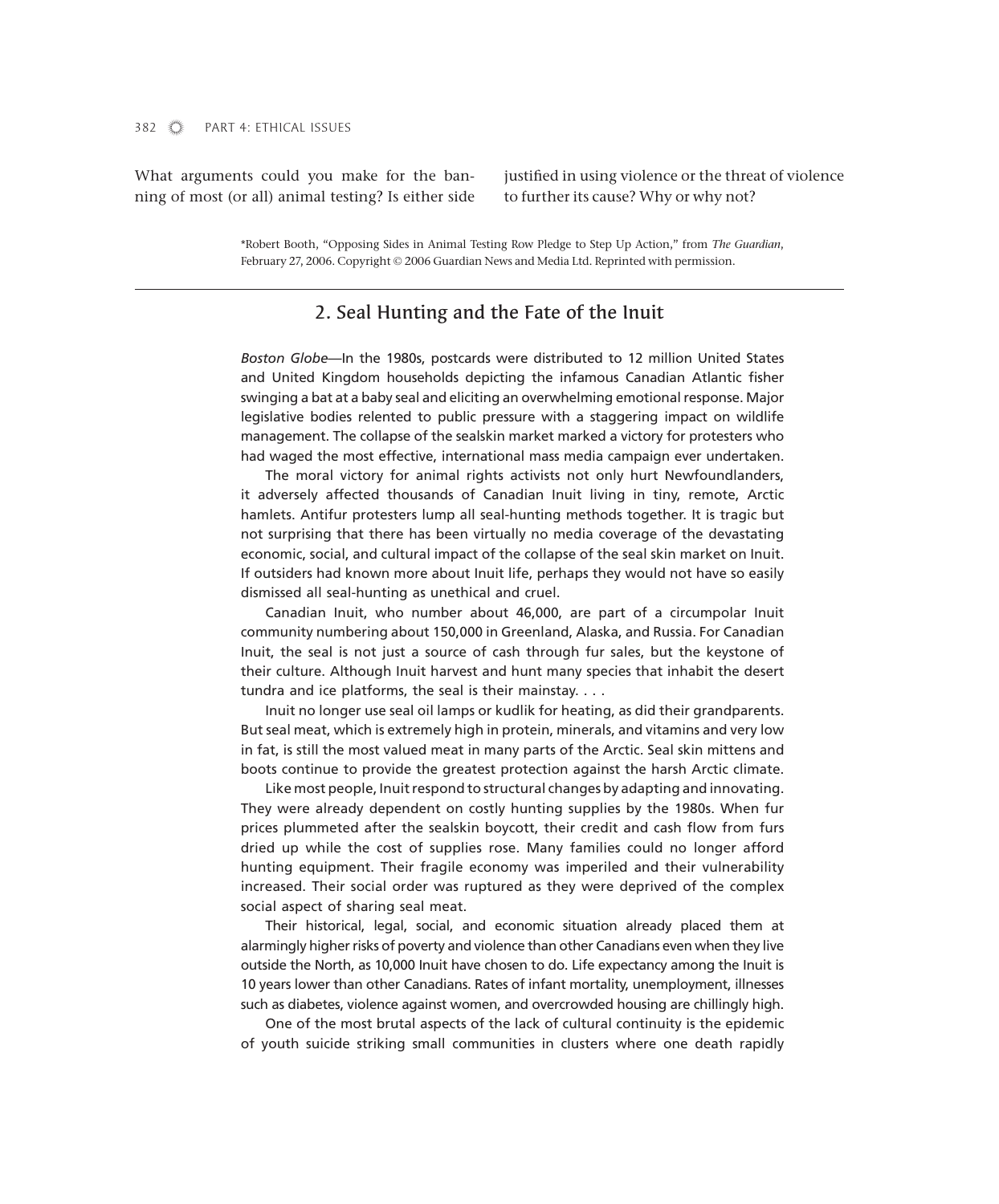engenders another. But the Inuit, having endured myths and misinformation about their culture for decades, have carried on. . . .

The Inuit are resourceful people who deserve more respectful attention from outsiders.†

Would a utilitarian like Peter Singer be likely to support a ban on all seal hunting even though it would devastate the Inuit? Would he be likely to approve of the Inuit's hunting if they could always kill the seals painlessly? Would a nonconsequentialist like

Tom Regan disapprove of the hunting of the seals under all circumstances? If the fate of the Inuit and the seals was to be decided by either Singer or Regan, which philosopher do you think the Inuit would prefer? Provide reasons for your answers.

† Kirt Ejesiak and Maureen Flynn- Burhoe, "Animal Rights vs. Inuit Rights," *The Boston Globe*, May 8, 2005. Reprinted by permission of the authors.

# 3. Should We Keep Animals in Zoos?

 CNN— The judgment and criticism built quickly after a 3 year old got into the enclosure of a 450-pound gorilla at the Cincinnati Zoo. Where were the child's parents? How could the zoo let this happen? Why did an endangered gorilla have to be shot and killed?

But another question emerged among parents, too: Should we be going to zoos at all?

The animal advocacy group People for the Ethical Treatment of Animals said there's a problem with the larger concept of zoos. It said on Twitter that the tragic episode in Cincinnati was the latest proof that "even under the 'best' circumstances . . . captivity is never acceptable for gorillas or other primates."

Change is already happening around the globe, PETA Senior Vice President Lisa Lange said this year after SeaWorld made the stunning announcement that it's moving away from housing killer whales and ending its breeding program. SeaWorld faced growing pressure about its orca policies and then declining park attendance after the release of "Blackfish," which documented the 2010 death of a trainer pulled underwater by a 12,000-pound orca. The current generation of killer whales will be the last orcas housed in captivity at the park, SeaWorld said.

"What we're seeing is the 'Blackfish' effect," Lange said. "The public has completely changed its opinion on exploiting and killing animals for entertainment."<sup>‡</sup>

Is keeping animals in zoos morally permissible? Does it amount to cruelty? Why or why not? Is using animals for the entertainment of humans wrong? If zoo captivity is morally wrong, is it also wrong to visit animals in zoos?

‡ Kelly Wallace, "After Gorilla Shooting, Are Zoos Becoming 'Obsolete'?", from [CNN.com,](http://www.CNN.com) May 31, 2016. © 2016 Turner Broadcast Systems. All rights reserved. Used by permission and protected by the Copyright Laws of the United States. The printing, copying, redistribution, or retransmission of this content without express written permission is prohibited.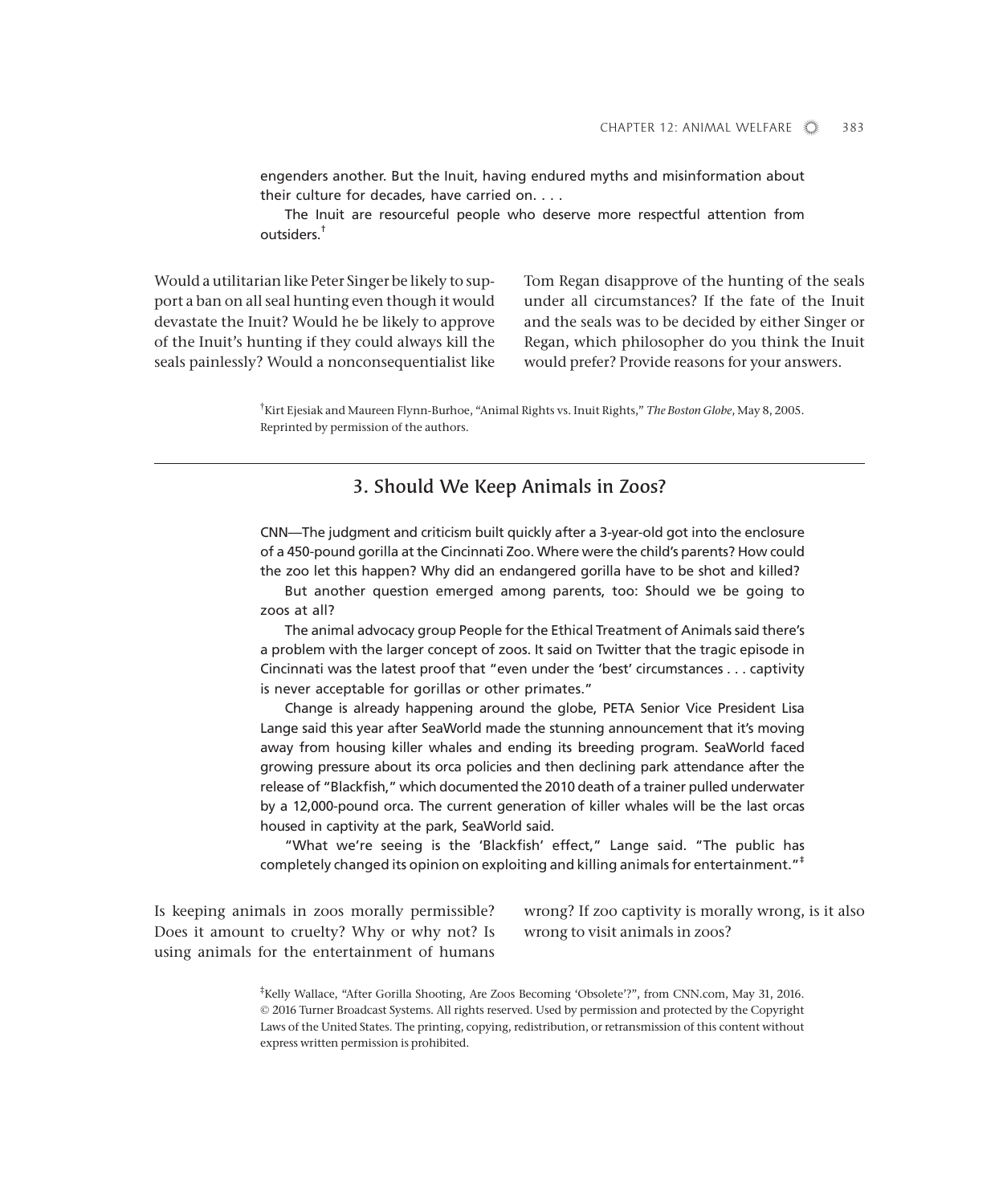# READInGS

# *All Animals Are Equal*

### Peter Singer

In recent years a number of oppressed groups have campaigned vigorously for equality. The classic instance is the Black Liberation movement, which demands an end to the prejudice and discrimination that has made blacks second-class citizens. The immediate appeal of the black liberation movement and its initial, if limited success made it a model for other oppressed groups to follow. We became familiar with liberation movements for Spanish-Americans, gay people, and a variety of other minorities. When a majority group— women— began their campaign, some thought we had come to the end of the road. Discrimination on the basis of sex, it has been said, is the last universally accepted form of discrimination, practiced without secrecy or pretense even in those liberal circles that have long prided themselves on their freedom from prejudice against racial minorities.

One should always be wary of talking of "the last remaining form of discrimination." If we have learnt anything from the liberation movements, we should have learnt how difficult it is to be aware of latent prejudice in our attitudes to particular groups until this prejudice is forcefully pointed out.

A liberation movement demands an expansion of our moral horizons and an extension or reinterpretation of the basic moral principle of equality. Practices that were previously regarded as natural and inevitable come to be seen as the result of an unjustifiable prejudice. Who can say with confidence that all his or her attitudes and practices are beyond criticism? If we wish to avoid being numbered amongst the oppressors, we must be prepared to re- think even our most fundamental attitudes. We need to consider them from the point of view of those most disadvantaged by our attitudes, and the practices that follow from these

Peter Singer, "All Animals Are Equal," *Philosophic Exchange* Vol. 1 (1974). Copyright © Peter Singer 1974. Reprinted by permission of the author.

attitudes. If we can make this unaccustomed mental switch we may discover a pattern in our attitudes and practices that consistently operates so as to benefit one group— usually the one to which we ourselves belong— at the expense of another. In this way we may come to see that there is a case for a new liberation movement. My aim is to advocate that we make this mental switch in respect of our attitudes and practices towards a very large group of beings: members of species other than our own—or, as we popularly though misleadingly call them, animals. In other words, I am urging that we extend to other species the basic principle of equality that most of us recognise should be extended to all members of our own species.

All this may sound a little far- fetched, more like a parody of other liberation movements than a serious objective. In fact, in the past the idea of "The Rights of Animals" really has been used to parody the case for women's rights. When Mary Wollstonecraft, a forerunner of later feminists, published her *Vindication of the Rights of Women* in 1792, her ideas were widely regarded as absurd, and they were satirized in an anonymous publication entitled *A Vindication of the Rights of Brutes*. The author of this satire (actually Thomas Taylor, a distinguished Cambridge philosopher) tried to refute Wollstonecraft's reasonings by showing that they could be carried one stage further. If sound when applied to women, why should the arguments not be applied to dogs, cats and horses? They seemed to hold equally well for these "brutes": yet to hold that brutes had rights was manifestly absurd; therefore the reasoning by which this conclusion had been reached must be unsound, and if unsound when applied to brutes, it must also be unsound when applied to women, since the very same arguments had been used in each case.

One way in which we might reply to this argument is by saying that the case for equality between men and women cannot validly be extended to non human animals. Women have a right to vote, for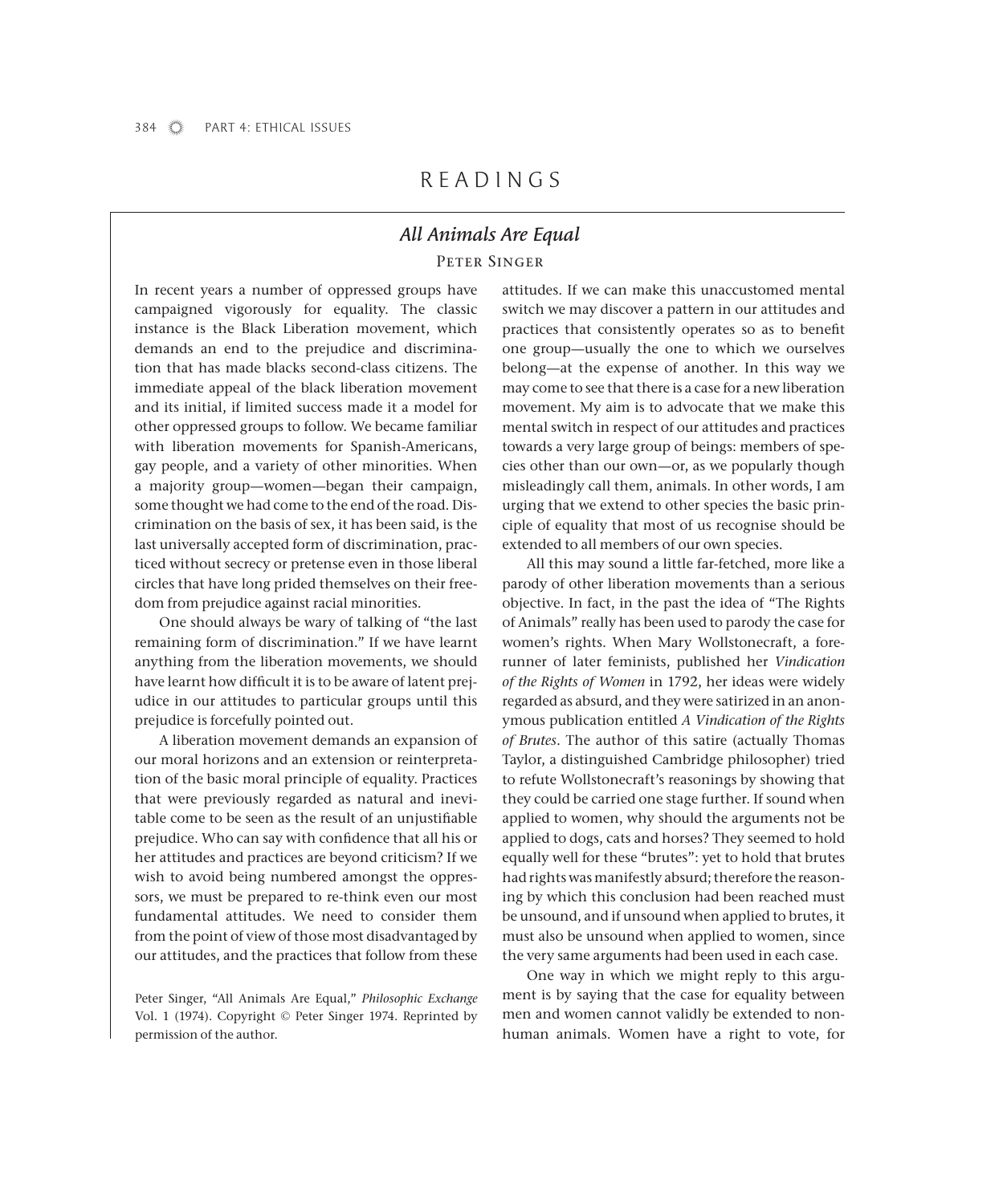instance, because they are just as capable of making rational decisions as men are; dogs, on the other hand, are incapable of understanding the significance of voting, so they cannot have the right to vote. There are many other obvious ways in which men and women resemble each other closely, while humans and other animals differ greatly. So, it might be said, men and women are similar beings, and should have equal rights, while humans and non-humans are different and should not have equal rights.

The thought behind this reply to Taylor's analogy is correct up to a point, but it does not go far enough. There *are* important differences between humans and other animals, and these differences must give rise to *some* differences in the rights that each have. Recognizing this obvious fact, however, is no barrier to the case for extending the basic principle of equality to non-human animals. The differences that exist between men and women are equally undeniable, and the supporters of Women's Liberation are aware that these differences may give rise to different rights. Many feminists hold that women have the right to an abortion on request. It does not follow that since these same people are campaigning for equality between men and women they must support the right of men to have abortions too. Since a man cannot have an abortion, it is meaningless to talk of his right to have one. Since a pig can't vote, it is meaningless to talk of its right to vote. There is no reason why either Women's Liberation or Animal Liberation should get involved in such nonsense. The extension of the basic principle of equality from one group to another does not imply that we must treat both groups in exactly the same way, or grant exactly the same rights to both groups. Whether we should do so will depend on the nature of the members of the two groups. The basic principle of equality, I shall argue, is equality of consideration; and equal consideration for different beings may lead to different treatment and different rights.

So there is a different way of replying to Taylor's attempt to parody Wollstonecraft's arguments, a way which does not deny the differences between humans and non-humans, but goes more deeply into the question of equality, and concludes by finding nothing absurd in the idea that the basic principle of equality

applies to so-called "brutes." I believe that we reach this conclusion if we examine the basis on which our opposition to discrimination on grounds of race or sex ultimately rests. We will then see that we would be on shaky ground if we were to demand equality for blacks, women, and other groups of oppressed humans while denying equal consideration to non-humans.

When we say that all human beings, whatever their race, creed or sex, are equal, what is it that we are asserting? Those who wish to defend a hierarchical, inegalitarian society have often pointed out that by whatever test we choose, it simply is not true that all humans are equal. Like it or not, we must face the fact that humans come in different shapes and sizes; they come with differing moral capacities, differing intellectual abilities, differing amounts of benevolent feeling and sensitivity to the needs of others, differing abilities to communicate effectively, and differing capacities to experience pleasure and pain. In short, if the demand for equality were based on the actual equality of all human beings, we would have to stop demanding equality. It would be an unjustifiable demand.

Still, one might cling to the view that the demand for equality among human beings is based on the actual equality of the different races and sexes. Although humans differ as individuals in various ways, there are no differences between the races and sexes *as such.* From the mere fact that a person is black, or a woman, we cannot infer anything else about that person. This, it may be said, is what is wrong with racism and sexism. The white racist claims that whites are superior to blacks, but this is false— although there are differences between individuals, some blacks are superior to some whites in all of the capacities and abilities that could conceivably be relevant. The opponent of sexism would say the same: a person's sex is no guide to his or her abilities, and this is why it is unjustifiable to discriminate on the basis of sex.

This is a possible line of objection to racial and sexual discrimination. It is not, however, the way that someone really concerned about equality would choose, because taking this line could, in some circumstances, force one to accept a most inegalitarian society. The fact that humans differ as individuals,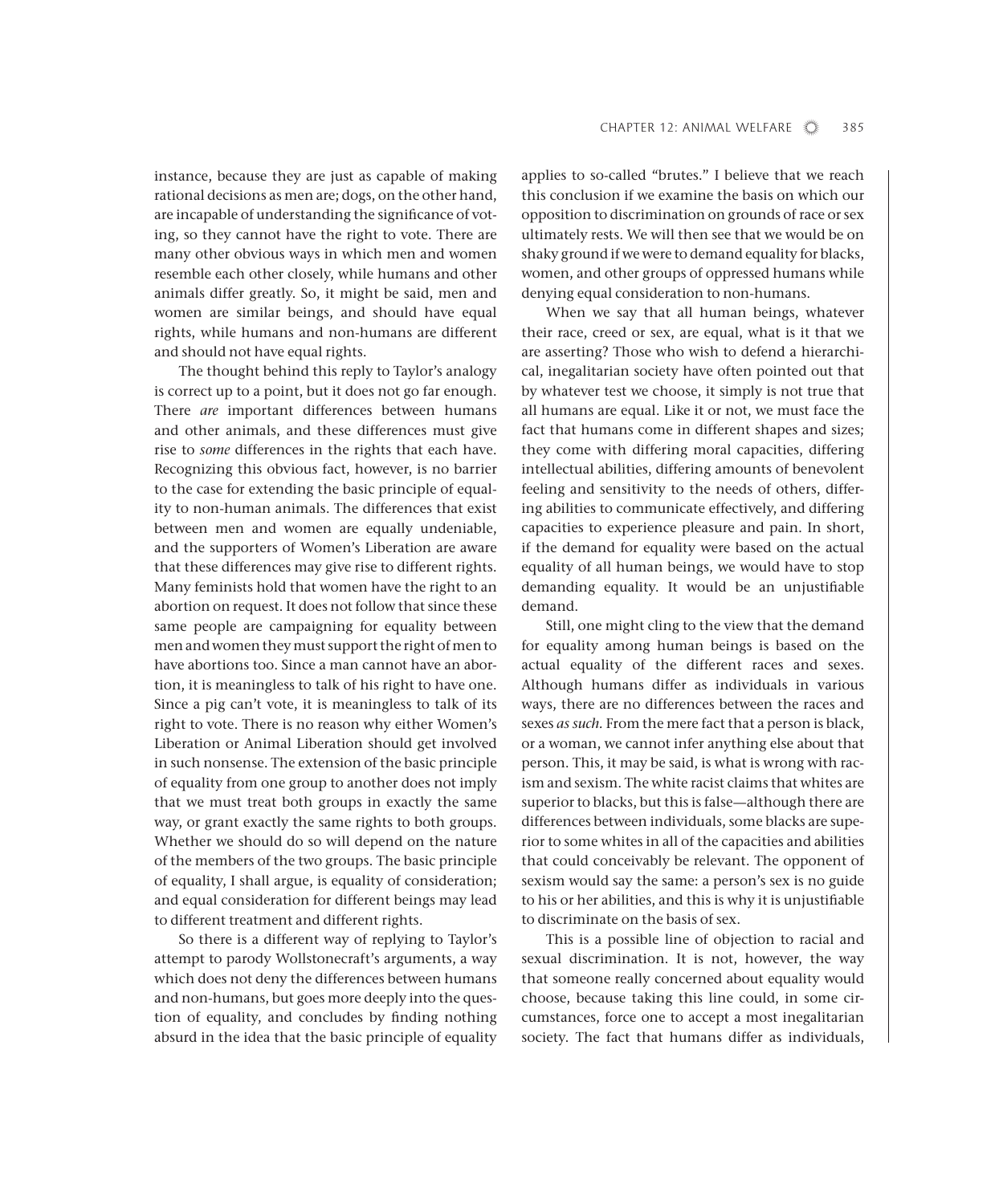rather than as races or sexes, is a valid reply to someone who defends a hierarchical society like, say, South Africa, in which all whites are superior in status to all blacks. The existence of individual variations that cut across the lines of race or sex, however, provides us with no defence at all against a more sophisticated opponent of equality, one who proposes that, say, the interests of those with I.Q. ratings above 100 be preferred to the interests of those with I.Q.s below 100. Would a hierarchical society of this sort really be so much better than one based on race or sex? I think not. But if we tie the moral principle of equality to the factual equality of the different races or sexes, taken as a whole, our opposition to racism and sexism does not provide us with any basis for objecting to this kind of inegalitarianism.

There is a second important reason why we ought not to base our opposition to racism and sexism on any kind of factual equality, even the limited kind [that] asserts that variations in capacities and abilities are spread evenly between the different races and sexes: we can have no absolute guarantee that these abilities and capacities really are distributed evenly, without regard to race or sex, among human beings. So far as actual abilities are concerned, there do seem to be certain measurable differences between both races and sexes. These differences do not, of course, appear in each case, but only when averages are taken. More important still, we do not yet know how much of these differences is really due to the different genetic endowments of the various races and sexes, and how much is due to environmental differences that are the result of past and continuing discrimination. Perhaps all of the important differences will eventually prove to be environmental rather than genetic. Anyone opposed to racism and sexism will certainly hope that this will be so, for it will make the task of ending discrimination a lot easier; nevertheless it would be dangerous to rest the case against racism and sexism on the belief that all significant differences are environmental in origin. The opponent of, say, racism who takes this line will be unable to avoid conceding that if differences in ability did after all prove to have some genetic connection with race, racism would in some way be defensible.

It would be folly for the opponent of racism to stake his whole case on a dogmatic commitment to one particular outcome of a difficult scientific issue which is still a long way from being settled. While attempts to prove that differences in certain selected abilities between races and sexes are primarily genetic in origin have certainly not been conclusive, the same must be said of attempts to prove that these differences are largely the result of environment. At this stage of the investigation we cannot be certain which view is correct, however much we may hope it is the latter.

Fortunately, there is no need to pin the case for equality to one particular outcome of this scientific investigation. The appropriate response to those who claim to have found evidence of genetically-based differences in ability between the races or sexes is not to stick to the belief that the genetic explanation must be wrong, whatever evidence to the contrary may turn up: instead we should make it quite clear that the claim to equality does not depend on intelligence, moral capacity, physical strength, or similar matters of fact. Equality is a moral ideal, not a simple assertion of fact. There is no logically compelling reason for assuming that a factual difference in ability between two people justifies any difference in the amount of consideration we give to satisfying their needs and interests. The principle of the equality of human beings is not a description of an alleged actual equality among humans: it is a prescription of how we should treat humans.

Jeremy Bentham incorporated the essential basis of moral equality into his utilitarian system of ethics in the formula: "Each to count for one and none for more than one." In other words, the interests of every being affected by an action are to be taken into account and given the same weight as the like interests of any other being. A later utilitarian, Henry Sidgwick, put the point in this way: "The good of any one individual is of no more importance, from the point of view (if I may say so) of the Universe, than the good of any other."<sup>1</sup> More recently, the leading figures in contemporary moral philosophy have shown a great deal of agreement in specifying as a fundamental presupposition of their moral theories some similar requirement which operates so as to give everyone's interests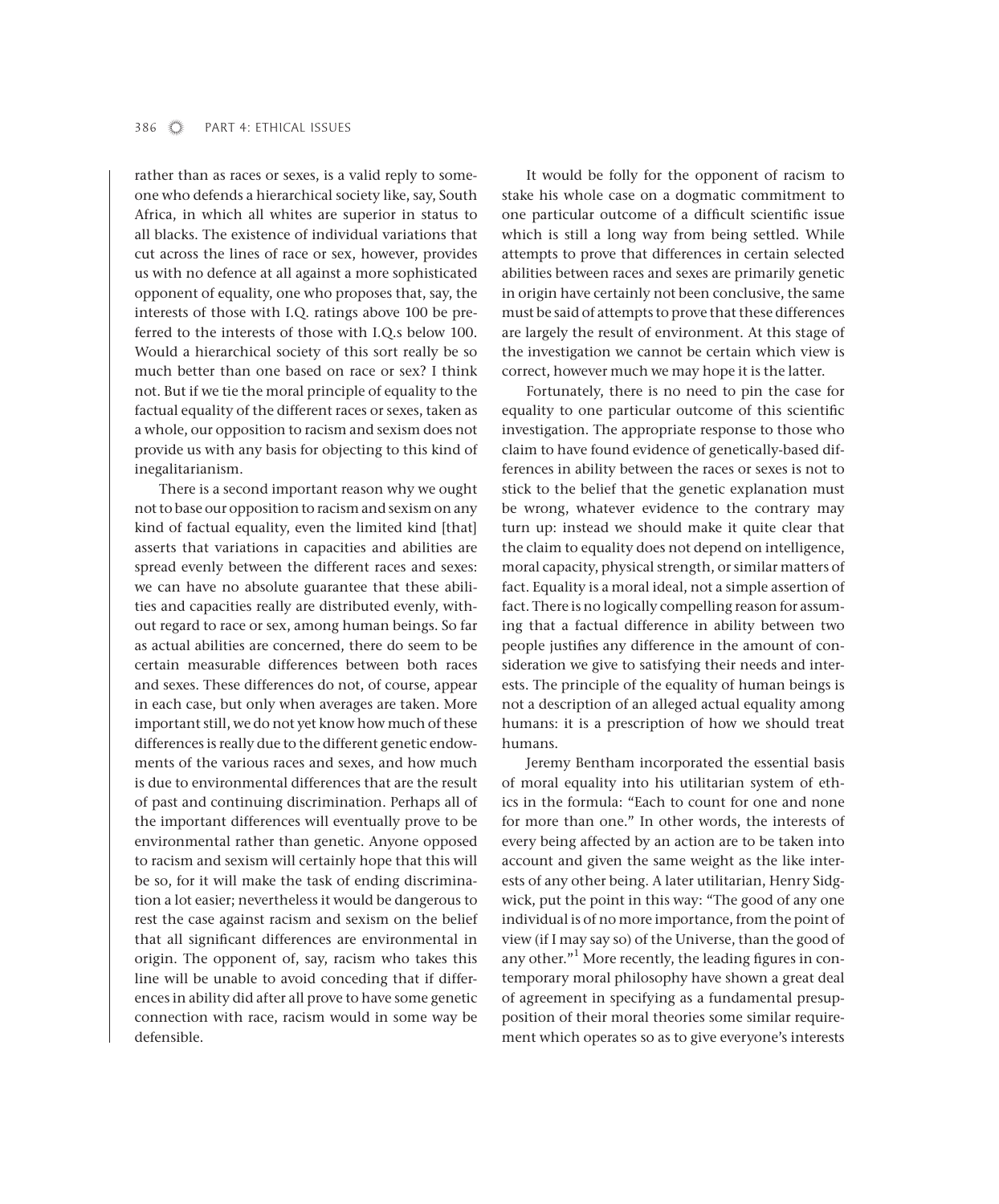equal consideration— although they cannot agree on how this requirement is best formulated.

It is an implication of this principle of equality that our concern for others ought not to depend on what they are like, or what abilities they possess although precisely what this concern requires us to do may vary according to the characteristics of those affected by what we do. It is on this basis that the case against racism and the case against sexism must both ultimately rest; and it is in accordance with this principle that speciesism is also to be condemned. If possessing a higher degree of intelligence does not entitle one human to use another for his own ends, how can it entitle humans to exploit non-humans?

Many philosophers have proposed the principle of equal consideration of interests, in some form or other, as a basic moral principle; but, as we shall see in more detail shortly, not many of them have recognised that this principle applies to members of other species as well as to our own. Bentham was one of the few who did realize this. In a forward-looking passage, written at a time when black slaves in the British dominions were still being treated much as we now treat non-human animals, Bentham wrote:

The day *may* come when the rest of the animal creation may acquire those rights which never could have been witholden from them but by the hand of tyranny. The French have already discovered that the blackness of the skin is no reason why a human being should be abandoned without redress to the caprice of a tormentor. It may one day come to be recognised that the number of the legs, the villosity of the skin, or the termination of the *os sacrum*, are reasons equally insufficient for abandoning a sensitive being to the same fate. What else is it that should trace the insuperable line? Is it the faculty of reason, or perhaps the faculty of discourse? But a full-grown horse or dog is beyond comparison a more rational, as well as a more conversable animal, than an infant of a day, or a week, or even a month, old. But suppose they were otherwise, what would it avail? The question is not, Can they reason? nor Can they *talk*? but, *Can they suffer*? 2

In this passage Bentham points to the capacity for suffering as the vital characteristic that gives a being the right to equal consideration. The capacity for suffering—or more strictly, for suffering and/or enjoyment or happiness— is not just another characteristic like the capacity for language, or for higher mathematics. Bentham is not saying that those who try to mark "the insuperable line" that determines whether the interests of a being should be considered happen to have selected the wrong characteristic. The capacity for suffering and enjoying things is a pre- requisite for having interests at all, a condition that must be satisfied before we can speak of interests in any meaningful way. It would be nonsense to say that it was not in the interests of a stone to be kicked along the road by a schoolboy. A stone does not have interests because it cannot suffer. Nothing that we can do to it could possibly make any difference to its welfare. A mouse, on the other hand, does have an interest in not being tormented, because it will suffer if it is.

If a being suffers, there can be no moral justification for refusing to take that suffering into consideration. No matter what the nature of the being, the principle of equality requires that its suffering be counted equally with the like suffering-in so far as rough comparisons can be made—of any other being. If a being is not capable of suffering, or of experiencing enjoyment or happiness, there is nothing to be taken into account. This is why the limit of sentience (using the term as a convenient, if not strictly accurate, shorthand for the capacity to suffer or experience enjoyment or happiness) is the only defensible boundary of concern for the interests of others. To mark this boundary by some characteristic like intelligence or rationality would be to mark it in an arbitrary way. Why not choose some other characteristic, like skin color?

The racist violates the principle of equality by giving greater weight to the interests of members of his own race, when there is a clash between their interests and the interests of those of another race. Similarly the speciesist allows the interests of his own species to override the greater interests of members of other species. The pattern is the same in each case. Most human beings are speciesists. I shall now very briefly describe some of the practices that show this.

For the great majority of human beings, especially in urban, industrialized societies, the most direct form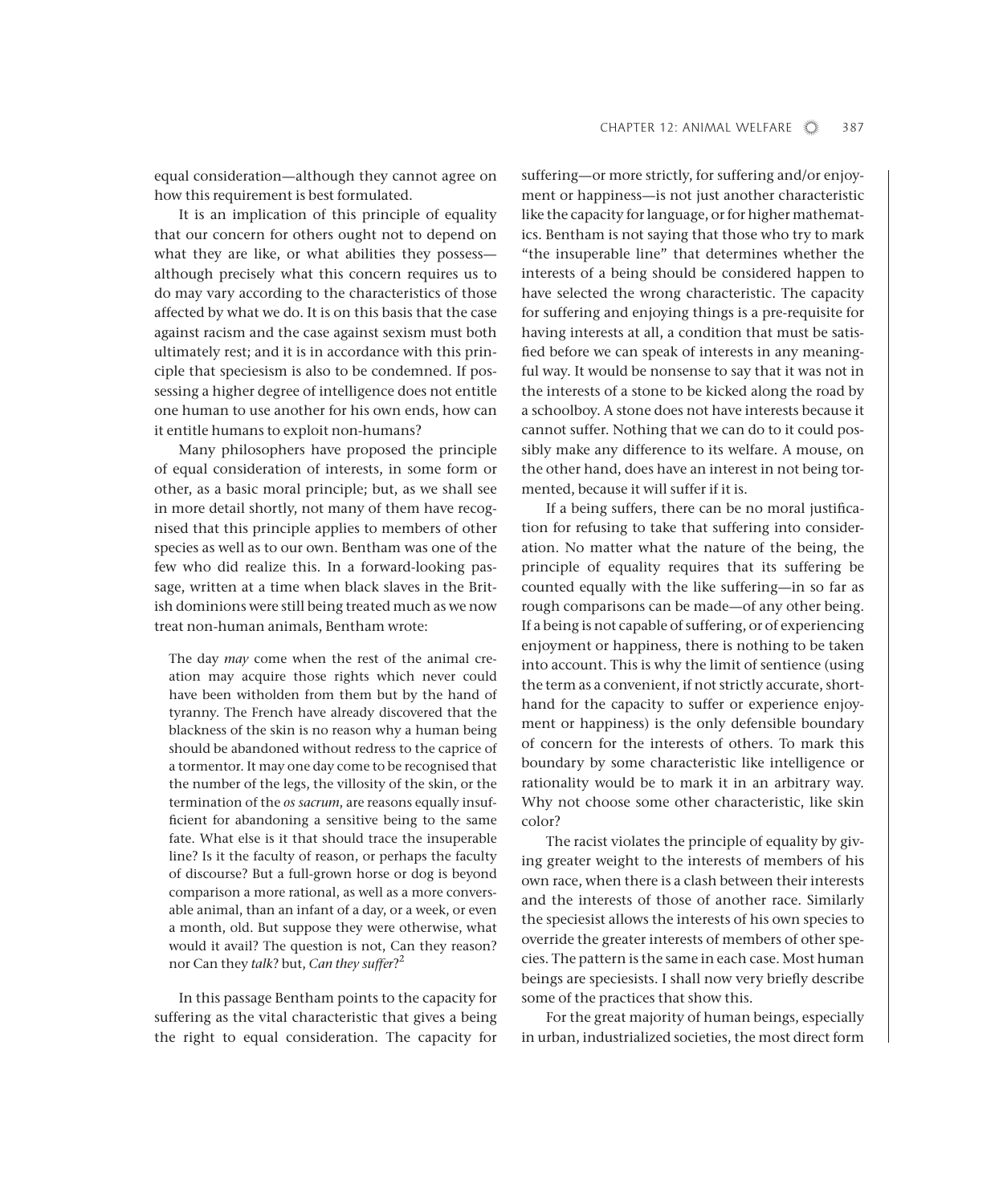of contact with members of other species is at meal times: we eat them. In doing so we treat them purely as means to our ends. We regard their life and well-being as subordinate to our taste for a particular kind of dish. I say "taste" deliberately— this is purely a matter of pleasing our palate. There can be no defence of eating flesh in terms of satisfying nutritional needs, since it has been established beyond doubt that we could satisfy our need for protein and other essential nutrients far more efficiently with a diet that replaced animal flesh by soy beans, or products derived from soy beans, and other high-protein vegetable products.<sup>3</sup>

It is not merely the act of killing that indicates what we are ready to do to other species in order to gratify our tastes. The suffering we inflict on the animals while they are alive is perhaps an even clearer indication of our speciesism than the fact that we are prepared to kill them. $<sup>4</sup>$  In order to have meat on</sup> the table at a price that people can afford, our society tolerates methods of meat production that confine sentient animals in cramped, unsuitable conditions for the entire durations of their lives. Animals are treated like machines that convert fodder into flesh, and any innovation that results in a higher "conversion ratio" is liable to be adopted. As one authority on the subject has said, "cruelty is acknowledged only when profitability ceases."<sup>5</sup> So hens are crowded four or five to a cage with a floor area of twenty inches by eighteen inches, or around the size of a single page of the *New York Times*. The cages have wire floors, since this reduces cleaning costs, though wire is unsuitable for the hens' feet; the floors slope, since this makes the eggs roll down for easy collection, although this makes it difficult for the hens to rest comfortably. In these conditions all the birds' natural instincts are thwarted: they cannot stretch their wings fully, walk freely, dust-bathe, scratch the ground, or build a nest. Although they have never known other conditions, observers have noticed that the birds vainly try to perform these actions. Frustrated at their inability to do so, they often develop what farmers call "vices," and peck each other to death. To prevent this, the beaks of young birds are often cut off.

This kind of treatment is not limited to poultry. Pigs are now also being reared in cages inside sheds. These animals are comparable to dogs in intelligence, and need a varied, stimulating environment if they are not to suffer from stress and boredom. Anyone who kept a dog in the way in which pigs are frequently kept would be liable to prosecution, in England at least, but because our interest in exploiting pigs is greater than our interest in exploiting dogs, we object to cruelty to dogs while consuming the produce of cruelty to pigs. Of the other animals, the condition of veal calves is perhaps worst of all, since these animals are so closely confined that they cannot even turn around or get up and lie down freely. In this way they do not develop unpalatable muscle. They are also made anaemic and kept short of roughage, to keep their flesh pale, since white veal fetches a higher price; as a result they develop a craving for iron and roughage, and have been observed to gnaw wood off the sides of their stalls, and lick greedily at any rusty hinge that is within reach.

Since, as I have said, none of these practices cater for anything more than our pleasures of taste, our practice of rearing and killing other animals in order to eat them is a clear instance of the sacrifice of the most important interests of other beings in order to satisfy trivial interests of our own. To avoid speciesism we must stop this practice, and each of us has a moral obligation to cease supporting the practice. Our custom is all the support that the meat-industry needs. The decision to cease giving it that support may be difficult, but it is no more difficult than it would have been for a white Southerner to go against the traditions of his society and free his slaves; if we do not change our dietary habits, how can we censure those slaveholders who would not change their own way of living?

The same form of discrimination may be observed in the widespread practice of experimenting on other species in order to see if certain substances are safe for human beings, or to test some psychological theory about the effect of severe punishment on learning, or to try out various new compounds just in case something turns up. People sometimes think that all this experimentation is for vital medical purposes, and so will reduce suffering overall. This comfortable belief is very wide of the mark. Drug companies test new shampoos and cosmetics that they are intending to put on the market by dropping them into the eyes of rabbits, held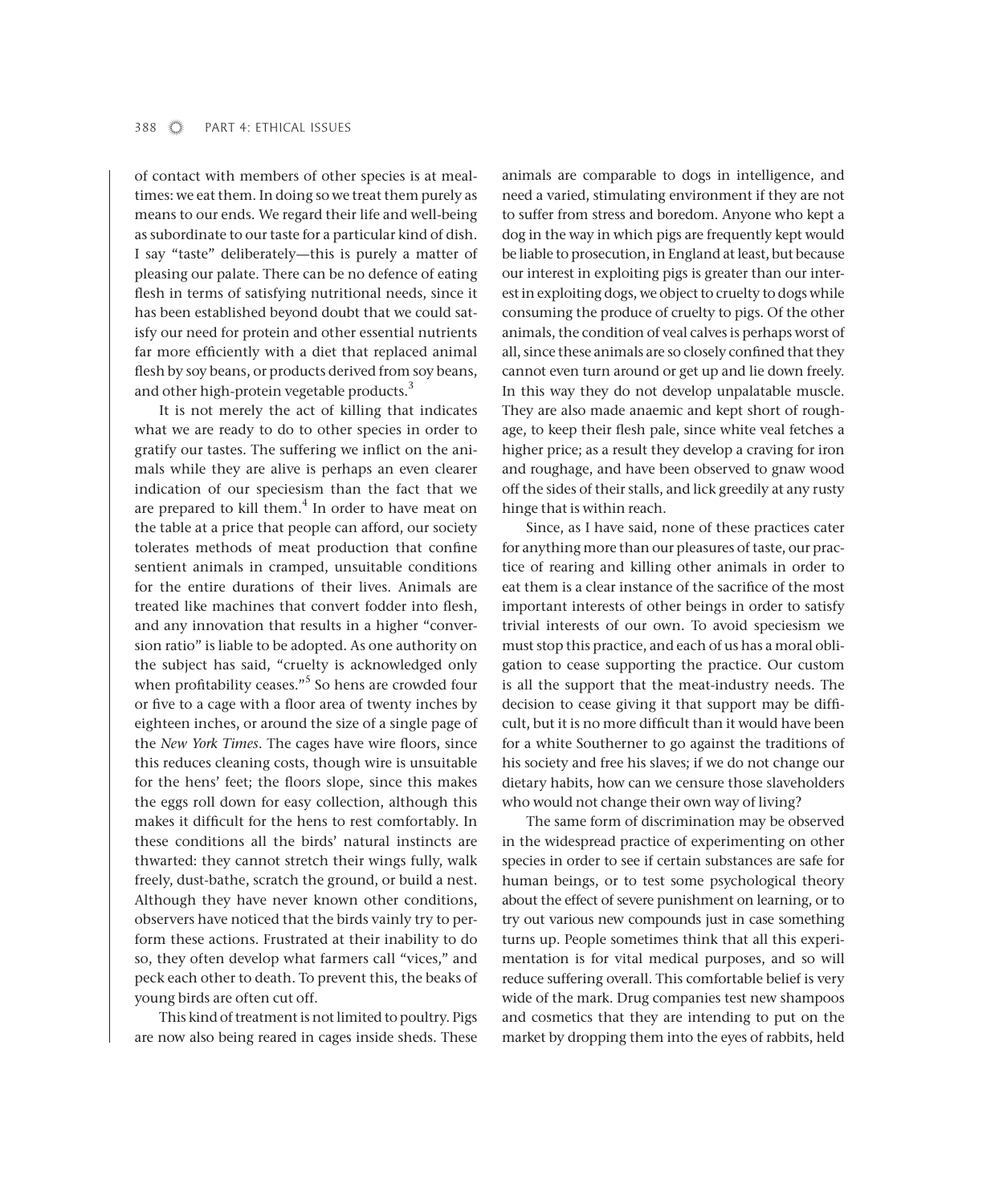open by metal clips, in order to observe what damage results. Food additives, like artificial colorings and preservatives, are tested by what is known as the " $LD_{50}$ "—a test designed to find the level of consumption at which 50% of a group of animals will die. In the process, nearly all of the animals are made very sick before some finally die, and others pull through. If the substance is relatively harmless, as it often is, huge doses have to be force- fed to the animals, until in some cases sheer volume or concentration of the substance causes death.

Much of this pointless cruelty goes on in the universities. In many areas of science, non-human animals are regarded as an item of laboratory equipment, to be used and expended as desired. In psychology laboratories experimenters devise endless variations and repetitions of experiments that were of little value in the first place. To quote just one example, from the experimenter's own account in a psychology journal: at the University of Pennsylvania, Perrin S. Cohen hung six dogs in hammocks with electrodes taped to their hind feet. Electric shock of varying intensity was then administered through the electrodes. If the dog learnt to press its head against a panel on the left, the shock was turned off, but otherwise it remained on indefinitely. Three of the dogs, however, were required to wait periods varying from 2 to 7 seconds while being shocked before making the response that turned off the current. If they failed to wait, they received further shocks. Each dog was given from 26 to 46 " sessions" in the hammock, each session consisting of 80 "trials" or shocks, administered at intervals of one minute. The experimenter reported that the dogs, who were unable to move in the hammock, barked or bobbed their heads when the current was applied. The reported findings of the experiment were that there was a delay in the dogs' responses that increased proportionately to the time the dogs were required to endure the shock, but a gradual increase in the intensity of the shock had no systematic effect in the timing of the response. The experiment was funded by the National Institutes of Health, and the United States Public Health Service.

In this example, and countless cases like it, the possible benefits to mankind are either nonexistent or fantastically remote; while the certain losses to

members of other species are very real. This is, again, a clear indication of speciesism.

In the past, argument about vivesection has often missed this point, because it has been put in absolutist terms: would the abolitionist be prepared to let thousands die if they could be saved by experimenting on a single animal? The way to reply to this purely hypothetical question is to pose another: would the experimenter be prepared to perform his experiment on an orphaned human infant, if that were the only way to save many lives? (I say "orphan" to avoid the complication of parental feelings, although in doing so I am being overfair to the experimenter, since the nonhuman subjects of experiments are not orphans.) If the experimenter is not prepared to use an orphaned human infant, then his readiness to use nonhumans is simple discrimination, since adult apes, cats, mice and other mammals are more aware of what is happening to them, more self-directing and, so far as we can tell, at least as sensitive to pain, as any human infant. There seems to be no relevant characteristic that human infants possess that adult mammals do not have to the same or a higher degree. (Someone might try to argue that what makes it wrong to experiment on a human infant is that the infant will, in time and if left alone, develop into more than the nonhuman, but one would then, to be consistent, have to oppose abortion, since the fetus has the same potential as the infant— indeed, even contraception and abstinence might be wrong on this ground, since the egg and sperm, considered jointly, also have the same potential. In any case, this argument still gives us no reason for selecting a nonhuman, rather than a human with severe and irreversible brain damage, as the subject for our experiments.)

The experimenter, then, shows a bias in favor of his own species whenever he carries out an experiment on a nonhuman for a purpose that he would not think justified him in using a human being at an equal or lower level of sentience, awareness, ability to be self directing, etc. No one familiar with the kind of results yielded by most experiments on animals can have the slightest doubt that if this bias were eliminated the number of experiments performed would be a minute fraction of the number performed today.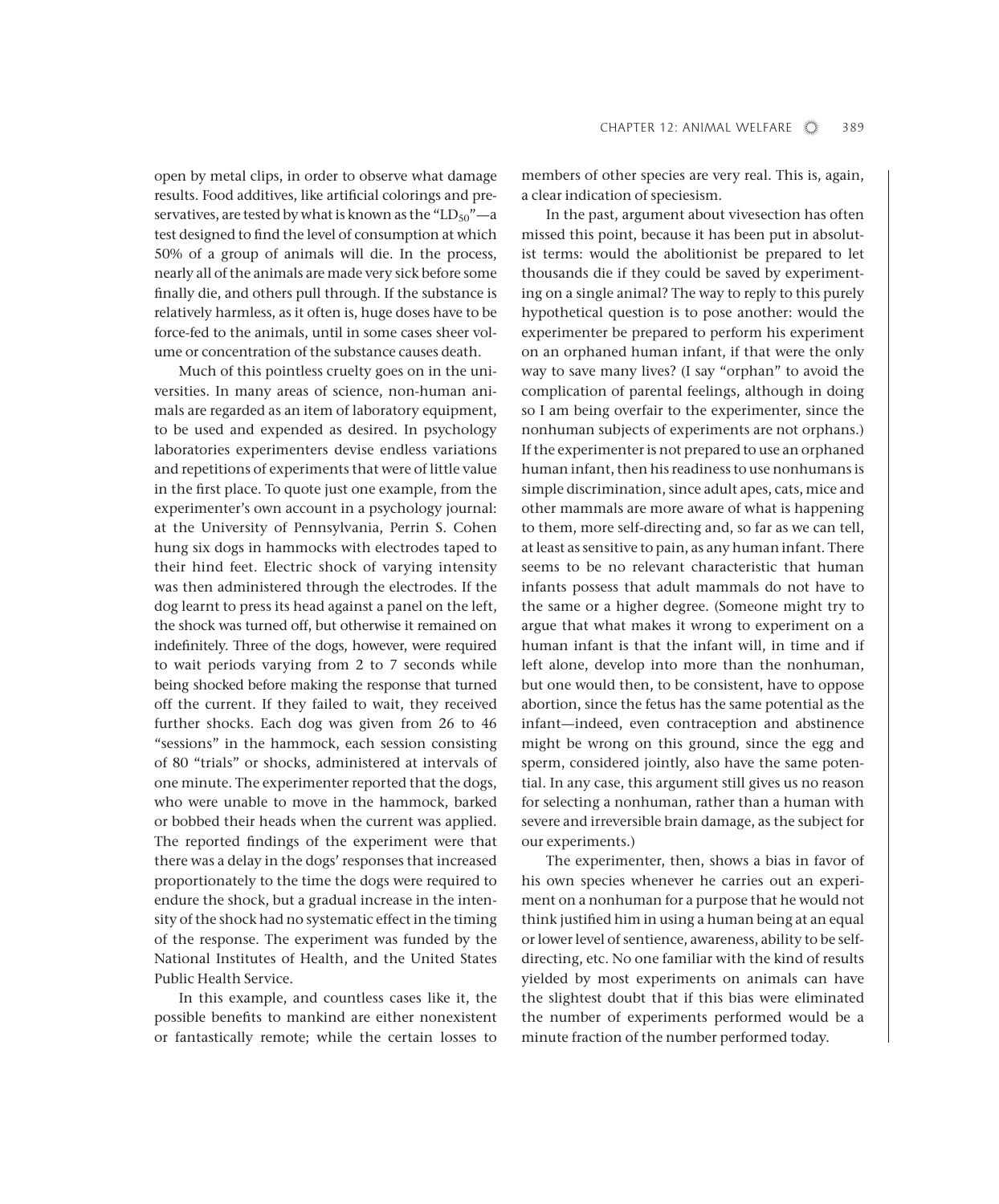Experimenting on animals, and eating their flesh, are perhaps the two major forms of speciesism in our society. By comparison, the third and last form of speciesism is so minor as to be insignificant, but it is perhaps of some special interest to those for whom this paper was written. I am referring to speciesism in contemporary philosophy.

Philosophy ought to question the basic assumptions of the age. Thinking through, critically and carefully, what most people take for granted is, I believe, the chief task of philosophy, and it is this task that makes philosophy a worthwhile activity. Regrettably, philosophy does not always live up to its historic role. Philosophers are human beings and they are subject to all the preconceptions of the society to which they belong. Sometimes they succeed in breaking free of the prevailing ideology: more often they become its most sophisticated defenders. So, in this case, philosophy as practiced in the universities today does not challenge anyone's preconceptions about our relations with other species. By their writings, those philosophers who tackle problems that touch upon the issue reveal that they make the same unquestioned assumptions as most other humans, and what they say tends to confirm the reader in his or her comfortable speciesist habits.

I could illustrate this claim by referring to the writings of philosophers in various fields— for instance, the attempts that have been made by those interested in rights to draw the boundary of the sphere of rights so that it runs parallel to the biological boundaries of the species *homo sapiens*, including infants and even mental defectives, but excluding those other beings of equal or greater capacity who are so useful to us at mealtimes and in our laboratories. I think it would be a more appropriate conclusion to this paper, however, if I concentrated on the problem with which we have been centrally concerned, the problem of equality.

It is significant that the problem of equality, in moral and political philosophy, is invariably formulated in terms of human equality. The effect of this is that the question of the equality of other animals does not confront the philosopher, or student, as an issue in itself— and this is already an indication of the failure of philosophy to challenge accepted beliefs. Still, philosophers have found it difficult to discuss the issue of human equality without raising, in a paragraph or two, the question of the status of other animals. The reason for this, which should be apparent from what I have said already, is that if humans are to be regarded as equal to one another, we need some sense of "equal" that does not require any actual, descriptive equality of capacities, talents or other qualities. If equality is to be related to any actual characteristics of humans, these characteristics must be some lowest common denominator, pitched so low that no human lacks them— but then the philosopher comes up against the catch that any such set of characteristics which covers *all* humans will not be possessed *only by humans*. In other words, it turns out that in the only sense in which we can truly say, as an assertion of fact, that all humans are equal, at least some members of other species are also equal equal, that is, to each other and to humans. If, on the other hand, we regard the statement "All humans are equal" in some non-factual way, perhaps as a prescription, then, as I have already argued, it is even more difficult to exclude non-humans from the sphere of equality.

This result is not what the egalitarian philosopher originally intended to assert. Instead of accepting the radical outcome to which their own reasonings naturally point, however, most philosophers try to reconcile their beliefs in human equality and animal inequality by arguments that can only be described as devious.

As a first example, I take William Frankena's well-known article "The Concept of Social Justice." Frankena opposes the idea of basing justice on merit, because he sees that this could lead to highly inegalitarian results. Instead he proposes the principle that:

. . . all men are to be treated as equals, not because they are equal, in any respect but simply because they are human. They are human because they have emotions and desires, and are able to think, and hence are capable of enjoying a good life in a sense in which other animals are not.<sup>6</sup>

But what is this capacity to enjoy the good life which all humans have, but no other animals? Other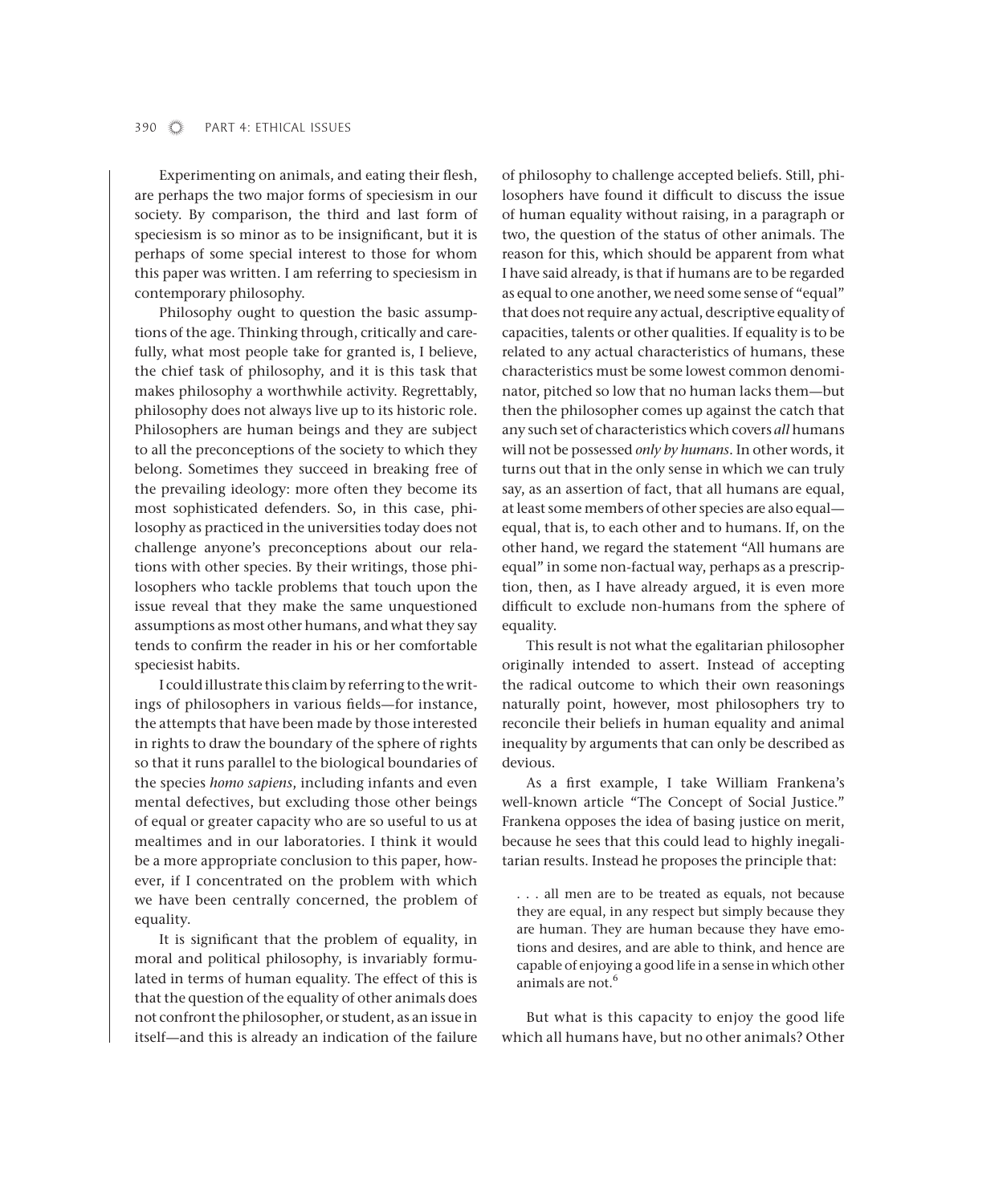animals have emotions and desires, and appear to be capable of enjoying a good life. We may doubt that they can think— although the behavior of some apes, dolphins and even dogs suggests that some of them can— but what is the relevance of thinking? Frankena goes on to admit that by "the good life" he means "not so much the morally good life as the happy or satisfactory life," so thought would appear to be unnecessary for enjoying the good life; in fact to emphasise the need for thought would make difficulties for the egalitarian since only some people are capable of leading intellectually satisfying lives or morally good lives. This makes it difficult to see what Frankena's principle of equality has to do with simply being *human*. Surely every sentient being is capable of leading a life that is happier or less miserable than some alternative life, and hence has a claim to be taken into account. In this respect the distinction between humans and non-humans is not a sharp division, but rather a continuum along which we move gradually, and with overlaps between the species, from simple capacities for enjoyment and satisfaction, or pain and suffering, to more complex ones.

Faced with a situation in which they see a need for some basis for the moral gulf that is commonly thought to separate humans and animals, but can find no concrete difference that will do the job without undermining the equality of humans, philosophers tend to waffle. They resort to high-sounding phrases like "the intrinsic dignity of the human individual"; $\frac{7}{7}$ they talk of the "intrinsic worth of all men" as if men (humans?) had some worth that other beings did not, $^8$ or they say that humans, and only humans, are "ends in themselves," while "everything other than a person can only have value for a person."<sup>9</sup>

This idea of a distinctive human dignity and worth has a long history; it can be traced back directly to the Renaissance humanists, for instance to Pico della Mirandola's *Oration on the Dignity of Man*. Pico and other humanists based their estimate of human dignity on the idea that man possessed the central, pivotal position in the "Great Chain of Being" that led from the lowliest forms of matter to God himself; this view of the universe, in turn, goes back to both classical and Judeo-Christian doctrines. Contemporary philosophers have cast off these metaphysical and religious shackles and freely invoke the dignity of mankind without needing to justify the idea at all. Why should we not attribute "intrinsic dignity" or "intrinsic worth" to ourselves? Fellow-humans are unlikely to reject the accolades we so generously bestow on them, and those to whom we deny the honor are unable to object. Indeed, when one thinks only of humans, it can be very liberal, very progressive, to talk of the dignity of all human beings. In so doing, we implicitly condemn slavery, racism, and other violations of human rights. We admit that we ourselves are in some fundamental sense on a par with the poorest, most ignorant members of our own species. It is only when we think of humans as no more than a small sub-group of all the beings that inhabit our planet that we may realize that in elevating our own species we are at the same time lowering the relative status of all other species.

The truth is that the appeal to the intrinsic dignity of human beings appears to solve the egalitarian's problems only as long as it goes unchallenged. Once we ask *why* it should be that all humans—including infants, mental defectives, psychopaths, Hitler, Stalin and the rest— have some kind of dignity or worth that no elephant, pig or chimpanzee can ever achieve, we see that this question is as difficult to answer as our original request for some relevant fact that justifies the inequality of humans and other animals. In fact, these two questions are really one: talk of intrinsic dignity or moral worth only takes the problem back one step, because any satisfactory defence of the claim that all and only humans have intrinsic dignity would need to refer to some relevant capacities or characteristics that all and only humans possess. Philosophers frequently introduce ideas of dignity, respect and worth at the point at which other reasons appear to be lacking, but this is hardly good enough. Fine phrases are the last resource of those who have run out of arguments.

In case there are those who still think it may be possible to find some relevant characteristic that distinguishes all humans from all members of other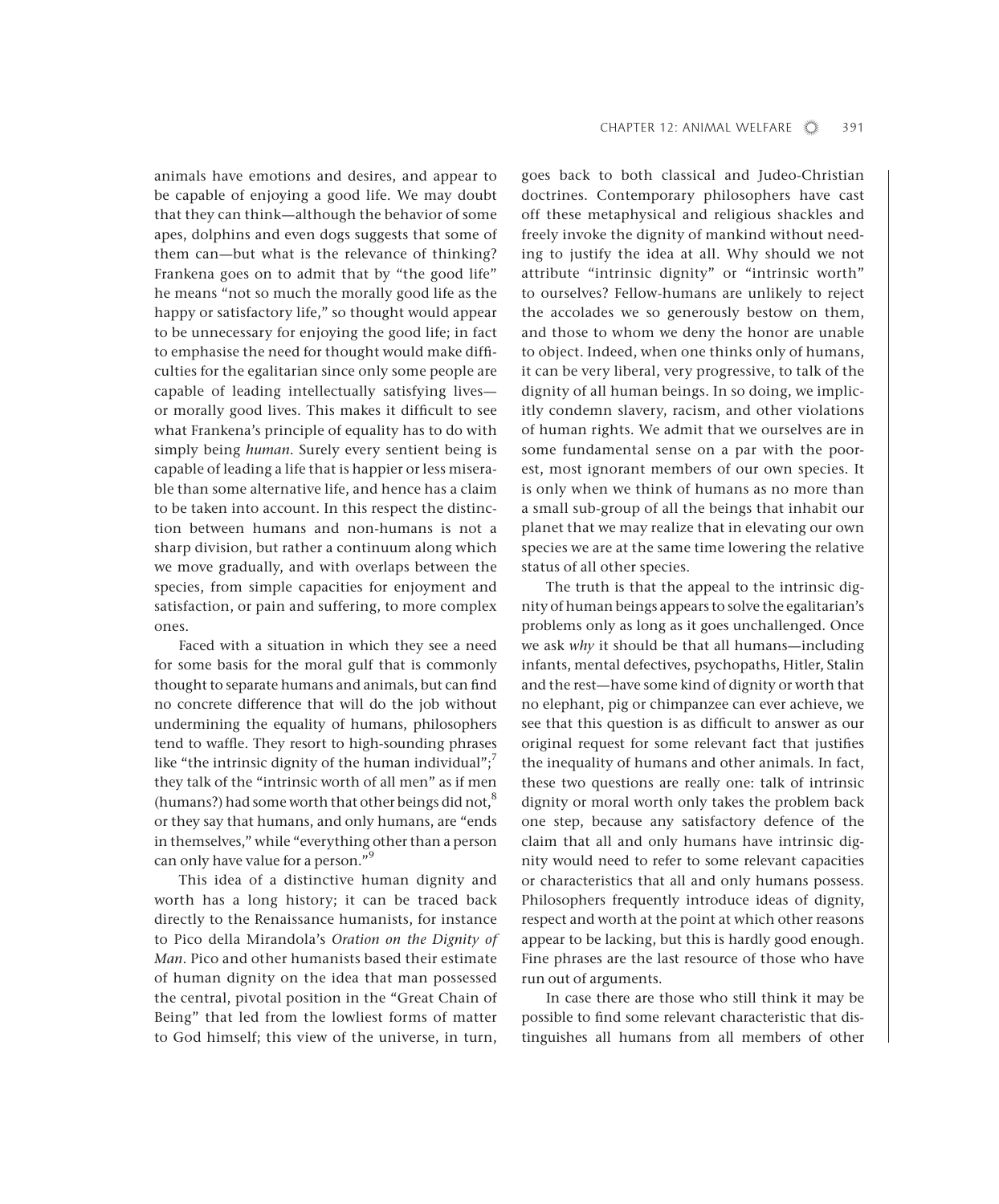species, I shall refer again, before I conclude, to the existence of some humans who quite clearly are below the level of awareness, self-consciousness, intelligence, and sentience, of many non-humans. I am thinking of humans with severe and irreparable brain damage, and also of infant humans. To avoid the complication of the relevance of a being's potential, however, I shall henceforth concentrate on permanently retarded humans.

Philosophers who set out to find a characteristic that will distinguish humans from other animals rarely take the course of abandoning these groups of humans by lumping them in with the other animals. It is easy to see why they do not. To take this line without re-thinking our attitudes to other animals would entail that we have the right to perform painful experiments on retarded humans for trivial reasons; similarly it would follow that we had the right to rear and kill these humans for food. To most philosophers these consequences are as unacceptable as the view that we should stop treating non-humans in this way.

Of course, when discussing the problem of equality it is possible to ignore the problem of mental defectives, or brush it aside as if somehow insignificant. This is the easiest way out. What else remains? My final example of speciesism in contemporary philosophy has been selected to show what happens when a writer is prepared to face the question of human equality and animal inequality without ignoring the existence of mental defectives, and without resorting to obscurantist mumbo-jumbo. Stanley Benn's clear and honest article "Egalitarianism and Equal Consideration of Interests"<sup>10</sup> fits this description.

Benn after noting the usual "evident human inequalities" argues, correctly I think, for equality of consideration as the only possible basis for egalitarianism. Yet Benn, like other writers, is thinking only of "equal consideration of human interests." Benn is quite open in his defence of this restriction of equal consideration:

. . . not to possess human shape *is* a disqualifying condition. However faithful or intelligent a dog may be, it would be a monstrous sentimentality to attribute to him interests that could be weighed in an equal balance with those of human beings . . . if, for instance, one had to decide between feeding a hungry baby or a hungry dog, anyone who chose the dog would generally be reckoned morally defective, unable to recognize a fundamental inequality of claims.

This is what distinguishes our attitude to animals from our attitude to imbeciles. It would be odd to say that we ought to respect equally the dignity or personality of the imbecile and of the rational man . . . but there is nothing odd about saying that we should respect their interests equally, that is, that we should give to the interests of each the same serious consideration as claims to considerations necessary for some standard of well-being that we can recognize and endorse.

Benn's statement of the basis of the consideration we should have for imbeciles seems to me correct, but why should there be any fundamental inequality of claims between a dog and a human imbecile? Benn sees that if equal consideration depended on rationality, no reason could be given against using imbeciles for research purposes, as we now use dogs and guinea pigs. This will not do: "But of course we do distinguish imbeciles from animals in this regard," he says. That the common distinction is justifiable is something Benn does not question; his problem is how it is to be justified. The answer he gives is this:

. . . we respect the interests of men and give them priority over dogs not *insofar* as they are rational, but because rationality is the human norm. We say it is *unfair* to exploit the deficiencies of the imbecile who falls short of the norm, just as it would be unfair, and not just ordinarily dishonest, to steal from a blind man. If we do not think in this way about dogs, it is because we do not see the irrationality of the dog as a deficiency or a handicap, but as normal for the species. The characteristics, therefore, that distinguish the normal man from the normal dog make it intelligible for us to talk of other men having interests and capacities, and therefore claims, of precisely the same kind as we make on our own behalf. But although these characteristics may pro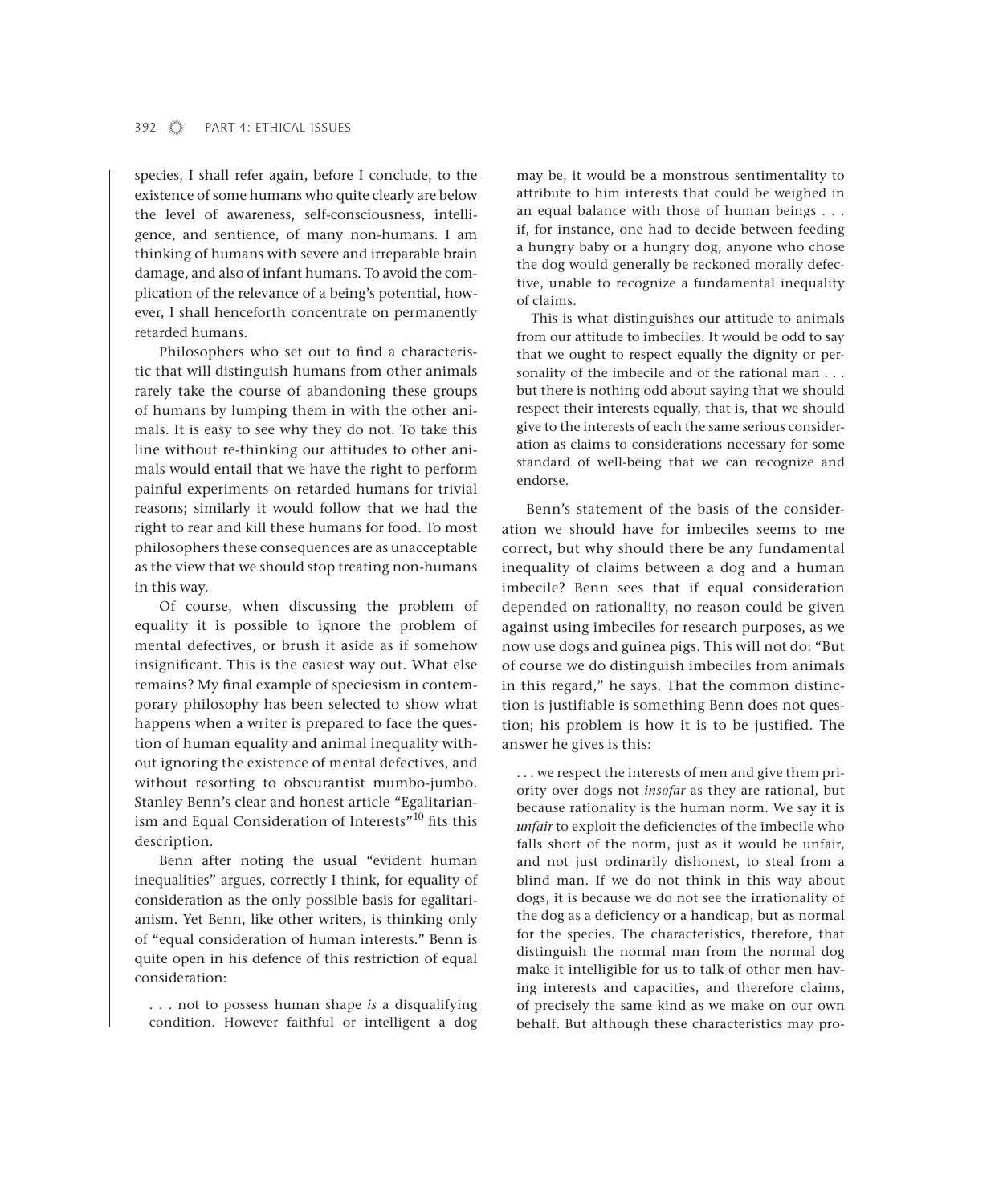vide the point of the distinction between men and other species, they are not in fact the qualifying conditions for membership, or the distinguishing criteria of the class of morally considerable persons; and this is precisely because a man does not become a member of a different species, with its own standards of normality, by reason of not possessing these characteristics.

The final sentence of this passage gives the argument away. An imbecile, Benn concedes, may have no characteristics superior to those of a dog; nevertheless this does not make the imbecile a member of "a different species" as the dog is. *Therefore* it would be "unfair" to use the imbecile for medical research as we use the dog. But why? That the imbecile is not rational is just the way things have worked out, and the same is true of the dog— neither is any more responsible for their mental level. If it is unfair to take advantage of an isolated defect, why is it fair to take advantage of a more general limitation? I find it hard to see anything in this argument except a defence of preferring the interests of members of our own species because they are members of our own species. To those who think there might be more to it, I suggest the following mental exercise. Assume that it has been proven that there is a difference in the average, or normal, intelligence quotient for two different races, say whites and blacks. Then substitute the term "white" for every occurrence of "men" and "black" for every occurrence of "dog" in the passage quoted; and substitute "high I.Q." for "rationality" and when Benn talks of "imbeciles" replace this term by "dumb whites"—that is, whites who fall well below the normal white I.Q. score. Finally, change "species" to "race." Now re- read the passage. It has become a defence of a rigid, no-exceptions division between whites and blacks, based on I.Q. scores, *not withstanding an admitted overlap* between whites and blacks in this respect. The revised passage is, of course, outrageous, and this not only because we have made fictitious assumptions in our substitutions. The point is that in the original passage Benn was defending a rigid division in the amount of consideration due to members of different species, despite admitted cases of overlap. If the original did not, at first reading strike us as being as outrageous as the revised version does, this is largely because although we are not racists ourselves, most of us are speciesists. Like the other articles, Benn's stands as a warning of the ease with which the best minds can fall victim to a prevailing ideology.

### **NOTES**

1. *The Methods of Ethics* (7th Ed.) p. 382.

2. *Introduction to the Principles of Morals and Legislation*, ch. XVII.

3. In order to produce 1 lb. of protein in the form of beef or veal, we must feed 21 lbs. of protein to the animal. Other forms of livestock are slightly less inefficient, but the average ratio in the U.S. is still 1:8. It has been estimated that the amount of protein lost to humans in this way is equivalent to 90% of the annual world protein deficit.

4. Although one might think that killing a being is obviously the ultimate wrong one can do to it, I think that the infliction of suffering is a clearer indication of speciesism because it might be argued that at least part of what is wrong with killing a human is that most humans are conscious of their existence over time, and have desires and purposes that extend into the future. Of course, if one took this view one would have to hold that killing a human infant or mental defective is not in itself wrong, and is less serious than killing certain higher mammals that probably do have a sense of their own existence over time.

5. Ruth Harrison, *Animal Machines* (Stuart, London, 1964).

6. In R. Brandt (ed.) *Social Justice* (Prentice Hall, Englewood Cliffs, 1962): the passage quoted appears on p. 19.

7. Frankena, *op. cit.*, p. 23.

8. H. A. Bedau, "Egalitarianism and the Idea of Equality" in *Nomos IX: Equality*, ed. J. R. Pennock and J. W. Chapman, New York, 1967.

9. G. Vlastos, "Justice and Equality" in Brandt. *Social Justice*, p. 48.

10. *Nomos IX: Equality:* the passages quoted are on p. 62ff.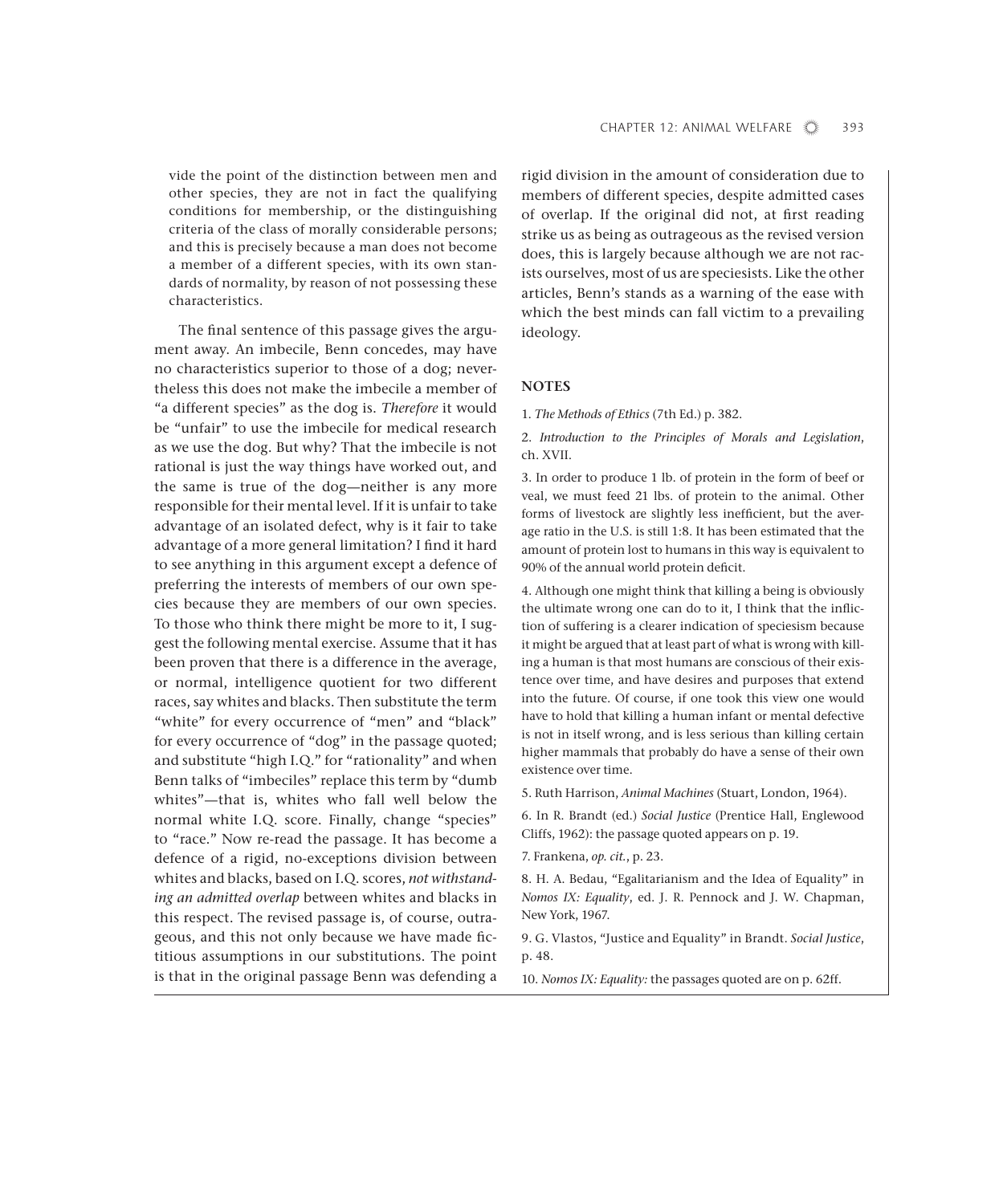# *The Case for Animal Rights* Tom Regan

I regard myself as an advocate of animal rights— as a part of the animal rights movement. That movement, as I conceive it, is committed to a number of goals, including:

- the total abolition of the use of animals in science;
- the total dissolution of commercial animal agriculture;
- the total elimination of commercial and sport hunting and trapping.

There are, I know, people who profess to believe in animal rights but do not avow these goals. Factory farming, they say, is wrong-it violates animals' rights— but traditional animal agriculture is all right. Toxicity tests of cosmetics on animals violates their rights, but important medical research— cancer research, for example— does not. The clubbing of baby seals is abhorrent, but not the harvesting of adult seals. I used to think I understood this reasoning. Not any more. You don't change unjust institutions by tidying them up.

What's wrong—fundamentally wrong—with the way animals are treated isn't the details that vary from case to case. It's the whole system. The forlornness of the veal calf is pathetic, heart wrenching; the pulsing pain of the chimp with electrodes planted deep in her brain is repulsive; the slow, tortuous death of the raccoon caught in the leg-hold trap is agonizing. But what is wrong isn't the pain, isn't the suffering, isn't the deprivation. These compound what's wrong. Sometimes often— they make it much, much worse. But they are not the fundamental wrong.

The fundamental wrong is the system that allows us to view animals as *our resources*, here for *us*— to be eaten, or surgically manipulated, or exploited for sport or money. Once we accept this view of animals— as our resources— the rest is as predictable as it is regrettable. Why worry about their loneliness, their pain, their death? Since animals exist for us, to benefit us in one way or another, what harms them really doesn't matter— or matters only if it starts to bother us, makes us feel a trifle uneasy when we eat our veal escalope, for example. So, yes, let us get veal calves out of solitary confinement, give them more space, a little straw, a few companions. But let us keep our veal escalope.

But a little straw, more space and a few companions won't eliminate— won't even touch— the basic wrong that attaches to our viewing and treating these animals as our resources. A veal calf killed to be eaten after living in close confinement is viewed and treated in this way: but so, too, is another who is raised (as they say) 'more humanely'. To right the wrong of our treatment of farm animals requires more than making rearing methods 'more humane'; it requires the total dissolution of commercial animal agriculture.

How we do this, whether we do it or, as in the case of animals in science, whether and how we abolish their use— these are to a large extent political questions. People must change their beliefs before they change their habits. Enough people, especially those elected to public office, must believe in change must want it— before we will have laws that protect the rights of animals. This process of change is very complicated, very demanding, very exhausting, calling for the efforts of many hands in education, publicity, political organization and activity, down to the licking of envelopes and stamps. As a trained and practising philosopher, the sort of contribution I can make is limited but, I like to think, important. The currency of philosophy is ideas— their meaning and rational foundation— not the nuts and bolts of the legislative process, say, or the mechanics of community organization. That's what I have been exploring over the past ten years or so in my essays and talks and, most recently, in my book, *The Case for Animal Rights*. I believe the major conclusions I reach in the book are

Tom Regan, "The Case for Animal Rights" from *In Defense of Animals,* edited by Peter Singer (Oxford: Basil Blackwell, 1985), 13–26. Copyright © 1985 by Blackwell Publishing Ltd. Reproduced with permission of John Wiley & Sons, Inc.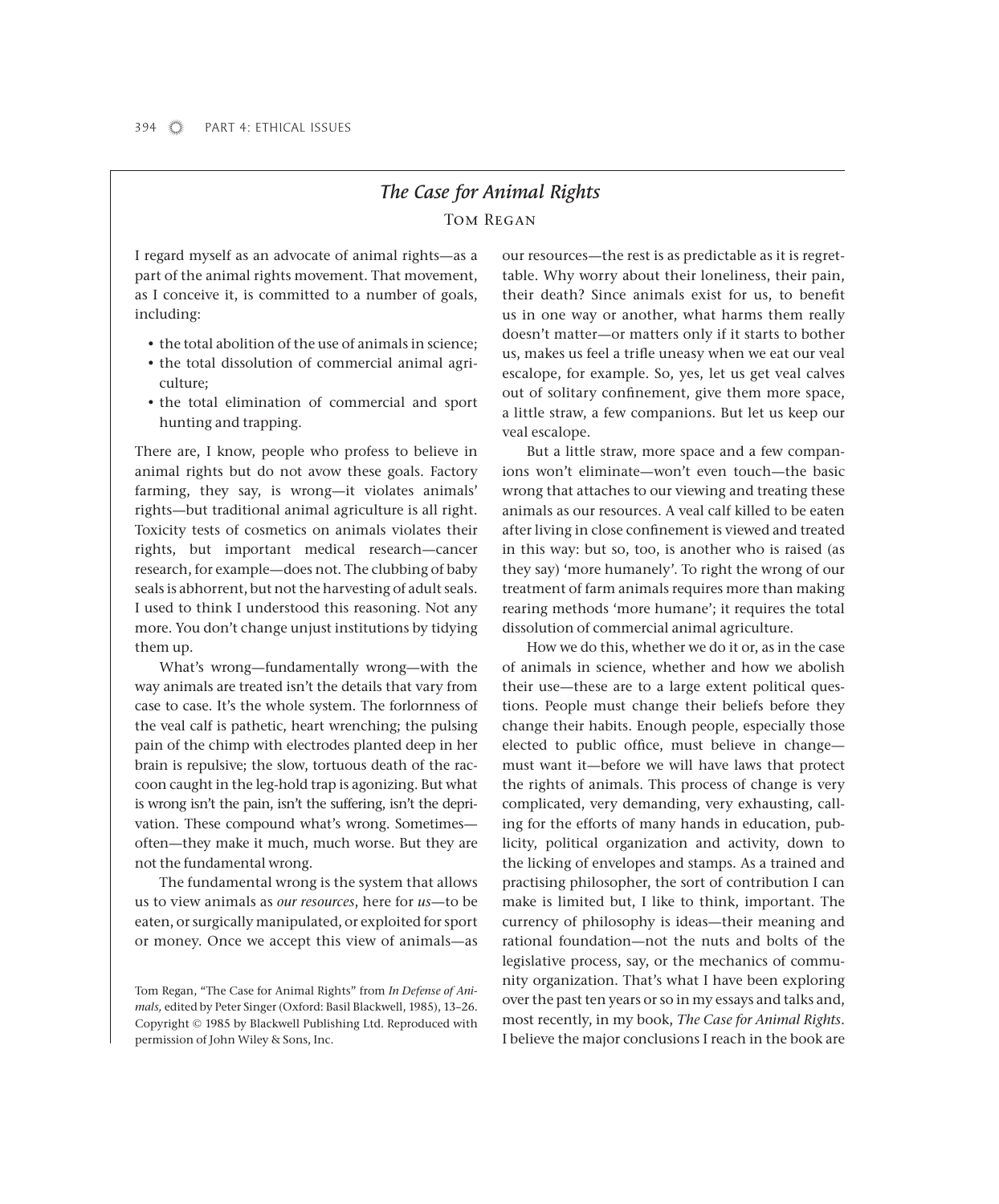true because they are supported by the weight of the best arguments. I believe the idea of animal rights has reason, not just emotion, on its side.

In the space I have at my disposal here I can only sketch, in the barest outline, some of the main features of the book. [Its] main themes— and we should not be surprised by this— involve asking and answering deep, foundational moral questions about what morality is, how it should be understood and what is the best moral theory, all considered. I hope I can convey something of the shape I think this theory takes. The attempt to do this will be (to use a word a friendly critic once used to describe my work) cerebral, perhaps too cerebral. But this is misleading. My feelings about how animals are sometimes treated run just as deep and just as strong as those of my more volatile compatriots. Philosophers do—to use the jargon of the day—have a right side to their brains. If it's the left side we contribute (or mainly should), that's because what talents we have reside there.

How to proceed? We begin by asking how the moral status of animals has been understood by thinkers who deny that animals have rights. Then we test the mettle of their ideas by seeing how well they stand up under the heat of fair criticism. If we start our thinking in this way, we soon find that some people believe that we have no duties directly to animals, that we owe nothing to them, that we can do nothing that wrongs them. Rather, we can do wrong acts that involve animals, and so we have duties regarding them, though none to them. Such views may be called indirect duty views. By way of illustration: suppose your neighbour kicks your dog. Then your neighbour has done something wrong. But not to your dog. The wrong that has been done is a wrong to you. After all, it is wrong to upset people, and your neighbour's kicking your dog upsets you. So you are the one who is wronged, not your dog. Or again: by kicking your dog your neighbour damages your property. And since it is wrong to damage another person's property, your neighbour has done something wrong— to you, of course, not to your dog. Your neighbour no more wrongs your dog than your car would be wronged if the windshield were smashed. Your neighbour's duties involving your dog are indirect duties to you. More generally, all of our duties regarding animals are indirect duties to one another— to humanity.

How could someone try to justify such a view? Someone might say that your dog doesn't feel anything and so isn't hurt by your neighbour's kick, doesn't care about the pain since none is felt, is as unaware of anything as is your windshield. Someone might say this, but no rational person will, since, among other considerations, such a view will commit anyone who holds it to the position that no human being feels pain either— that human beings also don't care about what happens to them. A second possibility is that though both humans and your dog are hurt when kicked, it is only human pain that matters. But, again, no rational person can believe this. Pain is pain wherever it occurs. If your neighbour's causing you pain is wrong because of the pain that is caused, we cannot rationally ignore or dismiss the moral relevance of the pain that your dog feels.

Philosophers who hold indirect duty views and many still do— have come to understand that they must avoid the two defects just noted: that is, both the view that animals don't feel anything as well as the idea that only human pain can be morally relevant. Among such thinkers the sort of view now favoured is one or other form of what is called *contractarianism.*

Here, very crudely, is the root idea: morality consists of a set of rules that individuals voluntarily agree to abide by, as we do when we sign a contract (hence the name contractrarianism). Those who understand and accept the terms of the contract are covered directly; they have rights created and recognized by, and protected in, the contract. And these contractors can also have protection spelled out for others who, though they lack the ability to understand morality and so cannot sign the contract themselves, are loved or cherished by those who can. Thus young children, for example, are unable to sign contracts and lack rights. But they are protected by the contract none the less because of the sentimental interests of others, most notably their parents. So we have, then, duties involving these children, duties regarding them, but no duties to them. Our duties in their case are indirect duties to other human beings, usually their parents.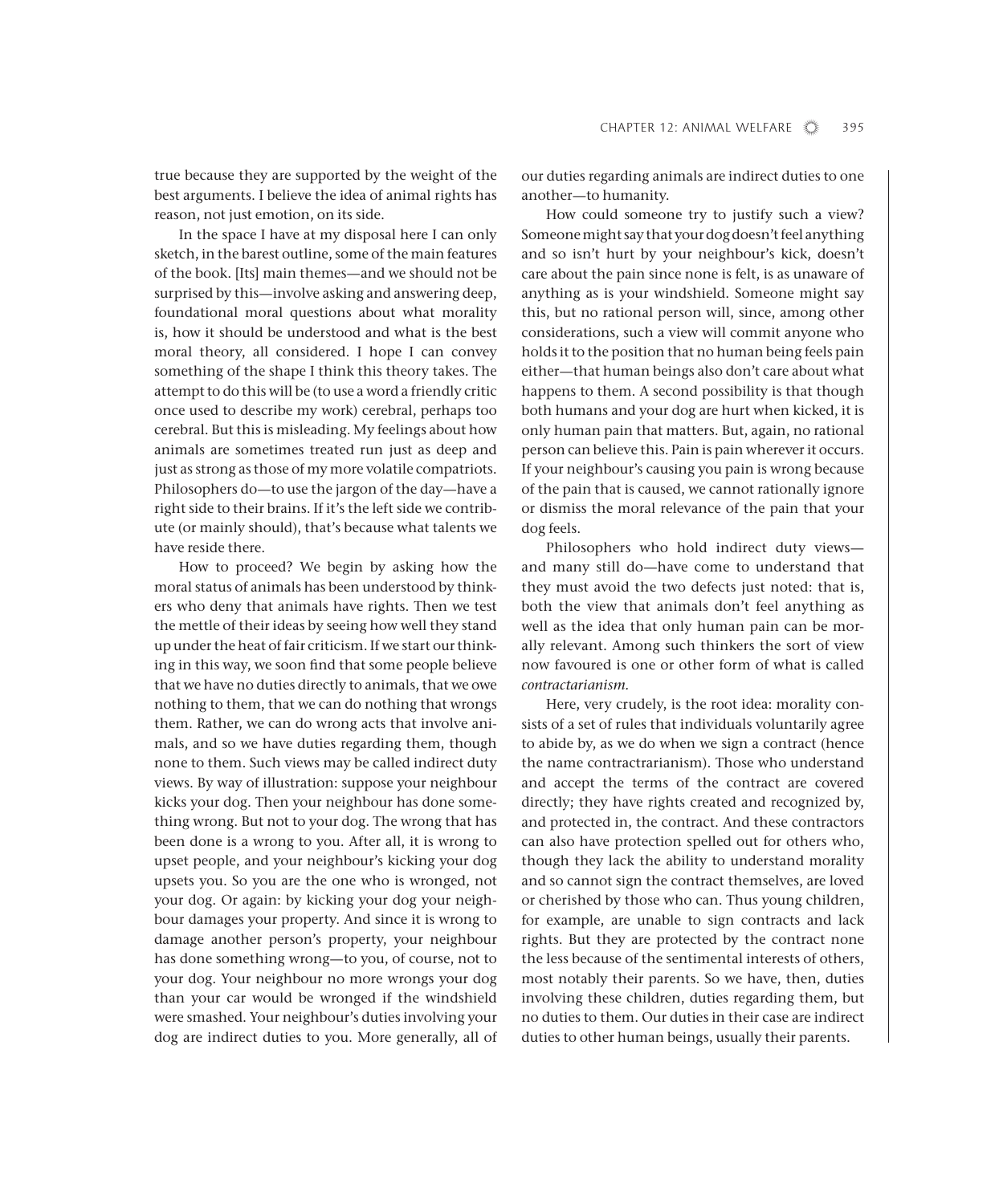As for animals, since they cannot understand contracts, they obviously cannot sign; and since they cannot sign, they have no rights. Like children, however, some animals are the objects of the sentimental interest of others. You, for example, love your dog or cat. So those animals that enough people care about (companion animals, whales, baby seals, the American bald eagle), though they lack rights themselves, will be protected because of the sentimental interests of people. I have, then, according to contractarianism, no duty directly to your dog or any other animal, not even the duty not to cause them pain or suffering; my duty not to hurt them is a duty I have to those people who care about what happens to them. As for other animals, where no or little sentimental interest is present—in the case of farm animals, for example, or laboratory rats— what duties we have grow weaker and weaker, perhaps to vanishing point. The pain and death they endure, though real, are not wrong if no one cares about them.

When it comes to the moral status of animals' contractarianism could be a hard view to refute if it were an adequate theoretical approach to the moral status of human beings. It is not adequate in this latter respect, however, which makes the question of its adequacy in the former case, regarding animals, utterly moot. For consider: morality, according to the (crude) contractarian position before us, consists of rules that people agree to abide by. What people? Well, enough to make a difference— enough, that is, *collectively* to have the power to enforce the rules that are drawn up in the contract. That is very well and good for the signatories but not so good for anyone who is not asked to sign. And there is nothing in contractarianism of the sort we are discussing that guarantees or requires that everyone will have a chance to participate equally in framing the rules of morality. The result is that this approach to ethics could sanction the most blatant forms of social, economic, moral and political injustice, ranging from a repressive caste system to systematic racial or sexual discrimination. Might, according to this theory, does make right. Let those who are the victims of injustice suffer as they will. It matters not so long as no one else— no contractor, or too few of them— cares about it. Such a theory takes one's moral breath away . . . as if, for example, there would be nothing wrong with apartheid in South Africa if few white South Africans were upset by it. A theory with so little to recommend it at the level of the ethics of our treatment of our fellow humans cannot have anything more to recommend it when it comes to the ethics of how we treat our fellow animals.

The version of contractarianism just examined is, as I have noted, a crude variety, and in fairness to those of a contractarian persuasion it must be noted that much more refined, subtle and ingenious varieties are possible. For example, John Rawls, in his *A Theory of Justice*, sets forth a version of contractarianism that forces contractors to ignore the accidental features of being a human being— for example, whether one is white or black, male or female, a genius or of modest intellect. Only by ignoring such features, Rawls believes, can we ensure that the principles of justice that contractors would agree upon are not based on bias or prejudice. Despite the improvement a view such as Rawls's represents over the cruder forms of contractarianism, it remains deficient: it systematically denies that we have direct duties to those human beings who do not have a sense of justice— young children, for instance, and many mentally retarded humans. And yet it seems reasonably certain that, were we to torture a young child or a retarded elder, we would be doing something that wronged him or her, not something that would be wrong if (and only if) other humans with a sense of justice were upset. And since this is true in the case of these humans, we cannot rationally deny the same in the case of animals.

Indirect duty views, then, including the best among them, fail to command our rational assent. Whatever ethical theory we should accept rationally, therefore, it must at least recognize that we have some duties directly to animals, just as we have some duties directly to each other. The next two theories I'll sketch attempt to meet this requirement.

The first I call the cruelty-kindness view. Simply stated, this says that we have a direct duty to be kind to animals and a direct duty not to be cruel to them. Despite the familiar, reassuring ring of these ideas, I do not believe that this view offers an adequate theory. To make this clearer, consider kindness. A kind person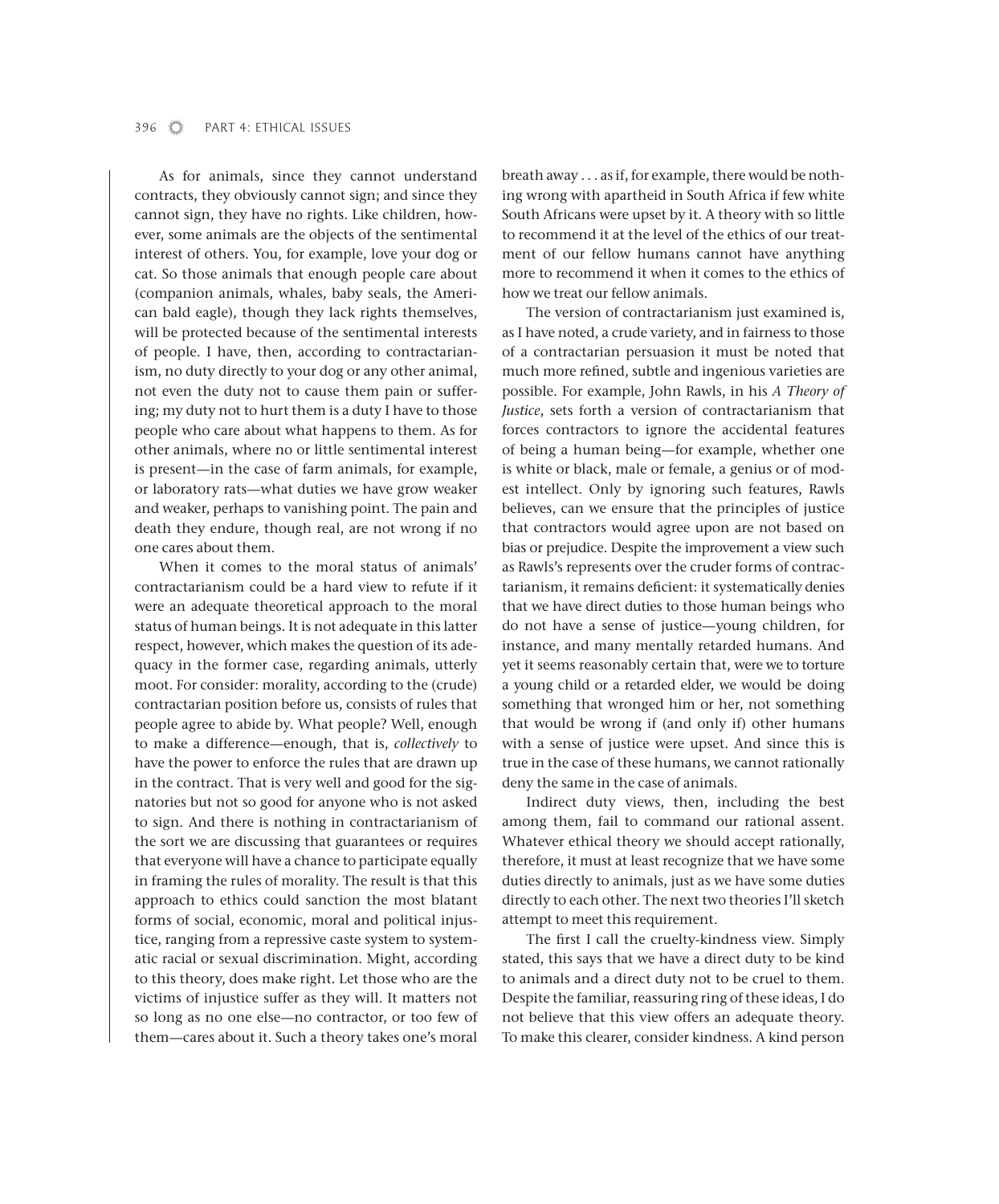acts from a certain kind of motive— compassion or concern, for example. And that is a virtue. But there is no guarantee that a kind act is a right act. If I am a generous racist, for example, I will be inclined to act kindly towards members of my own race, favouring their interests above those of others. My kindness would be real and, so far as it goes, good. But I trust it is too obvious to require argument that my kind acts may not be above moral reproach—may, in fact, be positively wrong because rooted in injustice. So kindness, notwithstanding its status as a virtue to be encouraged, simply will not carry the weight of a theory of right action.

Cruelty fares no better. People or their acts are cruel if they display either a lack of sympathy for or, worse, the presence of enjoyment in another's suffering. Cruelty in all its guises is a bad thing, a tragic human failing. But just as a person's being motivated by kindness does not guarantee that he or she does what is right, so the absence of cruelty does not ensure that he or she avoids doing what is wrong. Many people who perform abortions, for example, are not cruel, sadistic people. But that fact alone does not settle the terribly difficult question of the morality of abortion. The case is no different when we examine the ethics of our treatment of animals. So, yes, let us be for kindness and against cruelty. But let us not suppose that being for the one and against the other answers questions about moral right and wrong.

Some people think that the theory we are looking for is utilitarianism. A utilitarian accepts two moral principles. The first is that of equality: everyone's interests count, and similar interests must be counted as having similar weight or importance. White or black, American or Iranian, human or animal everyone's pain or frustration matter, and matter just as much as the equivalent pain or frustration of anyone else. The second principle a utilitarian accepts is that of utility: do the act that will bring about the best balance between satisfaction and frustration for everyone affected by the outcome.

As a utilitarian, then, here is how I am to approach the task of deciding what I morally ought to do: I must ask who will be affected if I choose to do one thing rather than another, how much each individual will

be affected, and where the best results are most likely to lie— which option, in other words, is most likely to bring about the best results, the best balance between satisfaction and frustration. That option, whatever it may be, is the one I ought to choose. That is where my moral duty lies.

The great appeal of utilitarianism rests with its uncompromising *egalitarianism:* everyone's interests count and count as much as the like interests of everyone else. The kind of odious discrimination that some forms of contractarianism can justify— discrimination based on race or sex, for example— seems disallowed in principle by utilitarianism, as is speciesism, systematic discrimination based on species membership.

The equality we find in utilitarianism, however, is not the sort an advocate of animal or human rights should have in mind. Utilitarianism has no room for the equal moral rights of different individuals because it has no room for their equal inherent value or worth. What has value for the utilitarian is the satisfaction of an individual's interests, not the individual whose interests they are. A universe in which you satisfy your desire for water, food and warmth is, other things being equal, better than a universe in which these desires are frustrated. And the same is true in the case of an animal with similar desires. But neither you nor the animal have any value in your own right. Only your feelings do.

Here is an analogy to help make the philosophical point clearer: a cup contains different liquids, sometimes sweet, sometimes bitter, sometimes a mix of the two. What has value are the liquids: the sweeter the better, the bitterer the worse. The cup, the container, has no value. It is what goes into it, not what they go into, that has value. For the utilitarian you and I are like the cup; we have no value as individuals and thus no equal value. What has value is what goes into us, what we serve as receptacles for; our feelings of satisfaction have positive value, our feelings of frustration negative value.

Serious problems arise for utilitarianism when we remind ourselves that it enjoins us to bring about the best consequences. What does this mean? It doesn't mean the best consequences for me alone, or for my family or friends, or any other person taken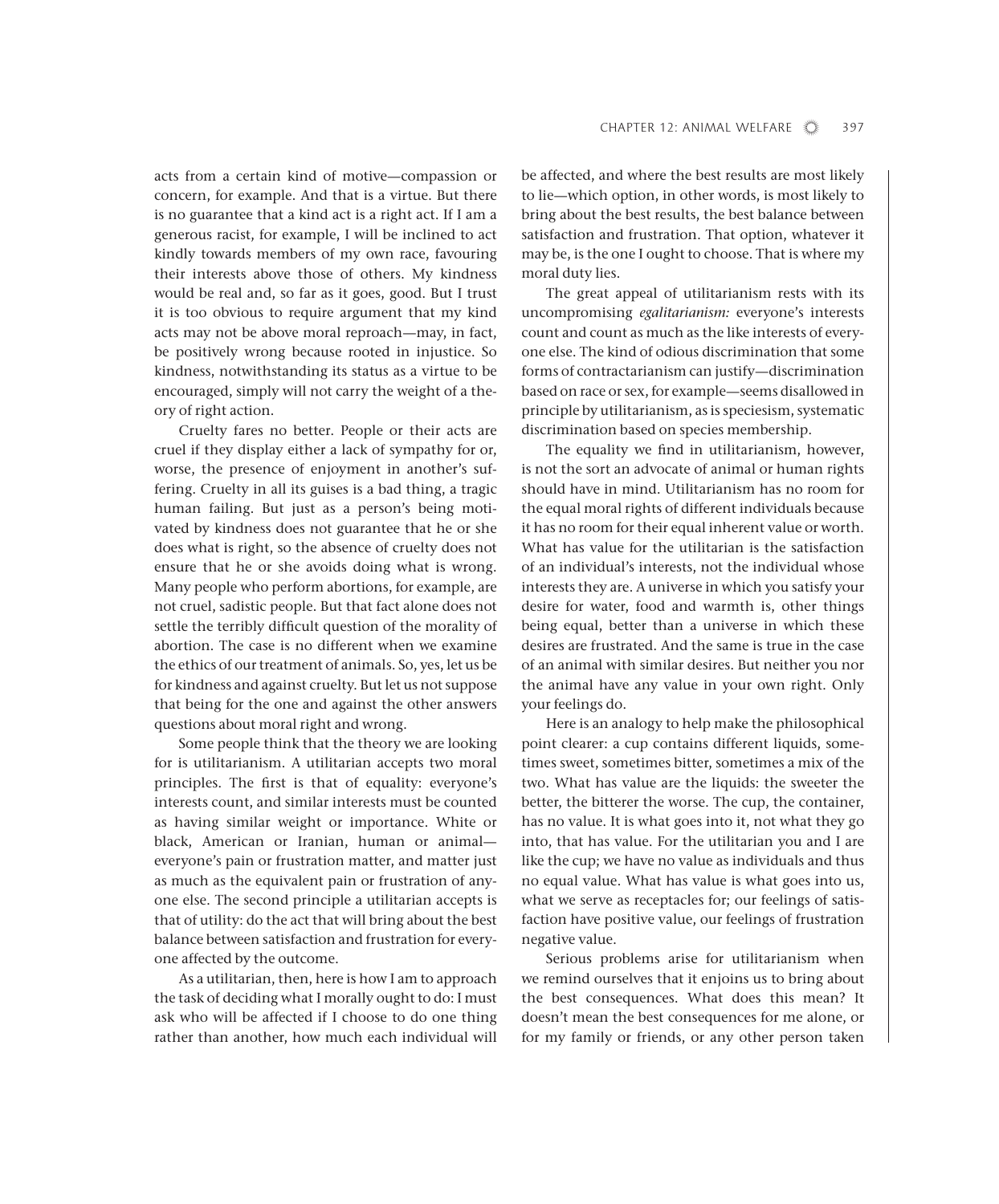individually. No, what we must do is, roughly, as follows: we must add up (somehow!) the separate satisfactions and frustrations of everyone likely to be affected by our choice, the satisfactions in one column, the frustrations in the other. We must total each column for each of the options before us. That is what it means to say the theory is aggregative. And then we must choose that option which is most likely to bring about the best balance of totalled satisfactions over totalled frustrations. Whatever act would lead to this outcome is the one we ought morally to perform-it is where our moral duty lies. And that act quite clearly might not be the same one that would bring about the best results for me personally, or for my family or friends, or for a lab animal. The best aggregated consequences for everyone concerned are not necessarily the best for each individual.

That utilitarianism is an aggregative theory different individuals' satisfactions or frustrations are added, or summed, or totalled-is the key objection to their theory. My Aunt Bea is old, inactive, a cranky, sour person, though not physically ill. She prefers to go on living. She is also rather rich. I could make a fortune if I could get my hands on her money, money she intends to give me in any event, after she dies, but which she refuses to give me now. In order to avoid a huge tax bite, I plan to donate a handsome sum of my profits to a local children's hospital. Many, many children will benefit from my generosity, and much joy will be brought to their parents, relatives and friends. If I don't get the money rather soon, all these ambitions will come to naught. The once-in-a-lifetime opportunity to make a real killing will be gone. Why, then, not kill my Aunt Bea? Oh, of course I *might* get caught. But I'm no fool and besides, her doctor can be counted on to co- operate (he has an eye for the same investment and I happen to know a good deal about his shady past). The deed can be done . . . professionally, shall we say. There is *very* little chance of getting caught. And as for my conscience being guilt-ridden, I am a resourceful sort of fellow and will take more than sufficient comfort—as I lie on the beach at Acapulco— in contemplating the joy and health I have brought to so many others.

Suppose Aunt Bea is killed and the rest of the story comes out as told. Would I have done anything wrong? Anything immoral? One would have thought that I had. Not according to utilitarianism. Since what I have done has brought about the best balance between totalled satisfaction and frustration for all those affected by the outcome, my action is not wrong. Indeed, in killing Aunt Bea the physician and I did what duty required.

This same kind of argument can be repeated in all sorts of cases, illustrating, time after time, how the utilitarian's position leads to results that impartial people find morally callous. It *is* wrong to kill my Aunt Bea in the name of bringing about the best results for others. A good end does not justify an evil means. Any adequate moral theory will have to explain why this is so. Utilitarianism fails in this respect and so cannot be the theory we seek.

What to do? Where to begin anew? The place to begin, I think, is with the utilitarian's view of the value of the individual— or, rather, lack of value. In its place, suppose we consider that you and I, for example, do have value as individuals— what we'll call *inherent value.* To say we have such value is to say that we are something more than, something different from, mere receptacles. Moreover, to ensure that we do not pave the way for such injustices as slavery or sexual discrimination, we must believe that all who have inherent value have it equally, regardless of their sex, race, religion, birthplace and so on. Similarly to be discarded as irrelevant are one's talents or skills, intelligence and wealth, personality or pathology, whether one is loved and admired or despised and loathed. The genius and the retarded child, the prince and the pauper, the brain surgeon and the fruit vendor, Mother Teresa and the most unscrupulous used-car salesman-all have inherent value, all possess it equally, and all have an equal right to be treated with respect, to be treated in ways that do not reduce them to the status of things, as if they existed as resources for others. My value as an individual is independent of my usefulness to you. Yours is not dependent on your usefulness to me. For either of us to treat the other in ways that fail to show respect for the other's independent value is to act immorally, to violate the individual's rights.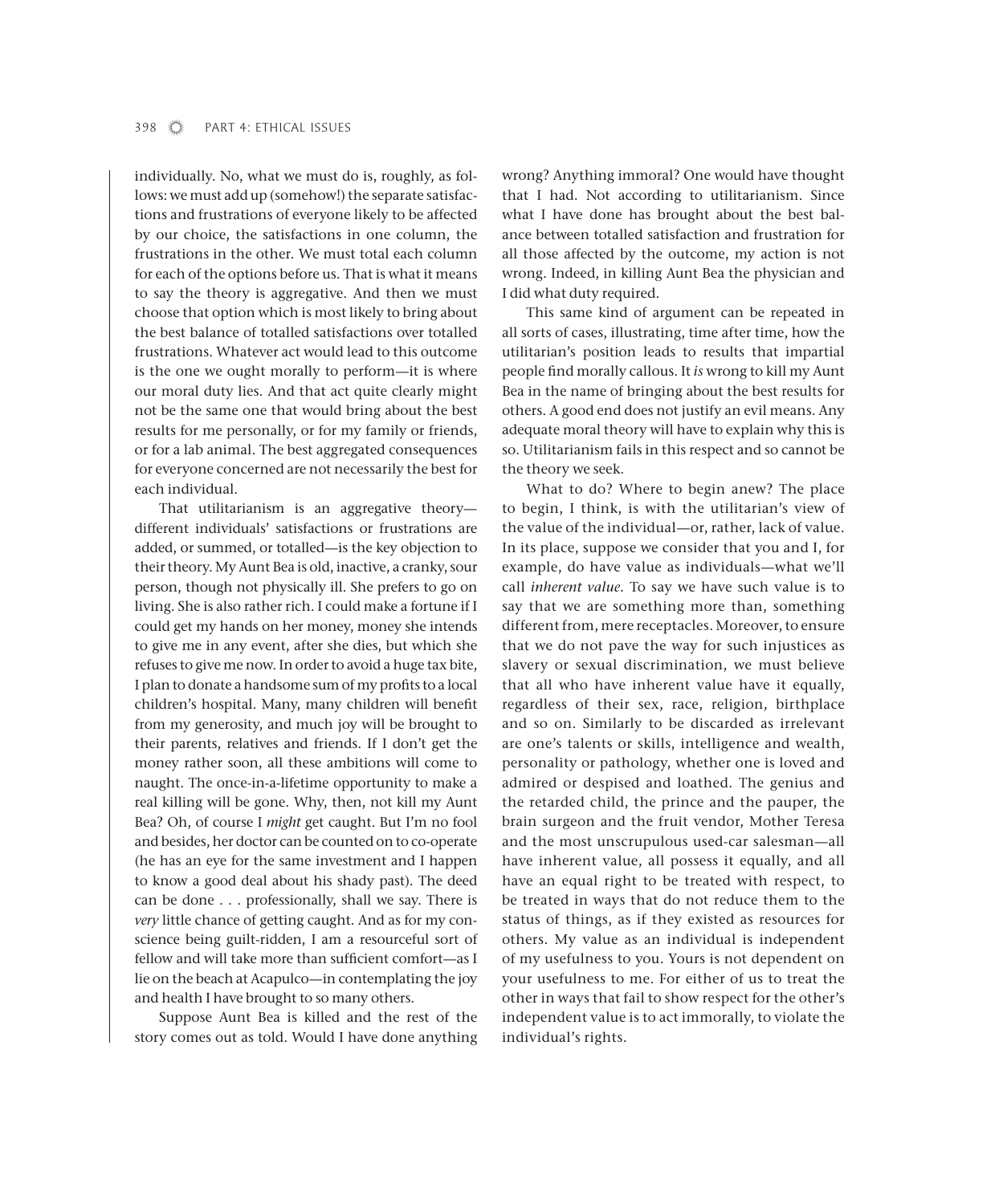Some of the rational virtues of this view—what I call the rights view— should be evident. Unlike (crude) contractarianism, for example, the rights view *in principle* denies the moral tolerability of any and all forms of racial, sexual or social discrimination; and unlike utilitarianism, this view *in principle* denies that we can justify good results by using evil means that violate an individual's rights— denies, for example, that it could be moral to kill my Aunt Bea to harvest beneficial consequences for others. That would be to sanction the disrespectful treatment of the individual in the name of the social good, something the rights view will not categorically will not—ever allow.

The rights view, I believe, is rationally the most satisfactory moral theory. It surpasses all other theories in the degree to which it illuminates and explains the foundation of our duties to one another— the domain of human morality. On this score it has the best reasons, the best arguments, on its side. Of course, if it were possible to show that only human beings are included within its scope, then a person like myself, who believes in animal rights, would be obliged to look elsewhere.

But attempts to limit its scope to humans only can be shown to be rationally defective. Animals, it is true, lack many of the abilities humans possess. They can't read, do higher mathematics, build a bookcase or make *baba ghanoush*. Neither can many human beings, however, and yet we don't (and shouldn't) say that they (these humans) therefore have less inherent value, less of a right to be treated with respect, than do others. It is the *similarities* between those human beings who most clearly, most non-controversially have such value (the people reading this, for example), not our differences, that matter most. And the really crucial, the basic similarity is simply this: we are each of us the experiencing subject of a life, a conscious creature having an individual welfare that has importance to us whatever our usefulness to others. We want and prefer things, believe and feel things, recall and expect things. And all these dimensions of our life, including our pleasure and pain, our enjoyment and suffering, our satisfaction and frustration, our continued existence or our untimely death— all make a difference to the quality of our life as lived, as experienced, by us as individuals. As the same is true of those animals that concern us (the ones that are eaten and trapped, for example), they too must be viewed as the experiencing subjects of a life, with inherent value of their own.

Some there are who resist the idea that animals have inherent value. 'Only humans have such value,' they profess. How might this narrow view be defended? Shall we say that only humans have the requisite intelligence, or autonomy, or reason? But there are many, many humans who fail to meet these standards and yet are reasonably viewed as having value above and beyond their usefulness to others. Shall we claim that only humans belong to the right species, the species *Homo sapiens*? But this is blatant speciesism. Will it be said, then, that all—and only—humans have immortal souls? Then our opponents have their work cut out for them. I am myself not ill-disposed to the proposition that there are immortal souls. Personally, I profoundly hope I have one. But I would not want to rest my position on a controversial ethical issue on the even more controversial question about who or what has an immortal soul. That is to dig one's hole deeper, not to climb out. Rationally, it is better to resolve moral issues without making more controversial assumptions than are needed. The question of who has inherent value is such a question, one that is resolved more rationally without the introduction of the idea of immortal souls than by its use.

Well, perhaps some will say that animals have some inherent value, only less than we have. Once again, however, attempts to defend this view can be shown to lack rational justification. What could be the basis of our having more inherent value than animals? Their lack of reason, or autonomy, or intellect? Only if we are willing to make the same judgement in the case of humans who are similarly deficient. But it is not true that such humans— the retarded child, for example, or the mentally deranged— have less inherent value than you or I. Neither, then, can we rationally sustain the view that animals like them in being the experiencing subjects of a life have less inherent value. *All* who have inherent value have it *equally*, whether they be human animals or not.

Inherent value, then, belongs equally to those who are the experiencing subjects of a life. Whether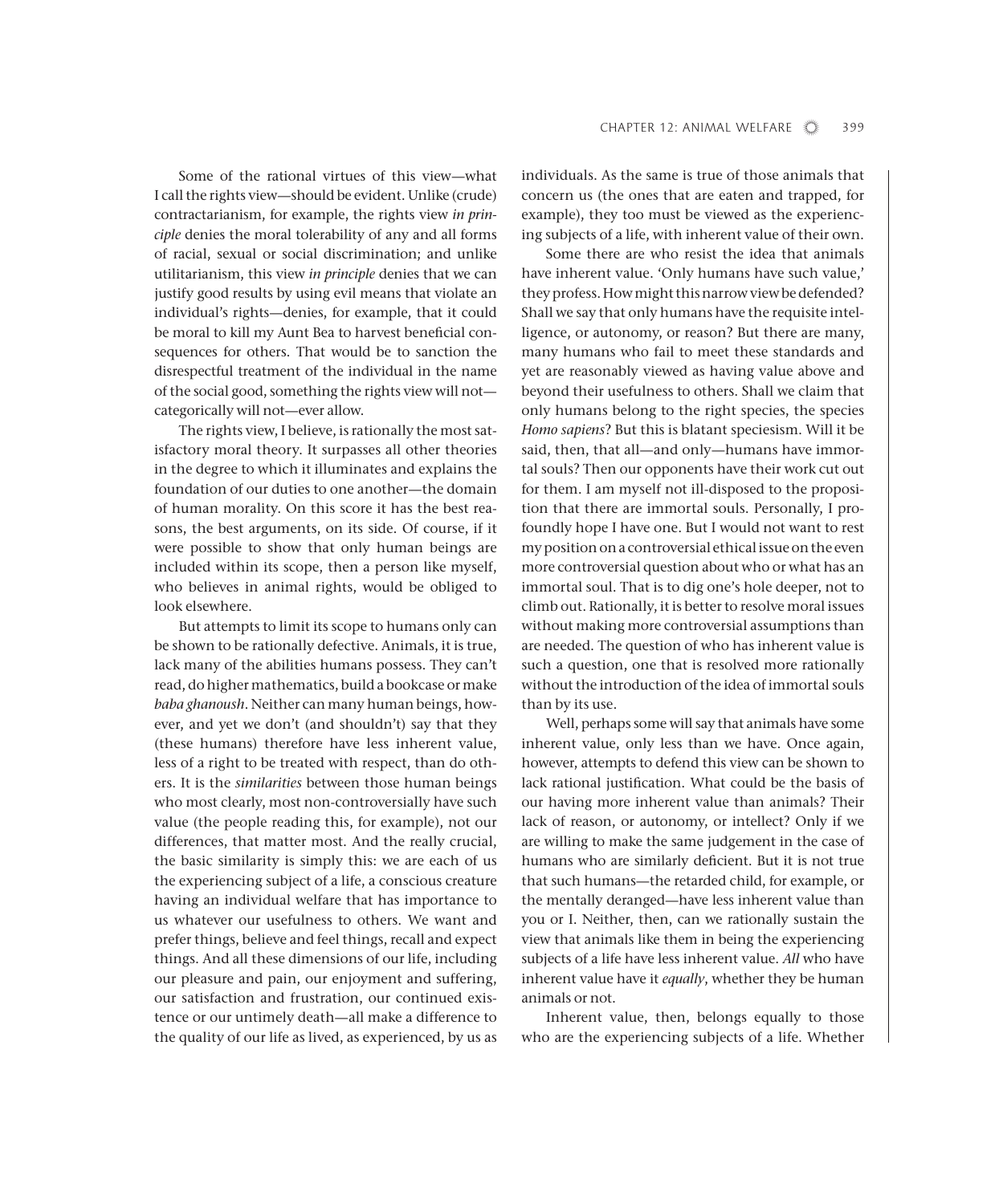it belongs to others— to rocks and rivers, trees and glaciers, for example— we do not know and may never know. But neither do we need to know, if we are to make the case for animal rights. We do not need to know, for example, how many people are eligible to vote in the next presidential election before we can know whether I am. Similarly, we do not need to know how many individuals have inherent value before we can know that some do. When it comes to the case for animal rights, then, what we need to know is whether the animals that, in our culture, are routinely eaten, hunted and used in our laboratories, for example, are like us in being subjects of a life. And we do know this. We do know that many-literally, billions and billions— of these animals are the subjects of a life in the sense explained and so have inherent value if we do. And since, in order to arrive at the best theory of our duties to one another, we must recognize our equal inherent value as individuals, reason— not sentiment, not emotion— reason compels us to recognize the equal inherent value of these animals and, with this, their equal right to be treated with respect.

That, *very* roughly, is the shape and feel of the case for animal rights. Most of the details of the supporting argument are missing. They are to be found in the book to which I alluded earlier. Here, the details go begging, and I must, in closing, limit myself to four final points.

The first is how the theory that underlies the case for animal rights shows that the animal rights movement is a part of, not antagonistic to, the human rights movement. The theory that rationally grounds the rights of animals also grounds the rights of humans. Thus those involved in the animal rights movement are partners in the struggle to secure respect for human rights— the rights of women, for example, or minorities, or workers. The animal rights movement is cut from the same moral cloth as these.

Second, having set out the broad outlines of the rights view, I can now say why its implications for farming and science, among other fields, are both clear and uncompromising. In the case of the use of animals in science, the rights view is categorically abolitionist. Lab animals are not our tasters; we are not their kings. Because these animals are treated routinely, systematically as if their value were reducible to their usefulness to others, they are routinely, systematically treated with a lack of respect, and thus are their rights routinely, systematically violated. This is just as true when they are used in trivial, duplicative, unnecessary or unwise research as it is when they are used in studies that hold out real promise of human benefits. We can't justify harming or killing a human being (my Aunt Bea, for example) just for these sorts of reason. Neither can we do so even in the case of so lowly a creature as a laboratory rat. It is not just refinement or reduction that is called for, not just larger, cleaner cages, not just more generous use of anaesthetic or the elimination of multiple surgery, not just tidying up the system. It is complete replacement. The best we can do when it comes to using animals in science is— not to use them. That is where our duty lies, according to the rights view.

As for commercial animal agriculture, the rights view takes a similar abolitionist position. The fundamental moral wrong here is not that animals are kept in stressful close confinement or in isolation, or that their pain and suffering, their needs and preferences are ignored or discounted. All these *are* wrong, of course, but they are not fundamentally wrong. They are symptoms and effects of the deeper, systematic wrong that allows these animals to be viewed and treated as lacking independent value, as resources for us— as, indeed, a renewable resource. Giving farm animals more space, more natural environments, more companions does not right the fundamental wrong, any more than giving lab animals more anaesthesia or bigger, cleaner cages would right the fundamental wrong in their case. Nothing less than the total dissolution of commercial animal agriculture will do this, just as, for similar reasons I won't develop at length here, morality requires nothing less than the total elimination of hunting and trapping for commercial and sporting ends. The rights view's implications, then, as I have said, are clear and uncompromising.

My last two points are about philosophy, my profession. It is, most obviously, no substitute for political action. The words I have written here and in other places by themselves don't change a thing. It is what we do with the thoughts that the words express— our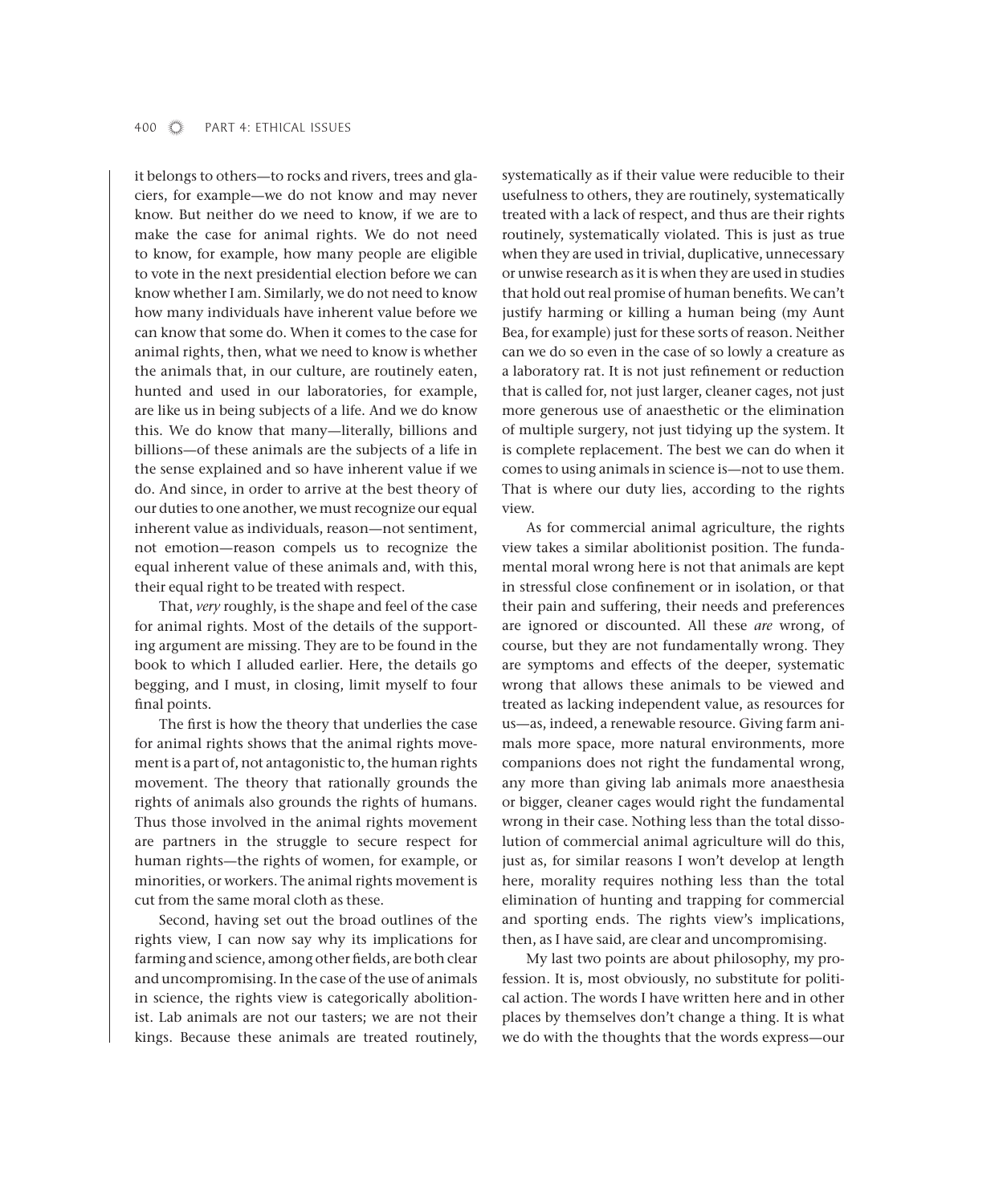acts, our deeds—that changes things. All that philosophy can do, and all I have attempted, is to offer a vision of what our deeds should aim at. And the why. But not the how.

Finally, I am reminded of my thoughtful critic, the one I mentioned earlier, who chastised me for being too cerebral. Well, cerebral I have been: indirect duty views, utilitarianism, contractarianism— hardly the stuff deep passions are made of. I am also reminded, however, of the image another friend once set before me— the image of the ballerina as expressive of disciplined passion. Long hours of sweat and toil, of loneliness and practice, of doubt and fatigue: those are the discipline of her craft. But the passion is there too, the fierce drive to excel, to speak through her body, to do it right, to pierce our minds. That is the image of philosophy I would leave with you, not 'too cerebral' but

*disciplined passion*. Of the discipline enough has been seen. As for the passion: there are times, and these not infrequent, when tears come to my eyes when I see, or read, or hear of the wretched plight of animals in the hands of humans. Their pain, their suffering, their loneliness, their innocence, their death. Anger. Rage. Pity. Sorrow. Disgust. The whole creation groans under the weight of the evil we humans visit upon these mute, powerless creatures. It *is* our hearts, not just our heads, that call for an end to it all, that demand of us that we overcome, for them, the habits and forces behind their systematic oppression. All great movements, it is written, go through three stages: ridicule, discussion, adoption. It is the realization of this third stage, adoption, that requires both our passion and our discipline, our hearts and our heads. The fate of animals is in our hands. God grant we are equal to the task.

# *Difficulties with the Strong Animal Rights Position* Mary Anne Warren

Tom Regan has produced what is perhaps the definitive defense of the view that the basic moral rights of at least some non-human animals are in no way inferior to our own. In *The Case for Animal Rights*, he argues that all normal mammals over a year of age have the same basic moral rights.<sup>1</sup> Non-human mammals have essentially the same right not to be harmed or killed as we do. I shall call this "the strong animal rights position," although it is weaker than the claims made by some animal liberationists in that it ascribes rights to only some sentient animals.

I will argue that Regan's case for the strong animal rights position is unpersuasive and that this position entails consequences which a reasonable person cannot accept. I do not deny that some non-human animals have moral rights; indeed, I would extend the scope of the rights claim to include all sentient animals, that is, all those capable of having experiences, including experiences of pleasure or satisfaction and pain, suffering, or frustration. $^2$  However, I do not think that the moral rights of most non-human animals are identical in strength to those of persons.<sup>3</sup> The rights of most non-human animals may be overridden in circumstances which would not justify overriding the rights of persons. There are, for instance, compelling realities which sometimes require that we kill animals for reasons which could not justify the killing of persons. I will call this view "the weak animal rights" position, even though it ascribes rights to a wider range of animals than does the strong animal rights position.

I will begin by summarizing Regan's case for the strong animal rights position and noting two problems with it. Next, I will explore some consequences of the strong animal rights position which I think are unacceptable. Finally, I will outline the case for the weak animal rights position.

Mary Anne Warren, "A Critique of Regan's Animal Rights Theory," *Between the Species* Vol. 2, No. 4 (Fall 1987): 433–441. Reprinted with permission from Between the Species.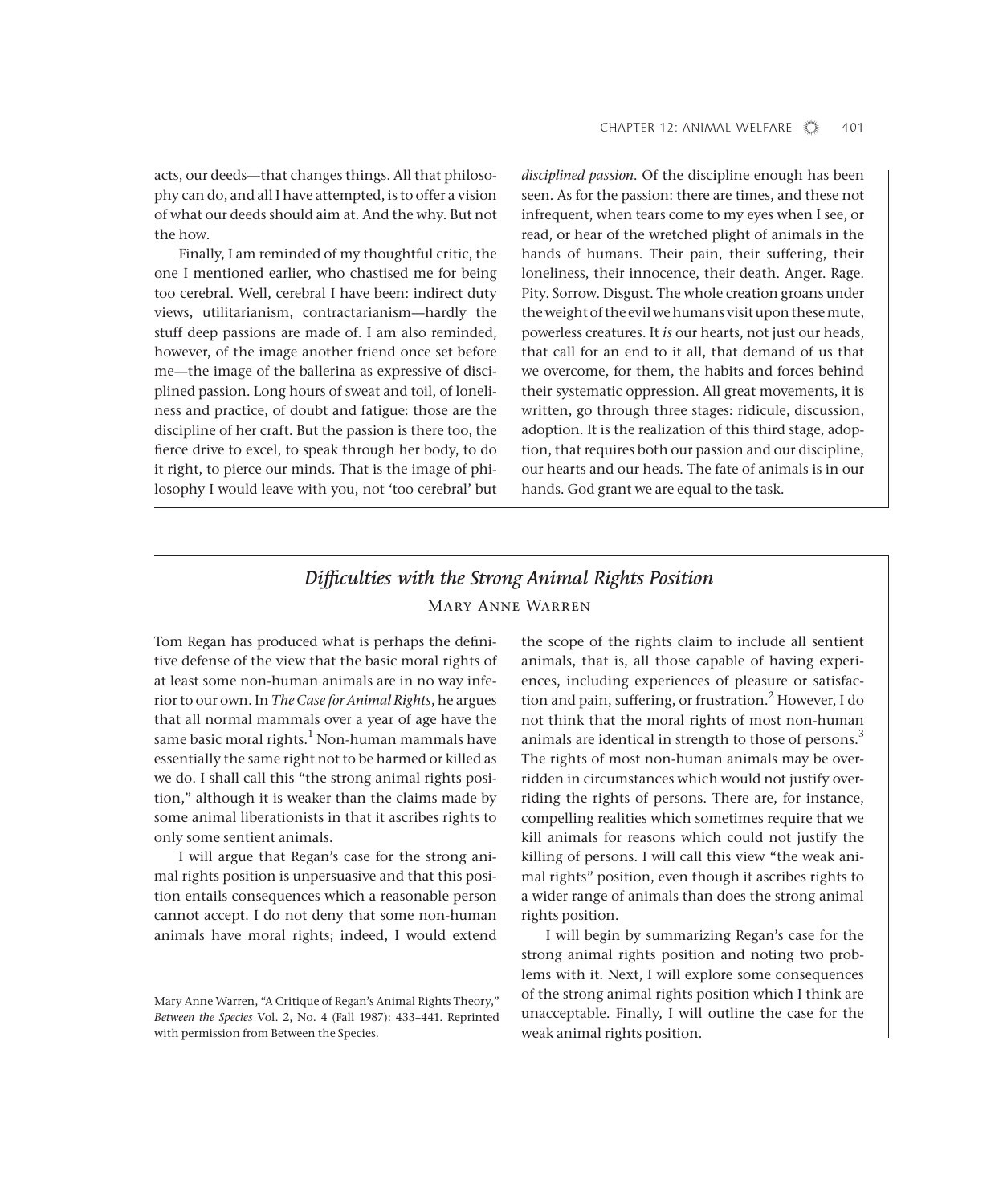#### **REGAN'S CASE**

Regan's argument moves through three stages. First, he argues that normal, mature mammals are not only sentient but have other mental capacities as well. These include the capacities for emotion, memory, belief, desire, the use of general concepts, intentional action, a sense of the future, and some degree of self awareness. Creatures with such capacities are said to be subjects-of-a-life. They are not only alive in the biological sense but have a psychological identity over time and an existence which can go better or worse for them. Thus, they can be harmed or benefited. These are plausible claims, and well defended. One of the strongest parts of the book is the rebuttal of philosophers, such as R. G. Frey, who object to the application of such mentalistic terms to creatures that do not use a human- style language. The second and third stages of the argument are more problematic.

In the second stage, Regan argues that subjects of-a-life have inherent value. His concept of inherent value grows out of his opposition to utilitarianism. Utilitarian moral theory, he says, treats individuals as "mere receptacles" for morally significant value, in that harm to one individual may be justified by the production of a greater net benefit to other individuals. In opposition to this, he holds that subjects-of-a life have a value independent of both the value they may place upon their lives or experiences and the value others may place upon them.

Inherent value, Regan argues, does not come in degrees. To hold that some individuals have more inherent value than others is to adopt a "perfectionist" theory, i.e., one which assigns different moral worth to individuals according to how well they are thought to exemplify some virtue(s), such as intelligence or moral autonomy. Perfectionist theories have been used, at least since the time of Aristotle, to rationalize such injustices as slavery and male domination, as well as the unrestrained exploitation of animals. Regan argues that if we reject these injustices, then we must also reject perfectionism and conclude that all subjects-of-a-life have equal inherent value. Moral agents have no more inherent value than moral patients, i.e., subjects-of-a-life who are not morally responsible for their actions.

In the third phase of the argument, Regan uses the thesis of equal inherent value to derive strong moral rights for all subjects-of-a-life. This thesis underlies the Respect Principle, which forbids us to treat beings who have inherent value as mere receptacles, i.e., mere means to the production of the greatest overall good. This principle, in turn, underlies the Harm Principle, which says that we have a direct *prima facie* duty not to harm beings who have inherent value. Together, these principles give rise to moral rights. Rights are defined as valid claims, claims to certain goods and against certain beings, i.e., moral agents. Moral rights generate duties not only to refrain from inflicting harm upon beings with inherent value but also to come to their aid when they are threatened by other moral agents. Rights are not absolute but may be overridden in certain circumstances. Just what these circumstances are we will consider later. But first, let's look at some difficulties in the theory as thus far presented.

#### **THE MYSTERY OF INHERENT VALUE**

Inherent value is a key concept in Regan's theory. It is the bridge between the plausible claim that all normal, mature mammals—human or otherwise—are subjects-of-a-life and the more debatable claim that they all have basic moral rights of the same strength. But it is a highly obscure concept, and its obscurity makes it ill-suited to play this crucial role.

Inherent value is defined almost entirely in negative terms. It is not dependent upon the value which either the inherently valuable individual or anyone else may place upon that individual's life or experiences. It is not (necessarily) a function of sentience or any other mental capacity, because, Regan says, some entities which are not sentient (e.g., trees, rivers, or rocks) may, nevertheless, have inherent value (p. 246). It cannot attach to anything other than an individual; species, eco-systems, and the like cannot have inherent value.

These are some of the things which inherent value is not. But what is it? Unfortunately, we are not told. Inherent value appears as a mysterious non-natural property which we must take on faith. Regan says that it is a *postulate* that subjects-of-a-life have inherent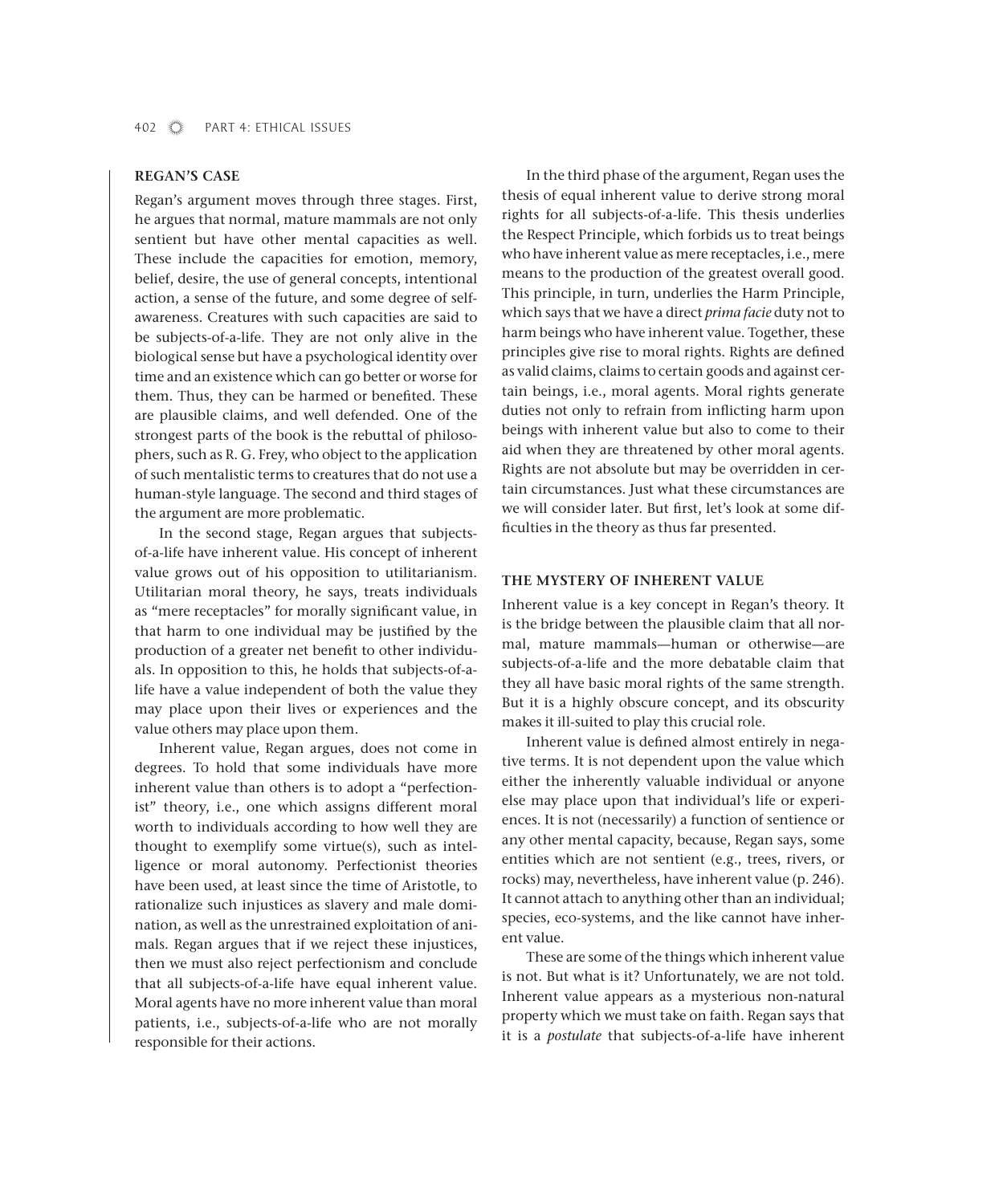value, a postulate justified by the fact that it avoids certain absurdities which he thinks follow from a purely utilitarian theory (p. 247). But why is the postulate that *subjects-of-a-life* have inherent value? If the inherent value of a being is completely independent of the value that it or anyone else places upon its experiences, then why does the fact that it has certain sorts of experiences constitute evidence that it has inherent value? If the reason is that subjects-of-a-life have an existence which can go better or worse for them, then why isn't the appropriate conclusion that all sentient beings have inherent value, since they would all seem to meet that condition? Sentient but mentally unsophisticated beings may have a less extensive range of possible satisfactions and frustrations, but why should it follow that they have—or may have—no inherent value at all?

In the absence of a positive account of inherent value, it is also difficult to grasp the connection between being inherently valuable and having moral rights. Intuitively, it seems that value is one thing, and rights are another. It does not seem incoherent to say that some things (e.g., mountains, rivers, redwood trees) are inherently valuable and yet are not the sorts of things which can have moral rights. Nor does it seem incoherent to ascribe inherent value to some things which are not individuals, e.g., plant or animal species, though it may well be incoherent to ascribe moral rights to such things.

In short, the concept of inherent value seems to create at least as many problems as it solves. If inherent value is based on some natural property, then why not try to identify that property and explain its moral significance, without appealing to inherent value? And if it is not based on any natural property, then why should we believe in it? That it may enable us to avoid some of the problems faced by the utilitarian is not a sufficient reason, if it creates other problems which are just as serious.

#### **IS THERE A SHARP LINE?**

Perhaps the most serious problems are those that arise when we try to apply the strong animal rights position to animals other than normal, mature mammals.

Regan's theory requires us to divide all living things into two categories: those which have the same inherent value and the same basic moral rights that we do, and those which have no inherent value and presumably no moral rights. But wherever we try to draw the line, such a sharp division is implausible.

It would surely be arbitrary to draw such a sharp line between normal, mature mammals and all other living things. Some birds (e.g., crows, magpies, parrots, mynahs) appear to be just as mentally sophisticated as most mammals and thus are equally strong candidates for inclusion under the subject-of-a-life criterion. Regan is not in fact advocating that we draw the line here. His claim is only that normal mature mammals are clear cases, while other cases are less clear. Yet, on his theory, there must be such a sharp line *somewhere*, since there are no degrees of inherent value. But why should we believe that there is a sharp line between creatures that are subjects-of-a-life and creatures that are not? Isn't it more likely that "subjecthood" comes in degrees, that some creatures have only a little self awareness, and only a little capacity to anticipate the future, while some have a little more, and some a good deal more?

Should we, for instance, regard fish, amphibians, and reptiles as subjects-of-a-life? A simple yes-or-no answer seems inadequate. On the one hand, some of their behavior is difficult to explain without the assumption that they have sensations, beliefs, desires, emotions, and memories; on the other hand, they do not seem to exhibit very much self-awareness or very much conscious anticipation of future events. Do they have enough mental sophistication to count as subjects-of-a-life? Exactly how much is enough?

It is still more unclear what we should say about insects, spiders, octopi, and other invertebrate animals which have brains and sensory organs but whose minds (if they have minds) are even more alien to us than those of fish or reptiles. Such creatures are probably sentient. Some people doubt that they can feel pain, since they lack certain neurological structures which are crucial to the processing of pain impulses in vertebrate animals. But this argument is inconclusive, since their nervous systems might process pain in ways different from ours. When injured, they sometimes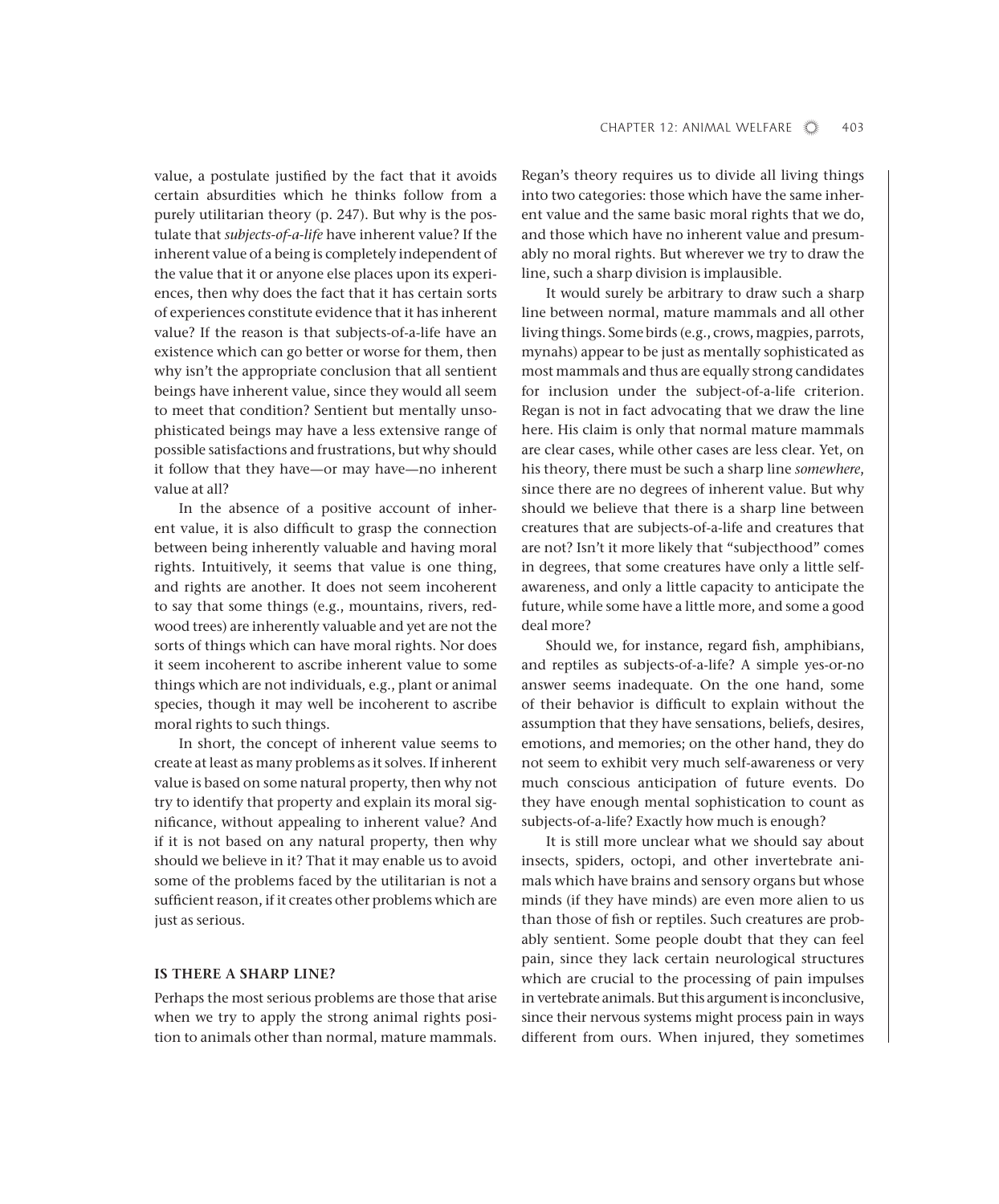act as if they are in pain. On evolutionary grounds, it seems unlikely that highly mobile creatures with complex sensory systems would not have developed a capacity for pain (and pleasure), since such a capacity has obvious survival value. It must, however, be admitted that we do not *know* whether spiders can feel pain (or something very like it), let alone whether they have emotions, memories, beliefs, desires, self-awareness, or a sense of the future.

Even more mysterious are the mental capacities (if any) of mobile microfauna. The brisk and efficient way that paramecia move about in their incessant search for food *might* indicate some kind of sentience, in spite of their lack of eyes, ears, brains, and other organs associated with sentience in more complex organisms. It is conceivable— though not very probable— that they, too, are subjects-of-a-life.

The existence of a few unclear cases need not pose a serious problem for a moral theory, but in this case, the unclear cases constitute most of those with which an adequate theory of animal rights would need to deal. The subject-of-a-life criterion can provide us with little or no moral guidance in our interactions with the vast majority of animals. That might be acceptable if it could be supplemented with additional principles which would provide such guidance. However, the radical dualism of the theory precludes supplementing it in this way. We are forced to say that either a spider has the same right to life as you and I do, or it has no right to life whatever— and that only the gods know which of these alternatives is true.

Regan's suggestion for dealing with such unclear cases is to apply the "benefit of the doubt" principle. That is, when dealing with beings that may or may not be subjects-of-a-life, we should act as if they are. But if we try to apply this principle to the entire range of doubtful cases, we will find ourselves with moral obligations which we cannot possibly fulfill. In many climates, it is virtually impossible to live without swatting mosquitoes and exterminating cockroaches, and not all of us can afford to hire someone to sweep the path before we walk, in order to make sure that we do not step on ants. Thus, we are still faced with the daunting task of drawing a sharp line somewhere on the continuum of life forms— this time, a line demarcating the limits of the benefit of the doubt principle.

The weak animal rights theory provides a more plausible way of dealing with this range of cases, in that it allows the rights of animals of different kinds to vary in strength. . . .

\* \* \*

### **WHY ARE ANIMAL RIGHTS WEAKER THAN HUMAN RIGHTS?**

How can we justify regarding the rights of persons as generally stronger than those of sentient beings which are not persons? There are a plethora of bad justifications, based on religious premises or false or unprovable claims about the differences between human and non- human nature. But there is one difference which has a clear moral relevance: people are at least sometimes capable of being moved to action or inaction by the force of reasoned argument. Rationality rests upon other mental capacities, notably those which Regan cites as criteria for being a subject-of-a-life. We share these capacities with many other animals. But it is not just because we are subjects-of-a-life that we are both able and morally compelled to recognize one another as beings with equal basic moral rights. It is also because we are able to "listen to reason" in order to settle our conflicts and cooperate in shared projects. This capacity, unlike the others, may require something like a human language.

Why is rationality morally relevant? It does not make us "better" than other animals or more "perfect." It does not even automatically make us more intelligent. (Bad reasoning reduces our effective intelligence rather than increasing it.) But it is morally relevant insofar as it provides greater possibilities for cooperation and for the nonviolent resolution of problems. It also makes us more dangerous than non rational beings can ever be. Because we are potentially more dangerous and less predictable than wolves, we need an articulated system of morality to regulate our conduct. Any human morality, to be workable in the long run, must recognize the equal moral status of all persons, whether through the postulate of equal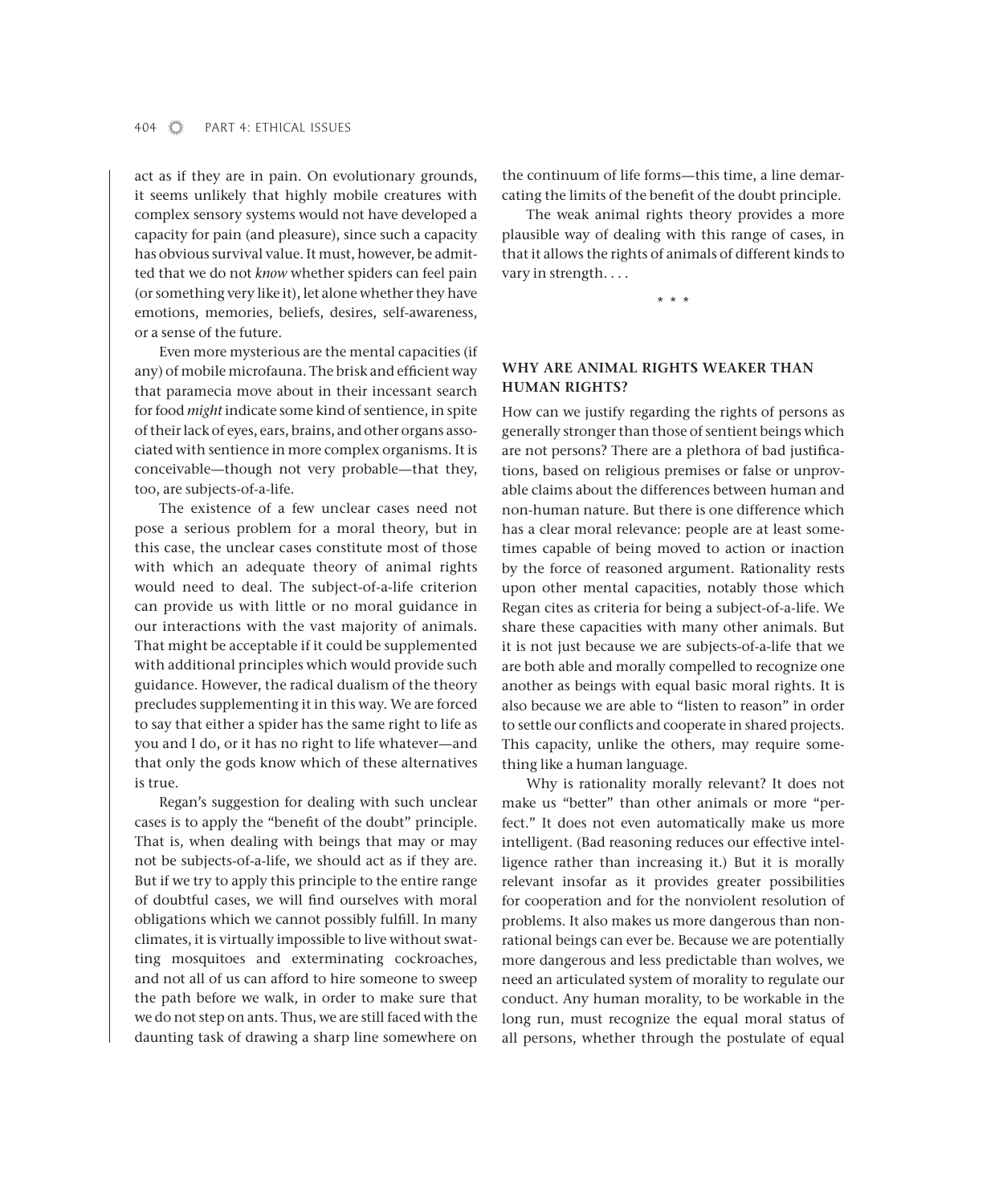basic moral rights or in some other way. The recognition of the moral equality of other persons is the price we must each pay for their recognition of our moral equality. Without this mutual recognition of moral equality, human society can exist only in a state of chronic and bitter conflict. The war between the sexes will persist so long as there is sexism and male domination; racial conflict will never be eliminated so long as there are racist laws and practices. But to the extent that we achieve a mutual recognition of equality, we can hope to live together, perhaps as peacefully as wolves, achieving (in part) through explicit moral principles what they do not seem to need explicit moral principles to achieve.

Why not extend this recognition of moral equality to other creatures, even though they cannot do the same for us? The answer is that we cannot. Because we cannot reason with most non-human animals, we cannot always solve the problems which they may cause without harming them— although we are always obligated to try. We cannot negotiate a treaty with the feral cats and foxes, requiring them to stop preying on endangered native species in return for suitable concessions on our part.

if rats invade our houses . . . we cannot reason with them, hoping to persuade them of the injustice they do us. We can only attempt to get rid of them.<sup>4</sup>

Aristotle was not wrong in claiming that the capacity to alter one's behavior on the basis of reasoned argument is relevant to the full moral status which he accorded to free men. Of course, he was wrong in his other premise, that women and slaves by their nature cannot reason well enough to function as autonomous moral agents. Had that premise been true, so would his conclusion that women and slaves are not quite the moral equals of free men. In the case of most non human animals, the corresponding premise is true. If, on the other hand, there are animals with whom we can (learn to) reason, then we are obligated to do this and to regard them as our moral equals.

Thus, to distinguish between the rights of persons and those of most other animals on the grounds that only people can alter their behavior on the basis of reasoned argument does not commit us to a perfectionist

theory of the sort Aristotle endorsed. There is no excuse for refusing to recognize the moral equality of some people on the grounds that we don't regard them as quite as rational as we are, since it is perfectly clear that most people can reason well enough to determine how to act so as to respect the basic rights of others (if they choose to), and that is enough for moral equality.

But what about people who are clearly not rational? It is often argued that sophisticated mental capacities such as rationality cannot be essential for the possession of equal basic moral rights, since nearly everyone agrees that human infants and mentally incompetent persons have such rights, even though they may lack those sophisticated mental capacities. But this argument is inconclusive, because there are powerful practical and emotional reasons for protecting non-rational human beings, reasons which are absent in the case of most non-human animals. Infancy and mental incompetence are human conditions which all of us either have experienced or are likely to experience at some time. We also protect babies and mentally incompetent people because we care for them. We don't normally care for animals in the same way, and when we do—e.g., in the case of much-loved pets—we may regard them as having special rights by virtue of their relationship to us. We protect them not only for their sake but also for our own, lest we be hurt by harm done to them. Regan holds that such "side-effects" are irrelevant to moral rights, and perhaps they are. But in ordinary usage, there is no sharp line between moral rights and those moral protections which are not rights. The extension of strong moral protections to infants and the mentally impaired in no way proves that non-human animals have the same basic moral rights as people.

### **WHY SPEAK OF "ANIMAL RIGHTS" AT ALL?**

If, as I have argued, reality precludes our treating all animals as our moral equals, then why should we still ascribe rights to them? Everyone agrees that animals are entitled to some protection against human abuse, but why speak of animal *rights* if we are not prepared to accept most animals as our moral equals? The weak animal rights position may seem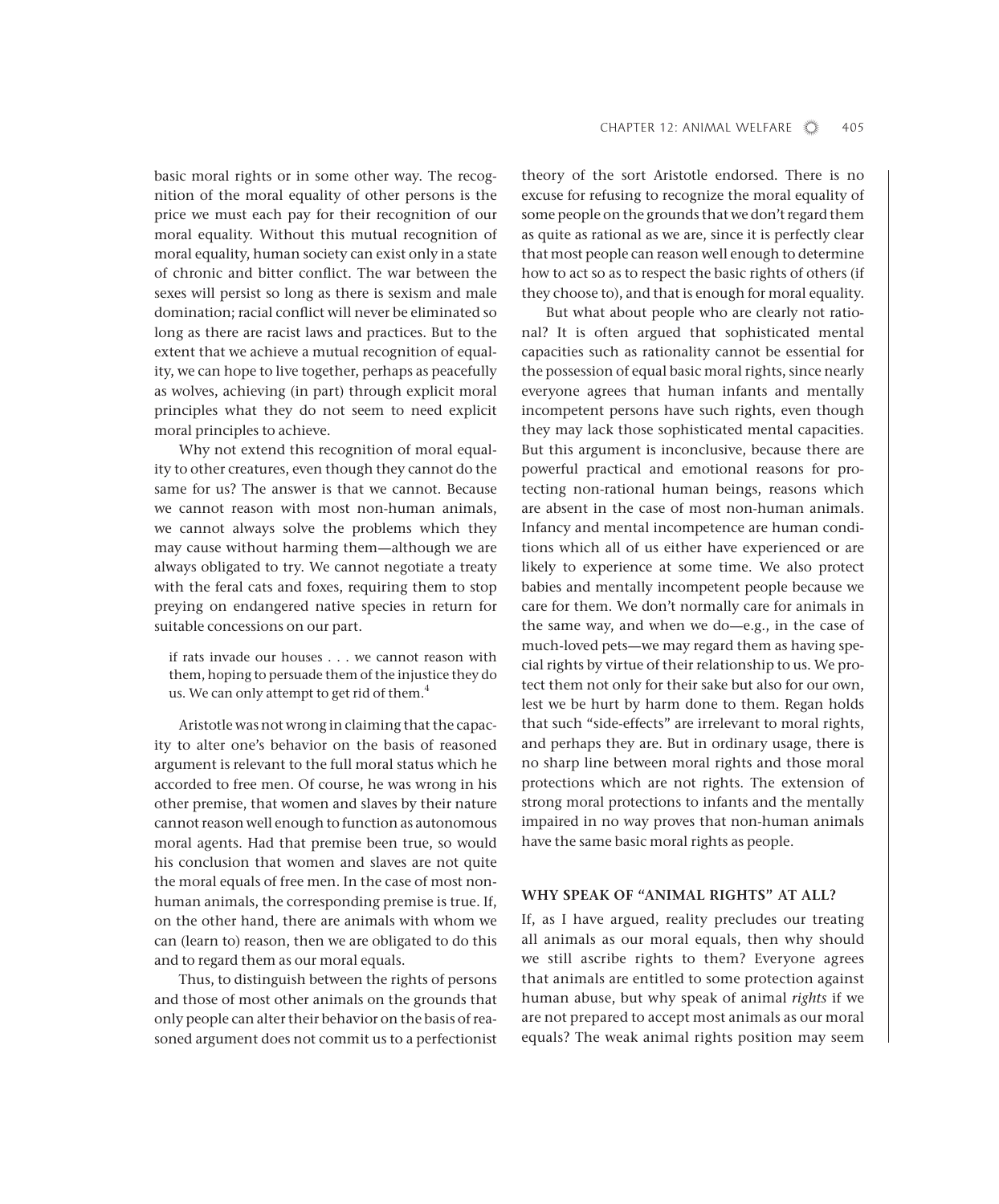an unstable compromise between the bold claim that animals have the same basic moral rights that we do and the more common view that animals have no rights at all.

It is probably impossible to either prove or disprove the thesis that animals have moral rights by producing an analysis of the concept of a moral right and checking to see if some or all animals satisfy the conditions for having rights. The concept of a moral right is complex, and it is not clear which of its strands are essential. Paradigm rights holders, i.e., mature and mentally competent persons, are *both* rational and morally autonomous beings and sentient subjects-of-a-life. Opponents of animal rights claim that rationality and moral autonomy are essential for the possession of rights, while defenders of animal rights claim that they are not. The ordinary concept of a moral right is probably not precise enough to enable us to determine who is right on purely definitional grounds.

If logical analysis will not answer the question of whether animals have moral rights, practical considerations may, nevertheless, incline us to say that they do. The most plausible alternative to the view that animals have moral rights is that, while they do not have *rights*, we are, nevertheless, obligated not to be cruel to them. Regan argues persuasively that the injunction to avoid being cruel to animals is inadequate to express our obligations towards animals, because it focuses on the mental states of those who cause animal suffering, rather than on the harm done to the animals themselves (p. 158). Cruelty is inflicting pain or suffering and either taking pleasure in that pain or suffering or being more or less indifferent to it. Thus, to express the demand for the decent treatment of animals in terms of the rejection of cruelty is to invite the too easy response that those who subject animals to suffering are not being cruel because they regret the suffering they cause but sincerely believe that what they do is justified. The injunction to avoid cruelty is also inadequate in that it does not preclude the killing of animals— for any reason, however trivial— so long as it is done relatively painlessly.

The inadequacy of the anti-cruelty view provides one practical reason for speaking of animal rights. Another practical reason is that this is an age in which nearly all significant moral claims tend to be expressed in terms of rights. Thus, the denial that animals have rights, however carefully qualified, is likely to be taken to mean that we may do whatever we like to them, provided that we do not violate any human rights. In such a context, speaking of the rights of animals may be the only way to persuade many people to take seriously protests against the abuse of animals.

Why not extend this line of argument and speak of the rights of trees, mountains, oceans, or anything else which we may wish to see protected from destruction? Some environmentalists have not hesitated to speak in this way, and, given the importance of protecting such elements of the natural world, they cannot be blamed for using this rhetorical device. But, I would argue that moral rights can meaningfully be ascribed only to entities which have some capacity for sentience. This is because moral rights are protections designed to protect rights holders from harms or to provide them with benefits which matter *to them.* Only beings capable of sentience can be harmed or benefited in ways which matter to them, for only such beings can like or dislike what happened to them or prefer some conditions to others. Thus, sentient animals, unlike mountains, rivers, or species, are at least logically possible candidates for moral rights. This fact, together with the need to end current abuses of animals— e.g., in scientific research . . . provides a plausible case for speaking of animal rights.

#### **CONCLUSION**

I have argued that Regan's case for ascribing strong moral rights to all normal, mature mammals is unpersuasive because (1) it rests upon the obscure concept of inherent value, which is defined only in negative terms, and (2) it seems to preclude any plausible answer to questions about the moral status of the vast majority of sentient animals. . . .

The weak animal rights theory asserts that (1) any creature whose natural mode of life includes the pursuit of certain satisfactions has the right not to be forced to exist without the opportunity to pursue those satisfactions; (2) that any creature which is capable of pain, suffering, or frustration has the right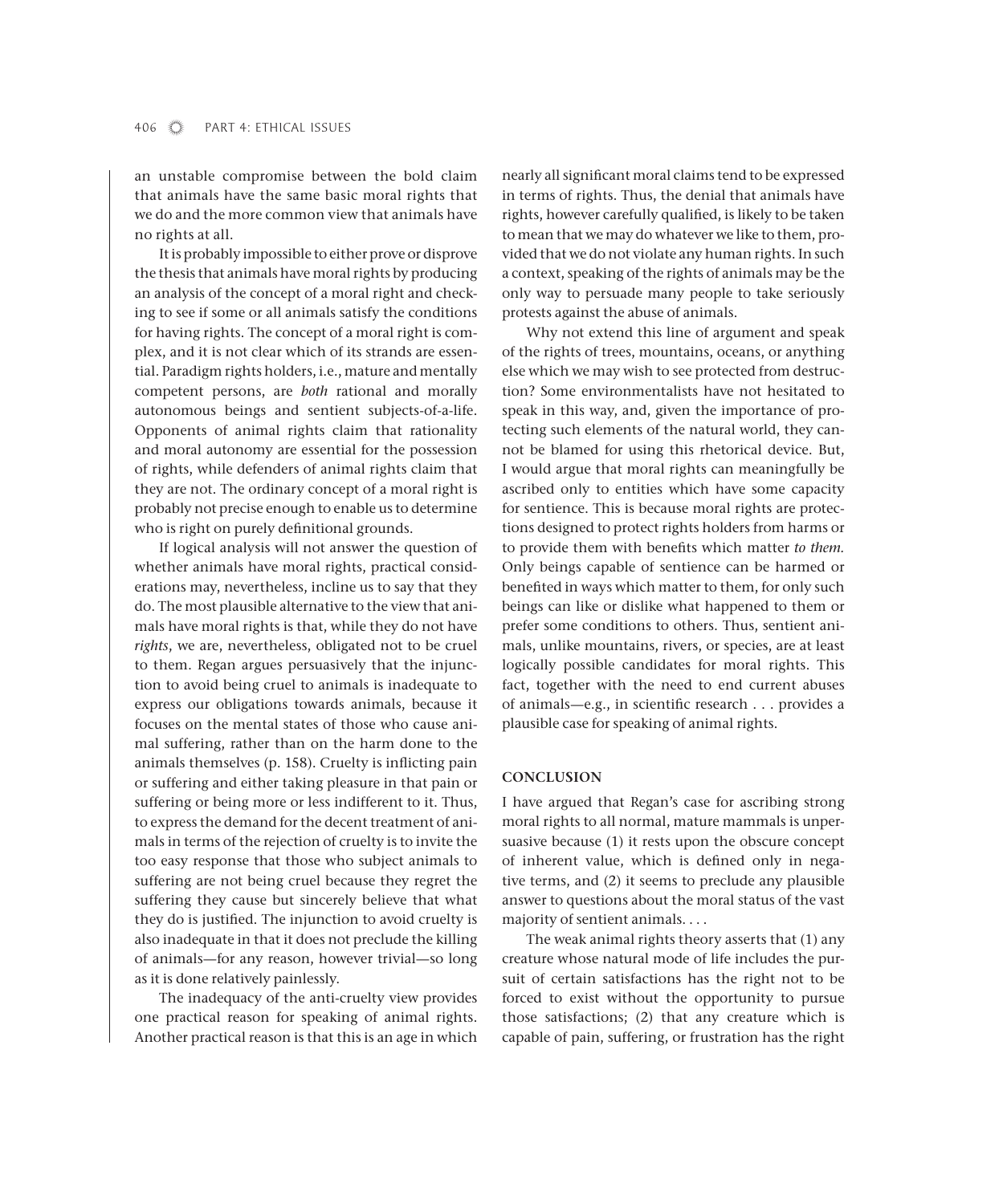that such experiences not be deliberately inflicted upon it without some compelling reason; and (3) that no sentient being should be killed without good reason. However, moral rights are not an all-or-nothing affair. The strength of the reasons required to override the rights of a non-human organism varies, depending upon—among other things—the probability that it is sentient and (if it is clearly sentient) its probable degree of mental sophistication.

#### **NOTES**

1. Tom Regan, *The Case for Animal Rights* (Berkeley: University of California Press, 1983). All page references are to this edition.

2. The capacity for sentience, like all of the mental capacities mentioned in what follows, is a disposition. Dispositions do not disappear whenever they are not currently manifested. Thus, sleeping or temporarily unconscious persons or non human animals are still sentient in the relevant sense (i.e., still capable of sentience), so long as they still have the neurological mechanisms necessary for the occurrence of experiences.

3. It is possible, perhaps probable, that some non-human animals— such as cetaceans and anthropoid apes— should be regarded as persons. If so, then the weak animal rights position holds that these animals have the same basic moral rights as human persons.

4. Bonnie Steinbock, "Speciesism and the Idea of Equality," *Philosophy* 53 (1978): 253.

# The Case for the Use of Animals in Biomedical Research Carl Cohen

Using animals as research subjects in medical investigations is widely condemned on two grounds: first, because it wrongly violates the *rights* of animals,<sup>1</sup> and second, because it wrongly imposes on sentient creatures much avoidable *suffering*. 2 Neither of these arguments is sound. The first relies on a mistaken understanding of rights; the second relies on a mistaken calculation of consequences. Both deserve definitive dismissal.

#### **WHY ANIMALS HAVE NO RIGHTS**

A right, properly understood, is a claim, or potential claim, that one party may exercise against another. The target against whom such a claim may be registered can be a single person, a group, a community, or (perhaps) all humankind. The content of rights claims also varies greatly: repayment of loans, nondiscrimination by employers, noninterference by the state,

Carl Cohen, "The Case for the Use of Animals in Biomedical Research," the *New England Journal of Medicine* 315 (October 2, 1986): 865–70. Copyright © 1986 Massachusetts Medical Society. Reprinted with permission from Massachusetts Medical Society.

and so on. To comprehend any genuine right fully, therefore, we must know *who* holds the right, *against whom* it is held, and *to what* it is a right.

Alternative sources of rights add complexity. Some rights are grounded in constitution and law (e.g., the right of an accused to trial by jury); some rights are moral but give no legal claims (e.g., my right to your keeping the promise you gave me); and some rights (e.g., against theft or assault) are rooted both in morals and in law.

The differing targets, contents, and sources of rights, and their inevitable conflict, together weave a tangled web. Notwithstanding all such complications, this much is clear about rights in general: they are in every case claims, or potential claims, within a community of moral agents. Rights arise, and can be intelligibly defended, only among beings who actually do, or can, make moral claims against one another. Whatever else rights may be, therefore, they are necessarily human; their possessors are persons, human beings.

The attributes of human beings from which this moral capability arises have been described variously by philosophers, both ancient and modern: the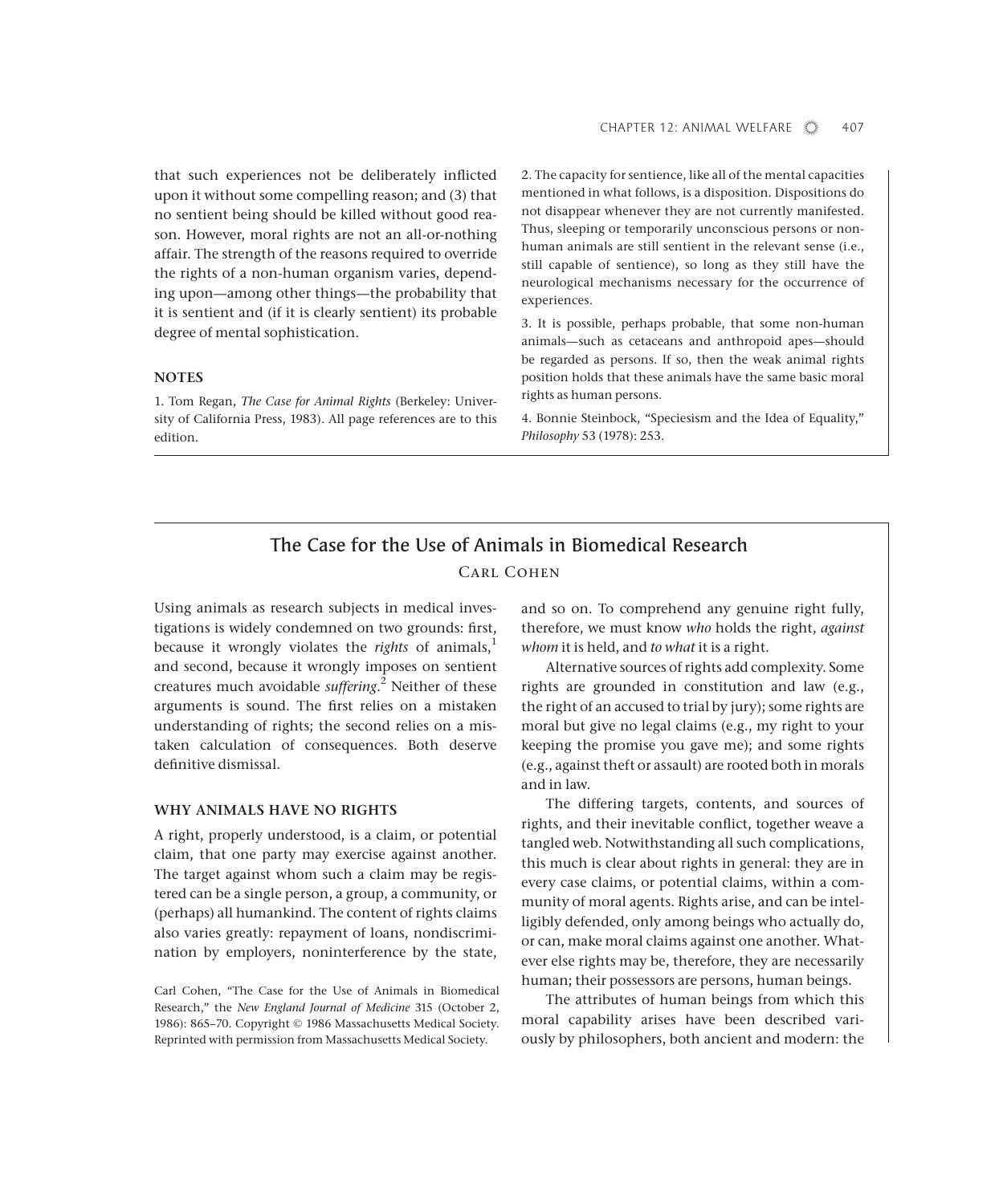inner consciousness of a free will (Saint Augustine<sup>3</sup>); the grasp, by human reason, of the binding character of moral law (Saint Thomas<sup>4</sup>); the self-conscious participation of human beings in an objective ethical order (Hegel<sup>5</sup>); human membership in an organic moral community (Bradley $6$ ); the development of the human self through the consciousness of other moral selves (Mead<sup>7</sup>); and the underivative, intuitive cognition of the rightness of an action (Prichard<sup>8</sup>). Most influential has been Immanuel Kant's emphasis on the universal human possession of a uniquely moral will and the autonomy its use entails.<sup>9</sup> Humans confront choices that are purely moral; humans— but certainly not dogs or mice—lay down moral laws, for others and for themselves. Human beings are self-legislative, morally *auto- nomous*.

Animals (that is, nonhuman animals, the ordinary sense of that word) lack this capacity for free moral judgment. They are not beings of a kind capable of exercising or responding to moral claims. Animals therefore have no rights, and they can have none. This is the core of the argument about the alleged rights of animals. The holders of rights must have the capacity to comprehend rules of duty, governing all including themselves. In applying such rules, the holders of rights must recognize possible conflicts between what is in their own interest and what is just. Only in a community of beings capable of self-restricting moral judgments can the concept of a right be correctly invoked.

Humans have such moral capacities. They are in this sense self-legislative, are members of communities governed by moral rules, and do possess rights. Animals do not have such moral capacities. They are not morally self- legislative, cannot possibly be members of a truly moral community, and therefore cannot possess rights. In conducting research on animal subjects, therefore, we do not violate their rights, because they have none to violate.

To animate life, even in its simplest forms, we give a certain natural reverence. But the possession of rights presupposes a moral status not attained by the vast majority of living things. We must not infer, therefore, that a live being has, simply in being alive, a "right" to its life. The assertion that all animals, only

because they are alive and have interests, also possess the "right to life"10 is an abuse of that phrase, and wholly without warrant.

It does not follow from this, however, that we are morally free to do anything we please to animals. Certainly not. In our dealings with animals, as in our dealings with other human beings, we have obligations that do not arise from claims against us based on rights. Rights entail obligations, but many of the things one ought to do are in no way tied to another's entitlement. Rights and obligations are not reciprocals of one another, and it is a serious mistake to suppose that they are.

Illustrations are helpful. Obligations may arise from internal commitments made: physicians have obligations to their patients not grounded merely in their patients' rights. Teachers have such obligations to their students, shepherds to their dogs, and cowboys to their horses. Obligations may arise from differences of status: adults owe special care when playing with young children, and children owe special care when playing with young pets. Obligations may arise from special relationships: the payment of my son's college tuition is something to which he may have no right, although it may be my obligation to bear the burden if I reasonably can; my dog has no right to daily exercise and veterinary care, but I do have the obligation to provide these things for her. Obligations may arise from particular acts or circumstances: one may be obliged to another for a special kindness done, or obliged to put an animal out of its misery in view of its condition— although neither the human benefactor nor the dying animal may have had a claim of right.

Plainly, the grounds of our obligations to humans and to animals are manifold and cannot be formulated simply. Some hold that there is a general obligation to do no gratuitous harm to sentient creatures (the principle of nonmaleficence); some hold that there is a general obligation to do good to sentient creatures when that is reasonably within one's power (the principle of beneficence). In our dealings with animals, few will deny that we are at least obliged to act humanely— that is, to treat them with the decency and concern that we owe, as sensitive human beings,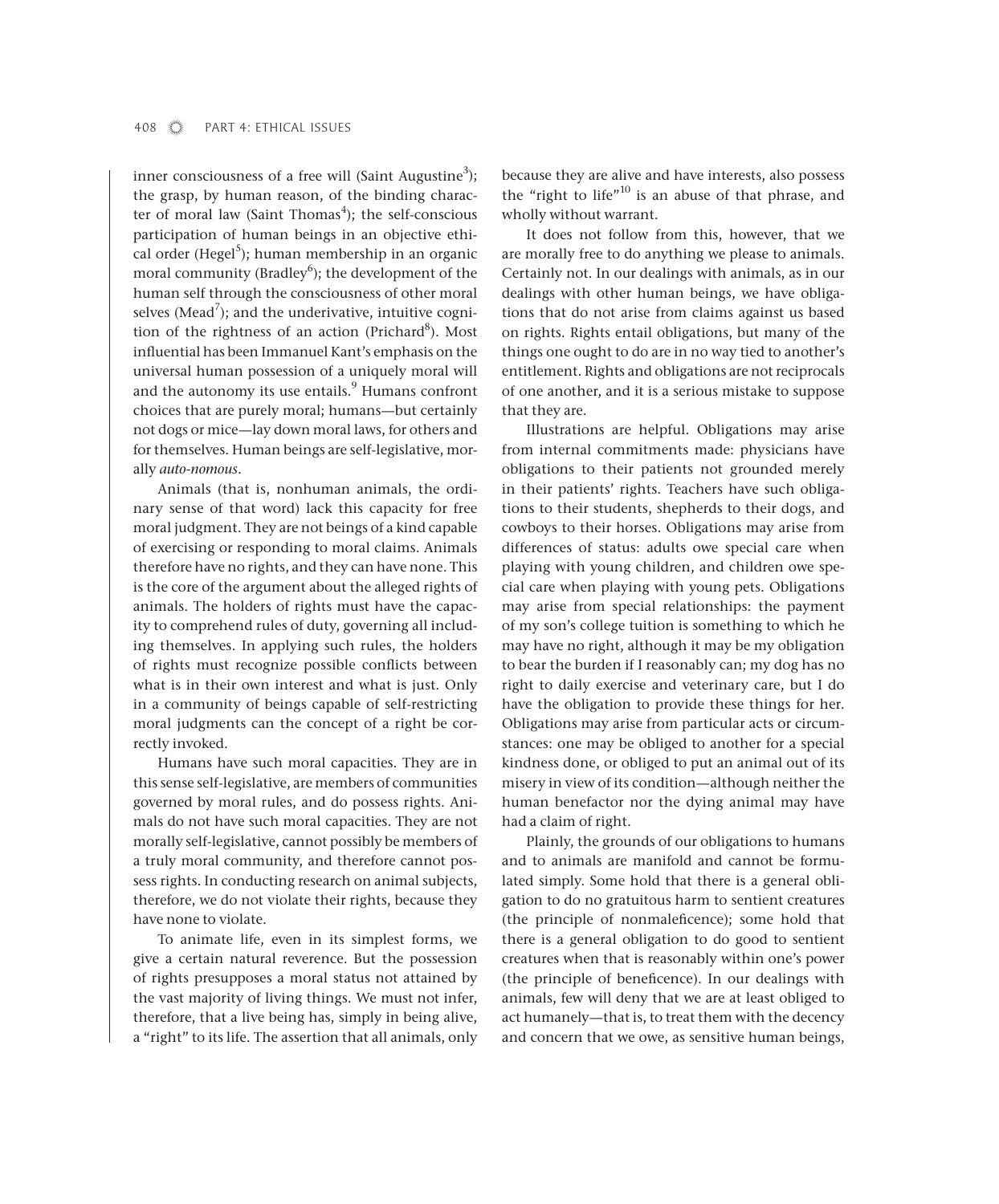to other sentient creatures. To treat animals humanely, however, is not to treat them as humans or as the holders of rights.

A common objection, which deserves a response, may be paraphrased as follows:

If having rights requires being able to make moral claims, to grasp and apply moral laws, then many humans the brain-damaged, the comatose, the senile-who plainly lack those capacities must be without rights. But that is absurd. This proves [the critic concludes] that rights do not depend on the presence of moral capacities.<sup>1,10</sup>

This objection fails; it mistakenly treats an essential feature of humanity as though it were a screen for sorting humans. The capacity for moral judgment that distinguishes humans from animals is not a test to be administered to human beings one by one. Persons who are unable, because of some disability, to perform the full moral functions natural to human beings are certainly not for that reason ejected from the moral community. The issue is one of kind. Humans are of such a kind that they may be the subject of experiments only with their voluntary consent. The choices they make freely must be respected. Animals are of such a kind that it is impossible for them, in principle, to give or withhold voluntary consent or to make a moral choice. What humans retain when disabled, animals have never had.

A second objection, also often made, may be paraphrased as follows:

Capacities will not succeed in distinguishing humans from the other animals. Animals also reason; animals also communicate with one another; animals also care passionately for their young; animals also exhibit desires and preferences.<sup>11,12</sup> Features of moral relevance— rationality, interdependence, and love are not exhibited uniquely by human beings. Therefore [this critic concludes], there can be no solid moral distinction between humans and other animals.<sup>10</sup>

This criticism misses the central point. It is not the ability to communicate or to reason, or dependence on one another, or care for the young, or the exhibition of preference, or any such behavior that marks the critical divide. Analogies between human

families and those of monkeys, or between human communities and those of wolves, and the like, are entirely beside the point. Patterns of conduct are not at issue. Animals do indeed exhibit remarkable behavior at times. Conditioning, fear, instinct, and intelligence all contribute to species survival. Membership in a community of moral agents nevertheless remains impossible for them. Actors subject to moral judgment must be capable of grasping the generality of an ethical premise in a practical syllogism. Humans act immorally often enough, but only they— never wolves or monkeys— can discern, by applying some moral rule to the facts of a case, that a given act ought or ought not to be performed. The moral restraints imposed by humans on themselves are thus highly abstract and are often in conflict with the self-interest of the agent. Communal behavior among animals, even when most intelligent and most endearing, does not approach autonomous morality in this fundamental sense.

Genuinely moral acts have an internal as well as an external dimension. Thus, in law, an act can be criminal only when the guilty deed, the actus reus, is done with a guilty mind, mens rea. No animal can ever commit a crime; bringing animals to criminal trial is the mark of primitive ignorance. The claims of moral right are similarly inapplicable to them. Does a lion have a right to eat a baby zebra? Does a baby zebra have a right not to be eaten? Such questions, mistakenly invoking the concept of right where it does not belong, do not make good sense. Those who condemn biomedical research because it violates "animal rights" commit the same blunder.

### **IN DEFENSE OF "SPECIESISM"**

Abandoning reliance on animal rights, some critics resort instead to animal sentience— their feelings of pain and distress. We ought to desist from the imposition of pain insofar as we can. Since all or nearly all experimentation on animals does impose pain and could be readily forgone, say these critics, it should be stopped. The ends sought may be worthy, but those ends do not justify imposing agonies on humans, and by animals the agonies are felt no less. The laboratory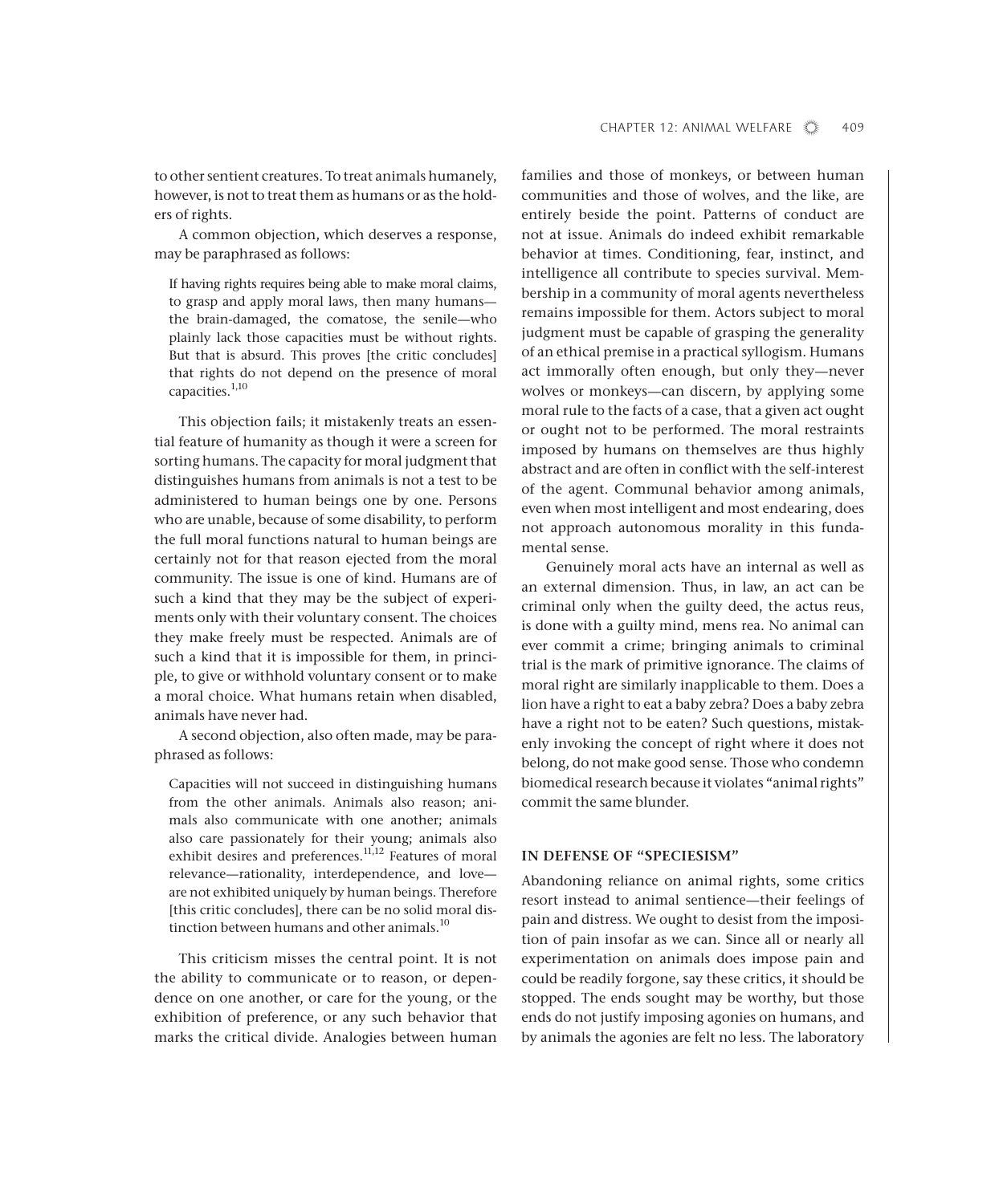use of animals (these critics conclude) must therefore be ended—or at least very sharply curtailed.

Argument of this variety is essentially utilitarian, often expressly  $so^{13}$ ; it is based on the calculation of the net product, in pains and pleasures, resulting from experiments on animals. Jeremy Bentham, comparing horses and dogs with other sentient creatures, is thus commonly quoted: "The question is not, Can they reason? nor Can they talk? but, Can they suffer?" <sup>14</sup>

Animals certainly can suffer and surely ought not to be made to suffer needlessly. But in inferring, from these uncontroversial premises, that biomedical research causing animal distress is largely (or wholly) wrong, the critic commits two serious errors.

The first error is the assumption, often explicitly defended, that all sentient animals have equal moral standing. Between a dog and a human being, according to this view, there is no moral difference; hence the pains suffered by dogs must be weighed no differently from the pains suffered by humans. To deny such equality, according to this critic, is to give unjust preference to one species over another; it is "speciesism." The most influential statement of this moral equality of species was made by Peter Singer:

The racist violates the principle of equality by giving greater weight to the interests of members of his own race when there is a clash between their interests and the interests of those of another race. The sexist violates the principle of equality by favoring the interests of his own sex. Similarly the speciesist allows the interests of his own species to override the greater interests of members of other species. The pattern is identical in each case.<sup>2</sup>

This argument is worse than unsound; it is atrocious. It draws an offensive moral conclusion from a deliberately devised verbal parallelism that is utterly specious. Racism has no rational ground whatever. Differing degrees of respect or concern for humans for no other reason than that they are members of different races is an injustice totally without foundation in the nature of the races themselves. Racists, even if acting on the basis of mistaken factual beliefs, do grave moral wrong precisely because there is no morally relevant distinction among the races. The supposition of such differences has led to outright horror. The same is true of the sexes, neither sex being entitled by right to greater respect or concern than the other. No dispute here.

Between species of animate life, however between (for example) humans on the one hand and cats or rats on the other— the morally relevant differences are enormous, and almost universally appreciated. Humans engage in moral reflection; humans are morally autonomous; humans are members of moral communities, recognizing just claims against their own interest. Human beings do have rights; theirs is a moral status very different from that of cats or rats.

I am a speciesist. Speciesism is not merely plausible: it is essential for right conduct, because those who will not make the morally relevant distinctions among species are almost certain, in consequence, to misapprehend their true obligations. The analogy between speciesism and racism is insidious. Every sensitive moral judgment requires that the differing natures of the beings to whom obligations are owed be considered. If all forms of animate life— or vertebrate animal life?—must be treated equally, and if therefore in evaluating a research program the pains of a rodent count equally with the pains of a human, we are forced to conclude (1) that neither humans nor rodents possess rights, or (2) that rodents possess all the rights that humans possess. Both alternatives are absurd. Yet one or the other must be swallowed if the moral equality of all species is to be defended.

Humans owe to other humans a degree of moral regard that cannot be owed to animals. Some humans take on the obligation to support and heal others, both humans and animals, as a principal duty in their lives; the fulfillment of that duty may require the sacrifice of many animals. If biomedical investigators abandon the effective pursuit of their professional objectives because they are convinced that they may not do to animals what the service of humans requires, they will fail, objectively, to do their duty. Refusing to recognize the moral differences among species is a sure path to calamity. (The largest animal rights group in the country is People for the Ethical Treatment of Animals; its codirector,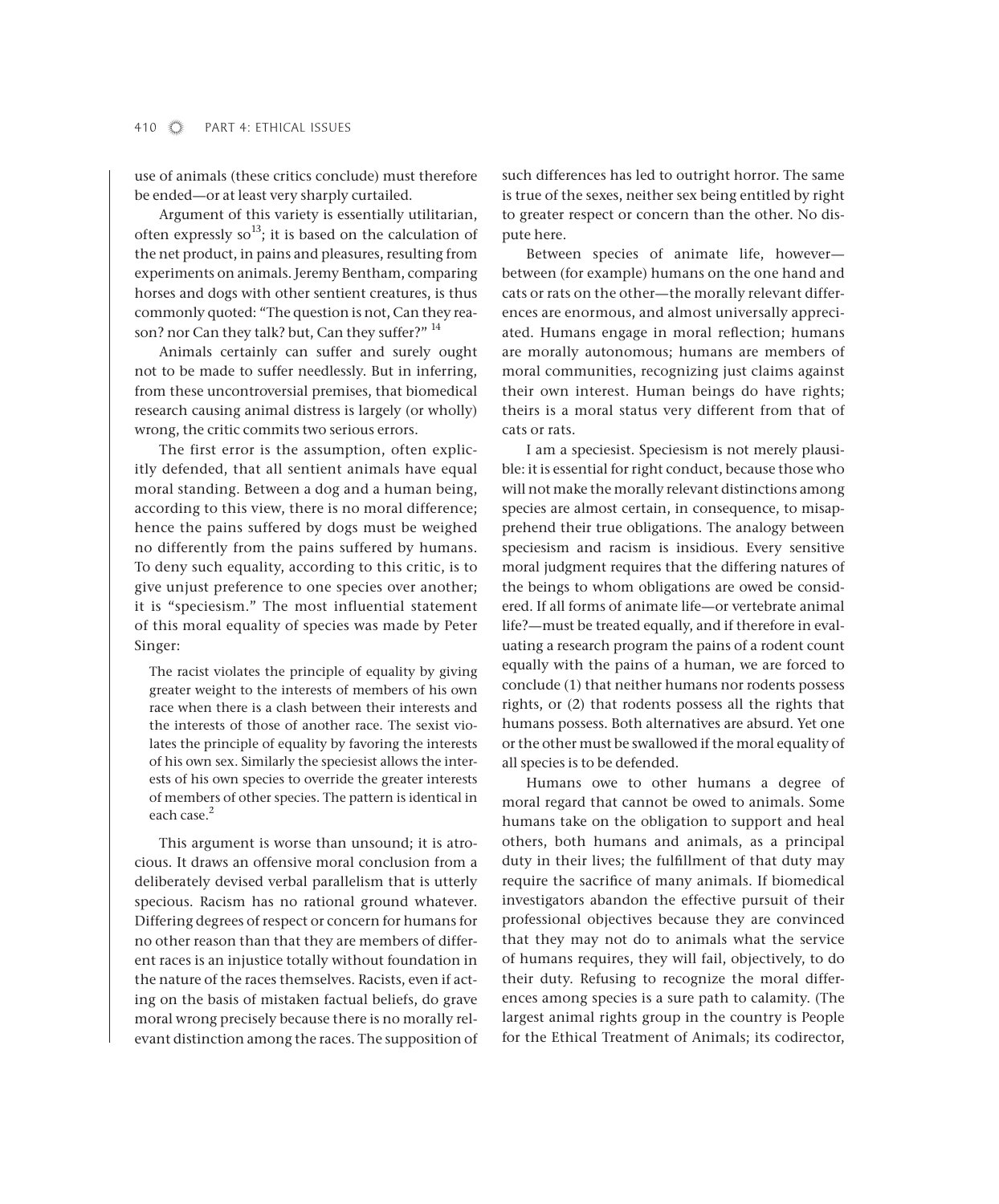Ingrid Newkirk, calls research using animal subjects "fascism" and "supremacism." "Animal liberationists do not separate out the *human* animal," she says, "so there is no rational basis for saying that a human being has special rights. A rat is a pig is a dog is a boy. They're all mammals. $n^{15}$ )

Those who claim to base their objection to the use of animals in biomedical research on their reckoning of the net pleasures and pains produced make a second error, equally grave. Even if it were true— as it is surely not—that the pains of all animate beings must be counted equally, a cogent utilitarian calculation requires that we weigh all the consequences of the use, and of the nonuse, of animals in laboratory research. Critics relying (however mistakenly) on animal rights may claim to ignore the beneficial results of such research, rights being trump cards to which interest and advantage must give way. But an argument that is explicitly framed in terms of interest and benefit for all over the long run must attend also to the disadvantageous consequences of not using animals in research, and to all the achievements attained and attainable only through their use. The sum of the benefits of their use is utterly beyond quantification. The elimination of horrible disease, the increase of longevity, the avoidance of great pain, the saving of lives, and the improvement of the quality of lives (for humans and for animals) achieved through research using animals is so incalculably great that the argument of these critics, systematically pursued, establishes not their conclusion but its reverse: to refrain from using animals in biomedical research is, on utilitarian grounds, morally wrong.

When balancing the pleasures and pains resulting from the use of animals in research, we must not fail to place on the scales the terrible pains that would have resulted, would be suffered now, and would long continue had animals not been used. Every disease eliminated, every vaccine developed, every method of pain relief devised, every surgical procedure invented, every prosthetic device implanted— indeed, virtually every modern medical therapy is due, in part or in whole, to experimentation using animals. Nor may we ignore, in the balancing process, the predictable gains in human (and animal) well-being that are probably achievable in the future but that will not be achieved if the decision is made now to desist from such research or to curtail it.

Medical investigators are seldom insensitive to the distress their work may cause animal subjects. Opponents of research using animals are frequently insensitive to the cruelty of the results of the restrictions they would impose.<sup>2</sup> Untold numbers of human beings real persons, although not now identifiable— would suffer grievously as the consequence of this well meaning but shortsighted tenderness. If the morally relevant differences between humans and animals are borne in mind, and if all relevant considerations are weighed, the calculation of long-term consequences must give overwhelming support for biomedical research using animals.

#### **CONCLUDING REMARKS**

#### **Substitution**

The humane treatment of animals requires that we desist from experimenting on them if we can accomplish the same result using alternative methods-in vitro experimentation, computer simulation, or others. Critics of some experiments using animals rightly make this point.

It would be a serious error to suppose, however, that alternative techniques could soon be used in most research now using live animal subjects. No other methods now on the horizon-or perhaps ever to be available— can fully replace the testing of a drug, a procedure, or a vaccine, in live organisms. The flood of new medical possibilities being opened by the successes of recombinant DNA technology will turn to a trickle if testing on live animals is forbidden. When initial trials entail great risks, there may be no forward movement whatever without the use of live animal subjects. In seeking knowledge that may prove critical in later clinical applications, the unavailability of animals for inquiry may spell complete stymie. In the United States, federal regulations require the testing of new drugs and other products on animals, for efficacy and safety, before human beings are exposed to them.<sup>16,17</sup> We would not want it otherwise.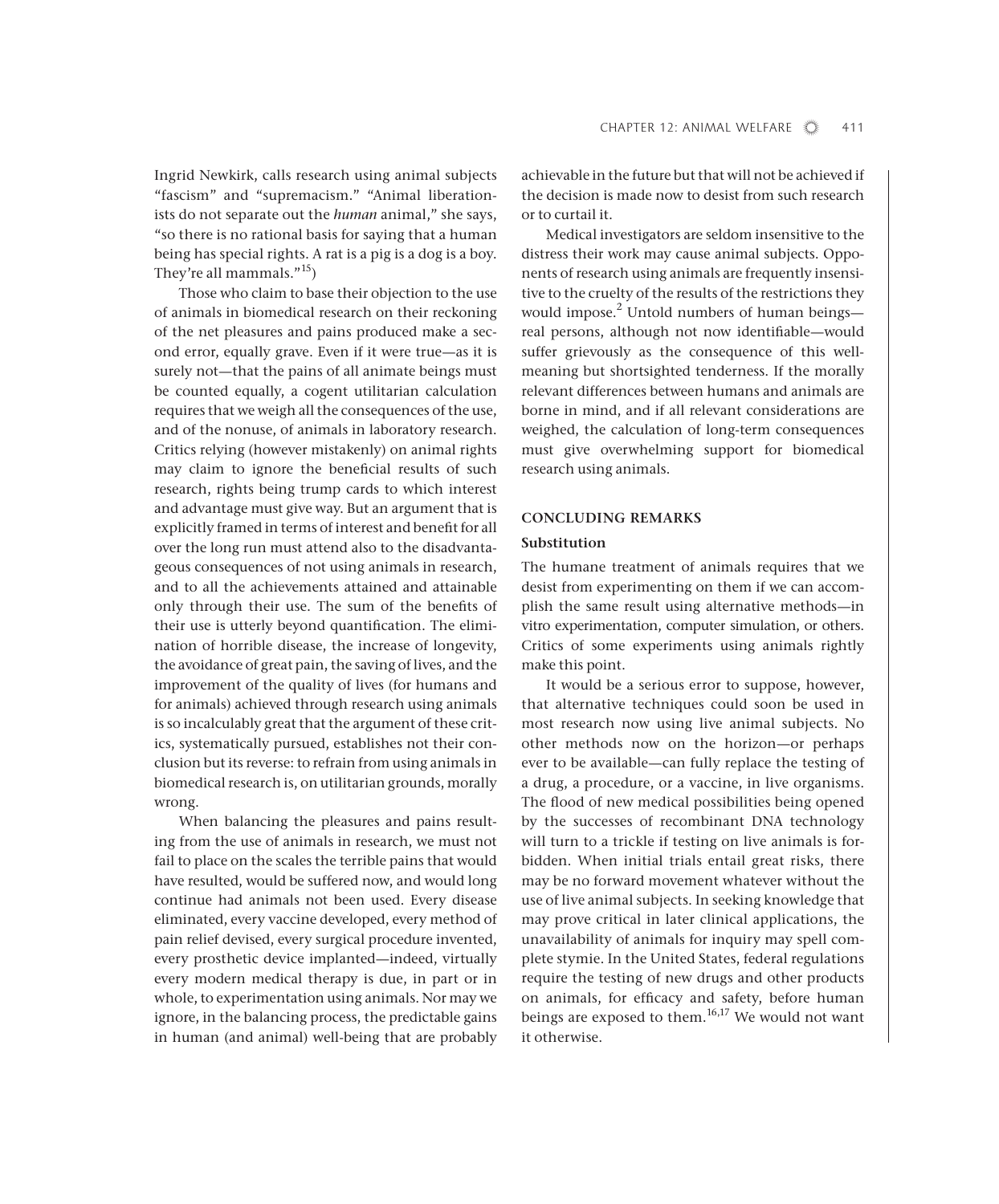Every advance in medicine— every new drug, new operation, new therapy of any kind-must sooner or later be tried on a living being for the first time. That trial, controlled or uncontrolled, will be an experiment. The subject of that experiment, if it is not an animal, will be a human being. Prohibiting the use of live animals in biomedical research, therefore, or sharply restricting it, must result either in the blockage of much valuable research or in the replacement of animal subjects with human subjects. These are the consequences— unacceptable to most reasonable persons— of not using animals in research.

### **Reduction**

Should we not at least reduce the use of animals in biomedical research? No, we should increase it, to avoid when feasible the use of humans as experimental subjects. Medical investigations putting human subjects at some risk are numerous and greatly varied. The risks run in such experiments are usually unavoidable, and (thanks to earlier experiments on animals) most such risks are minimal or moderate. But some experimental risks are substantial.

When an experimental protocol that entails substantial risk to humans comes before an institutional review board, what response is appropriate? The investigation, we may suppose, is promising and deserves support, so long as its human subjects are protected against unnecessary dangers. May not the investigators be fairly asked, Have you done all that you can to eliminate risk to humans by the extensive testing of that drug, that procedure, or that device on animals? To achieve maximal safety for humans we are right to require thorough experimentation on animal subjects before humans are involved.

Opportunities to increase human safety in this way are commonly missed; trials in which risks may be shifted from humans to animals are often not devised, sometimes not even considered. Why? For the investigator, the use of animals as subjects is often more expensive, in money and time, than the use of human subjects. Access to suitable human subjects is often quick and convenient,

whereas access to appropriate animal subjects may be awkward, costly, and burdened with red tape. Physician- investigators have often had more experience working with human beings and know precisely where the needed pool of subjects is to be found and how they may be enlisted. Animals, and the procedures for their use, are often less familiar to these investigators. Moreover, the use of animals in place of humans is now more likely to be the target of zealous protests from without. The upshot is that humans are sometimes subjected to risks that animals could have borne, and should have borne, in their place. To maximize the protection of human subjects, I conclude, the wide and imaginative use of live animal subjects should be encouraged rather than discouraged. This enlargement in the use of animals is our obligation.

#### **Consistency**

Finally, inconsistency between the profession and the practice of many who oppose research using animals deserves comment. This frankly ad hominem observation aims chiefly to show that a coherent position rejecting the use of animals in medical research imposes costs so high as to be intolerable even to the critics themselves.

One cannot coherently object to the killing of animals in biomedical investigations while continuing to eat them. Anesthetics and thoughtful animal husbandry render the level of actual animal distress in the laboratory generally lower than that in the abattoir. So long as death and discomfort do not substantially differ in the two contexts, the consistent objector must not only refrain from all eating of animals but also protest as vehemently against others eating them as against others experimenting on them. No less vigorously must the critic object to the wearing of animal hides in coats and shoes, to employment in any industrial enterprise that uses animal parts, and to any commercial development that will cause death or distress to animals.

Killing animals to meet human needs for food, clothing, and shelter is judged entirely reasonable by most persons. The ubiquity of these uses and the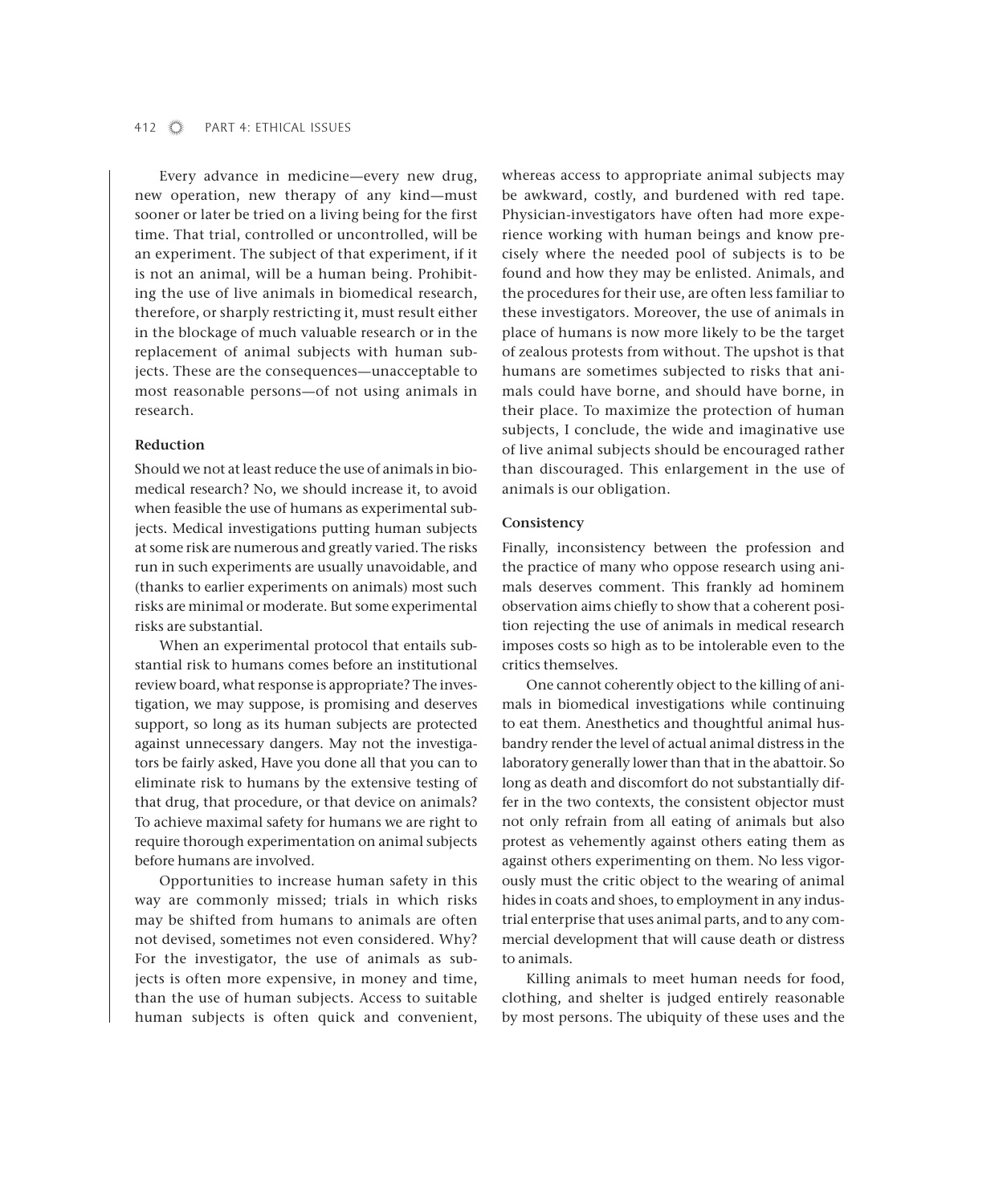virtual universality of moral support for them confront the opponent of research using animals with an inescapable difficulty. How can the many common uses of animals be judged morally worthy, while their use in scientific investigation is judged unworthy?

The number of animals used in research is but the tiniest fraction of the total used to satisfy assorted human appetites. That these appetites, often base and satisfiable in other ways, morally justify the far larger consumption of animals, whereas the quest for improved human health and understanding cannot justify the far smaller, is wholly implausible. Aside from the numbers of animals involved, the distinction in terms of worthiness of use, drawn with regard to any single animal, is not defensible. A given sheep is surely not more justifiably used to put lamb chops on the supermarket counter than to serve in testing a new contraceptive or a new prosthetic device. The needless killing of animals is wrong; if the common killing of them for our food or convenience is right, the less common but more humane uses of animals in the service of medical science are certainly not less right.

Scrupulous vegetarianism, in matters of food, clothing, shelter, commerce, and recreation, and in all other spheres, is the only fully coherent position the critic may adopt. At great human cost, the lives of fish and crustaceans must also be protected, with equal vigor, if speciesism has been forsworn. A very few consistent critics adopt this position. It is the reductio ad absurdum of the rejection of moral distinctions between animals and human beings.

Opposition to the use of animals in research is based on arguments of two different kinds— those relying on the alleged rights of animals and those relying on the consequences for animals. I have argued that arguments of both kinds must fail. We surely do have obligations to animals, but they have, and can have, no rights against us on which research can infringe. In calculating the consequences of animal research, we must weigh all the long- term benefits of the results achieved— to animals and to humans— and in that calculation we must not assume the moral equality of all animate species.

#### **NOTES**

1. Regan T. The case for animal rights. Berkeley, Calif.: University of California Press, 1983.

2. Singer P. Animal liberation. New York: Avon Books, 1977.

3. St. Augustine. Confessions. Book Seven, 397 A.D. New York: Pocket-books, 1957: 104-26.

4. St. Thomas Aquinas. Summa theologica. 127, A.D. Philosophic texts. New York: Oxford University Press, 1960:353–66.

5. Hegel GWF. Philosophy of right. 1821. London: Oxford University Press, 1952:105–10.

6. Bradley FH. Why should I be moral? 1876. In: Melden Al. ed. Ethical theories. New York: Prentice-Hall, 1950:345-59.

7. Mead GH. The genesis of the self and social control. 1925. In: Reck AJ. ed. Selected writings. Indianapolis: Bobbs- Merrill, 1964:264–93.

8. Prichard HA. Does moral philosophy rest on a mistake? 1912. In: Cellars W. Hospers J.eds. Readings in ethical theory. New York: Appleton-Century-Crofts, 1952:149-63.

9. Kant I. Fundamental principles of the metaphysic of morals. 1785. New York: Liberal Arts Press, 1949.

10. Rollin BE. Animal rights and human morality. New York: Prometheus Books, 1981.

11. Hoff C. Immoral and moral uses of animals. N Engl J Med 1980; 302:115–8.

12. Jamieson D. Killing persons and other beings. In: Miller HB. Williams WH, eds. Ethics and animals. Clifton, N.J.: Humana Press, 1983:135–46.

13. Singer P. Ten years of animal liberation. New York Review of Books, 1985: 31:46–52.

14. Bentham J. Introduction to the principles of morals and legislation. London: Athlone Press, 1970.

15. McCabe K. Who will live, who will die? Washingtonian Magazine, August 1986:115.

16. U.S. Code of Federal Regulations, Title 21, Sect. 505(i). Food, drug, and cosmetic regulations.

17. U.S. Code of Federal Regulations. Title 16, Sect. 1500. 40–2. Consumer product regulations.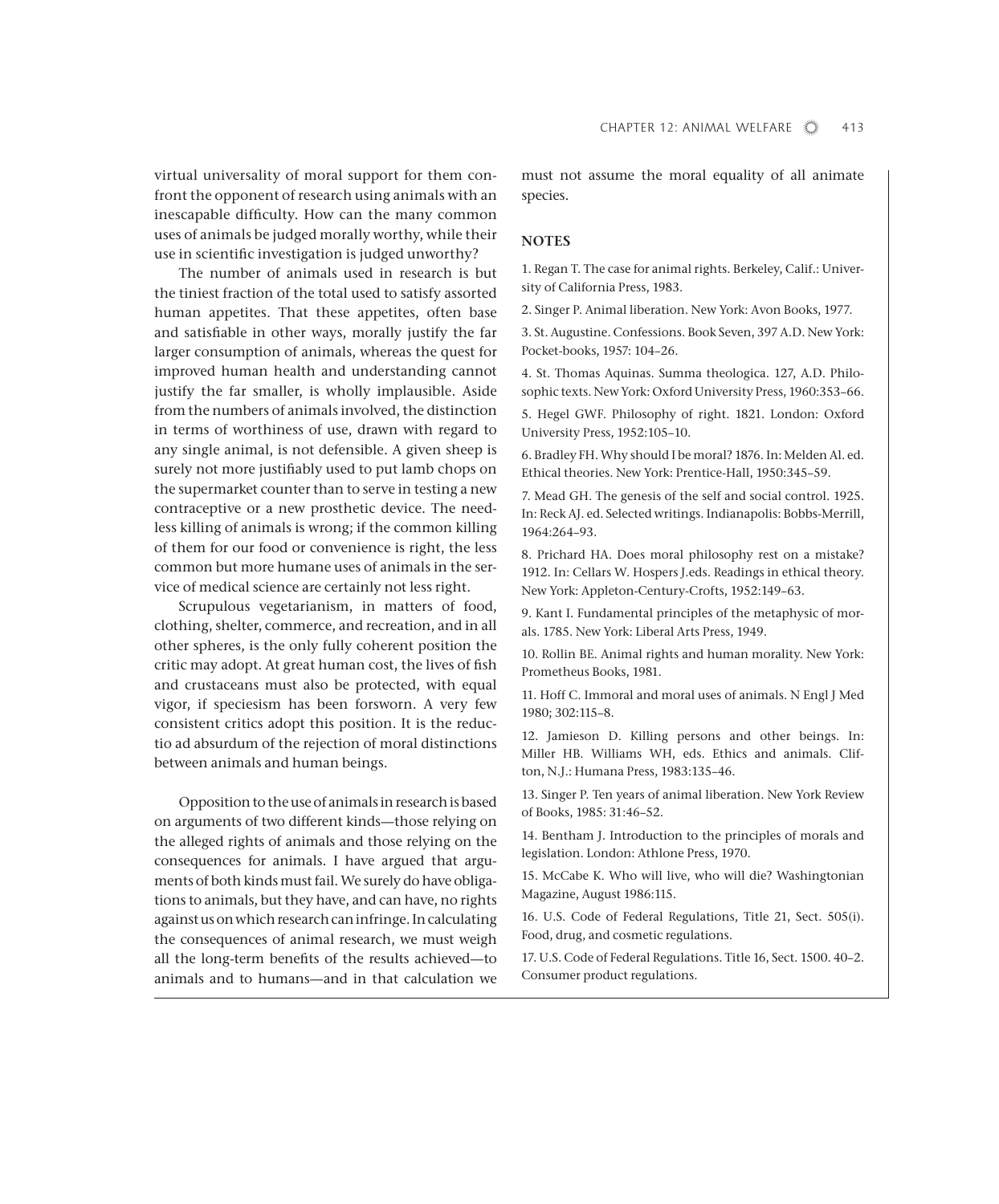# How to Argue for (and Against) Ethical Veganism Tristram McPherson

This paper has two goals. The first is to offer a carefully reasoned argument for *ethical veganism*: the view that it is (at least typically) wrong to eat or otherwise use animal products. The second goal is to give you, the reader, some important tools for developing, evaluating, and replying to reasoned arguments for ethical conclusions. I begin by offering you a brief essay, arguing that it is wrong to eat meat. This essay both introduces central elements of my case for veganism, and serves as one helpful model of a short ethics essay. In the remainder of this paper, I use the model essay as a target, to illustrate important strategies for developing objections to ethical arguments. I will also illustrate a range of important ways for the vegan to reply to these objections. You can use the models and skills I illustrate here in your own essays, and in your reasoned evaluation of ethical arguments. I conclude that the arguments and replies offered in this paper add up to a powerful reasoned case for ethical veganism. You can practice the skills I illustrate here to deciding for yourself-in a reasoned waywhether my conclusion is correct.

I begin with the promised model essay:

#### **IT IS WRONG TO EAT MEAT**

Most of us think that it would be wrong to adopt a puppy from a shelter, in order to take it home and torture it until it dies. However, we do not think it is wrong to eat a steak for dinner. In this essay, I will argue that these views are hard to square with each other, and that the second view is false: it is wrong to eat meat. My argument has the following structure:

- 1. It is wrong to make animals suffer
- 2. If it is wrong to make animals suffer, then it is wrong to kill animals

Tristam McPherson, "How to Argue for (and Against) Ethical Veganism," in Anne Barnhill, Mark Budolfson, and Tyler Doggett, ed., *Food, Ethics, and Ethical Veganism* (New York: Oxford University Press, 2016). Reprinted by permission of the author.

- 3. If it is wrong to kill animals, then it is wrong to eat meat
	- C. It is wrong to eat meat.

This argument is *valid*. This means that the conclusion must be true if all of the premises are true. I will defend each of these premises in turn.

First, why think that it is wrong to make animals suffer? To begin, think about why it is wrong to make another person suffer. Part of the most plausible explanation is that because suffering is awful to experience, it is wrong to inflict suffering. Because an animal's suffering is awful for it, this explanation entails that it is wrong to make an animal suffer.

This premise of my argument assumes that animals *can* suffer, which is mildly controversial. For example, René Descartes suggested that animals are just complicated machines with no inner lives (1991 [1640], 148). However, Descartes' views are scientifically indefensible (see Allen and Trestman 2014, §7.1), so I set them aside.

You might object to my case for my first premise that it is only wrong to make a creature suffer if that creature is an ethical agent: the sort of being who can be morally responsible for its actions. But this is false. It is wrong to make babies suffer, and they are not ethical agents. You might object that it is only wrong to make *human beings* suffer. This is implausible for several reasons. First, think about torturing a baby: what is wrong with this is surely the nature of the suffering inflicted, not the fact that the baby has a human genetic code. Second, imagine a non-human animal with a miraculous mutation, which has the ability to speak, reason, and feel as much as you or I do. Surely the mere fact that such an animal is not genetically human does not make it okay to torture it (compare Peter Singer's argument against such "speciesism" in his 1977). And, finally, think again about the case I began this essay with: it is wrong to torture a puppy. But surely the central explanation here is just the same as with a human victim: torture will inflict horrible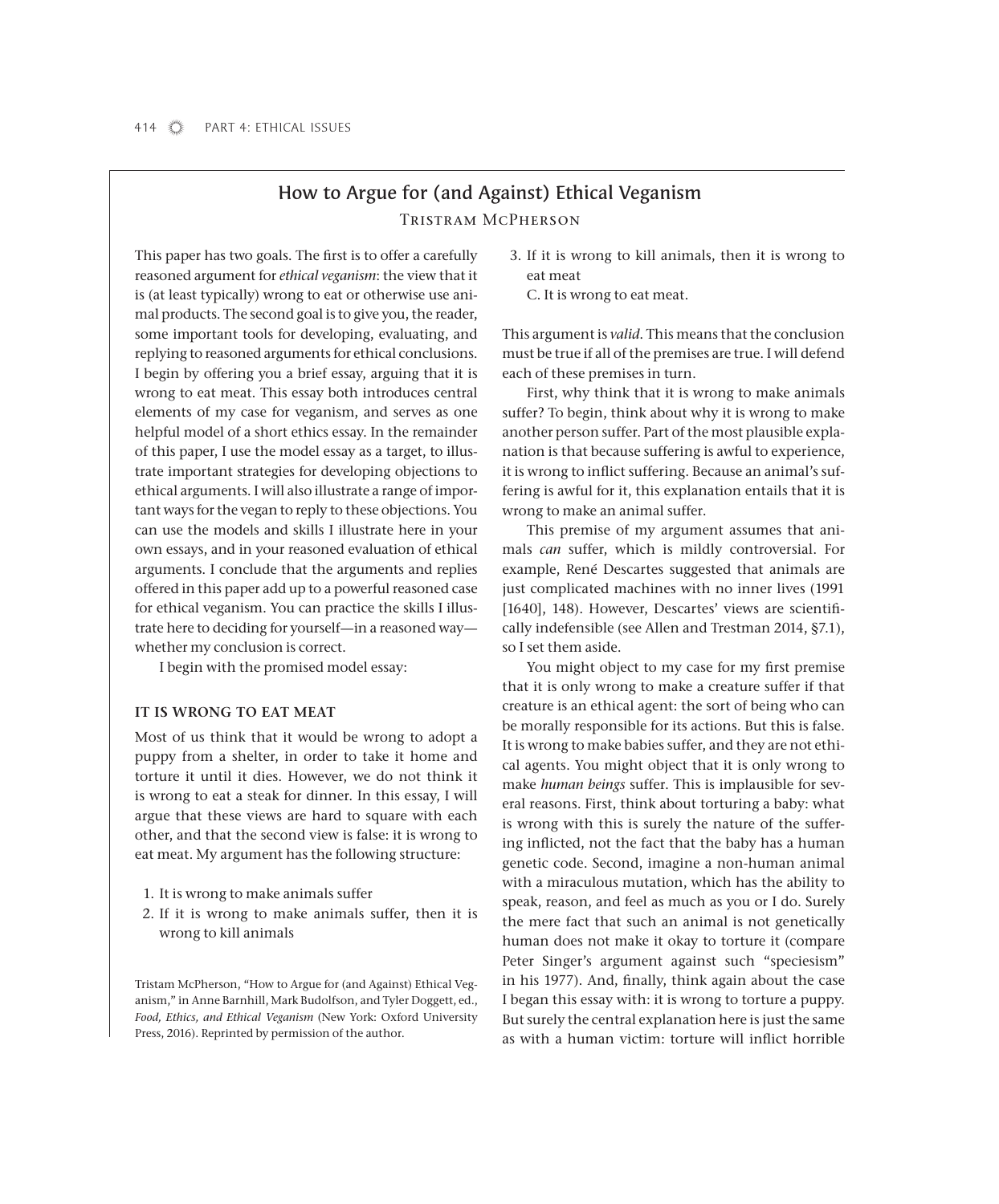suffering on the puppy, and it is wrong to inflict such suffering.

Some authors, like Carl Cohen (1986, 867), insist that all suffering is not equal: human suffering is much more ethically important than animal suffering. My argument is compatible with this thesis. I am not arguing that torturing a puppy is just as bad as torturing a human being. I think the latter is typically much worse. My claim is only that making the puppy suffer is wrong, and that the pleasure a human being might take from torturing it does not justify inflicting that suffering.

Next, I argue that if it is wrong to make animals suffer, it is wrong to kill them. Some people find the idea that it is wrong to kill animals much less intuitive than the idea that it is wrong to make them suffer. However, an example shows that this combination of views that it is wrong to make animals suffer, but not to kill them— is difficult to defend. Suppose that there is a cow that has a disease that will be fatal unless treated by giving the cow a painful medical operation. If the cow would go on to have a long and pleasant life after the operation, performing this operation seems good, not wrong. This shows that an ordinarily wrongful act inflicting suffering on a cow— can be permissible if it is necessary to save the cow's life. But if *saving* an animal's life can justify inflicting suffering that would otherwise be wrong, it is hard to understand how *taking* that animal's life could be a matter of ethical indifference.

We can bolster this initial argument by combining it with a plausible explanation of why it is wrong to kill animals. One important reason why killing a *person* is typically wrong is that killing typically deprives the victim of an objectively valuable future. That is, killing someone deprives them of the valuable experiences activities, projects, etc. that they would otherwise have had (compare Marquis 1989, §II; I do not claim, with Marquis, that this is the "primary" thing wrong with killing). This principle applies to animals as well: just as suffering can make an animal's life go badly, pleasant experiences can make it go well. So, just as with humans, it is plausible that it is (typically) wrong to kill animals because doing so deprives them of a valuable future.

Finally, I argue that if it is wrong to kill animals, it is wrong to eat meat. Killing and eating are, obviously,

not the same thing: in our economically specialized society, many meat-eaters never even see the animals they eat alive, let alone make them suffer or kill them. However, this doesn't mean that eating meat is okay. To see why, consider an analogy.

There is a new restaurant in town: the food is sensational, and the prices are very low. How do they do it? Here's how: the owner kidnaps world- class chefs, and enslaves them at the restaurant. Suppose that the owner is connected with the mob, and going to the police would just get you killed. Your patronizing the restaurant does not enslave anyone, but it still seems wrong. The explanation for why it is wrong is roughly that by patronizing the restaurant, you would be *complicit* in wrongdoing: you would be benefiting from a wrongful act (enslavement), while economically supporting the wrongdoer (the slaver).

Making animals suffer may be less awful than enslaving another human being. But the same form of explanation applies to eating meat. The raising of animals for food causes those animals a horrifying amount of suffering, and early death (see Mason and Singer 1990 for some of the literally grisly details). If it is wrong to kill animals and to cause them to suffer, then the industry that produces our meat acts wrongly on a massive scale. It is wrong to eat meat because in doing so you are complicit with that massive and systematic wrongdoing.

In this essay I have argued that it is wrong to eat meat. One clarification of this conclusion is in order: like many ethical claims, it should be read as a claim about what is *typically* true. It is typically wrong for you to break all of my fingers, but if doing so is the only way to prevent nuclear catastrophe, break away! Similarly, there may be unusual circumstances in which it is permissible or even required to eat meat. Nonetheless, if my argument is sound, each of us does wrong almost every time we sit down to a meal that contains meat.

I have written "It is Wrong to Eat Meat" as a model short philosophy essay. Unless your professor tells you otherwise, you would do well to emulate several of the stylistic features of this essay:

 • The introduction offers a brief clear motive for the question addressed, states the essay's thesis, and previews the argument to come;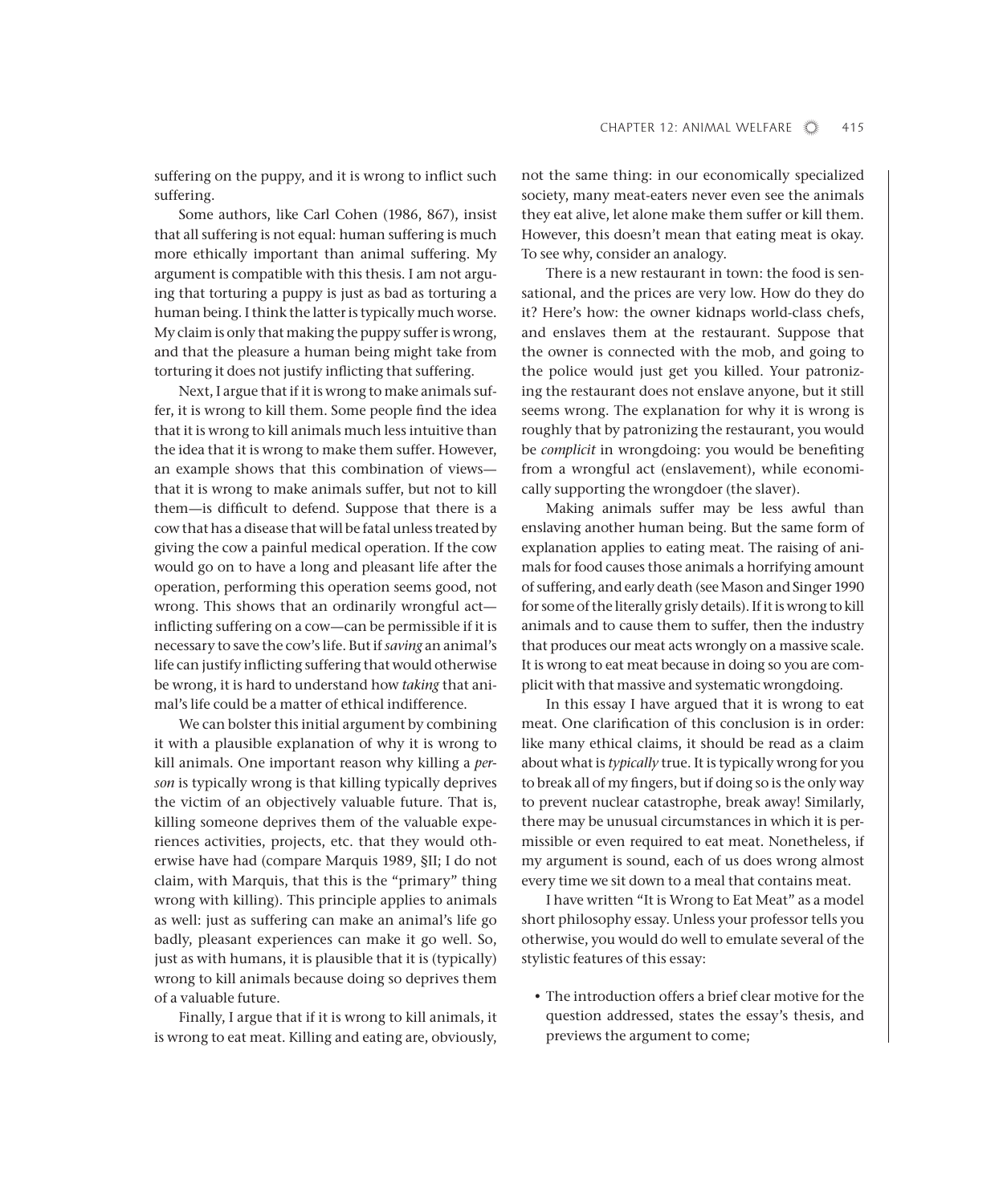- The argument of the paper is summarized in valid premise/conclusion form;
- The essay does not waste words: every sentence is dedicated to developing the central argument, explaining a concept, introducing an objection or replying to it, or doing other important work. Even the conclusion does important work, introducing a crucial clarification of the argument.
- The essay does not use lengthy quotes from its sources: instead, it cites those sources after stating (in my own words) key claims that I take from them.

The argument of this essay is also an excellent target for reasoned objections. I now discuss how to offer such objections.

First, let's back up a bit and think about the activity that we are engaged in. We are seeking to make and to evaluate reasoned arguments about ethics. For example, the model essay did not just disagree with the claim that it is okay to eat meat; it offered reasons for thinking that claim is incorrect, and it organized those reasons into an argument. Making an argument does not simply aim to persuade your reader. I know, for example, that no reasoned argument is as likely to change eating habits as grisly video footage of life inside the animal factories that produce our meat. If philosophers aimed simply to persuade, we would write clever advertising, rather than carefully argued essays. Instead, my aim as a philosopher is to seek the truth together with my audience, in a way that respects the ability of each person involved to find the truth herself, using her own ability to reason. My aim now is to offer you some tools to enable you to skillfully engage in this sort of respectful argumentation.

For many of you, the conclusion of the model essay is a challenge to your ethical views. You may be tempted to reply to this sort of challenge by simply disagreeing with the conclusion. Resist this temptation: if an author offers you an argument, and you ignore the argument, and you ignore the argument and simply reject their conclusion, it is very difficult to seek the truth together with you. So, when you are presented with an argument, your central question should be: does this argument give me good reason to

accept its conclusion? The model argument appears to be *valid*: the truth of its premises would logically ensure the truth of the conclusion. When you object to a valid argument, you should focus on objecting to its premises, not the conclusion. This is because the argument purports to offer you reasons to accept its conclusion, and if you cannot explain why you should reject those reasons, you aren't providing a compelling reply to the argument.<sup>1</sup> On the other hand, if you can identify a good reason to reject one of the premises of an argument, you have made an important and constructive contribution, by explaining why a reasonable person should not be persuaded by the argument. This is why it is important to learn how to offer reasoned objections to the premises of an argument.

Developing reasoned objections is in part a creative task, and there is no recipe for doing it well. However, there are several useful general strategies for finding good objections. Taking the model essay as a target, I will introduce some of these strategies, and illustrate them with exemplary objections to the model essay. Another important philosophical skill is to assess the import of potential objections. Because of this, when I consider each objection I will discuss whether the objections can be answered, whether it calls for some amendment to the model essay's argument, or whether it constitutes a promising line of objection to the overall strategy of the model argument. The point of carefully exploring objections and replies is to arrive ultimately at the best arguments that can be made on each side of an ethical issue, like the issue of whether it is wrong to eat meat. Because objections should target the premises of an argument (as I have emphasized), I will organize my discussion by focusing on each premise in turn.

#### **PREMISE ONE: INFLICTING SUFFERING**

*Premise One* of the model argument says:

1. It is wrong to make animals suffer

In this section, I consider objections to this principle that are instances of three general strategies for identifying objections: looking to extreme cases, appealing to an obscured distinction, and appealing to a competing ethical principle.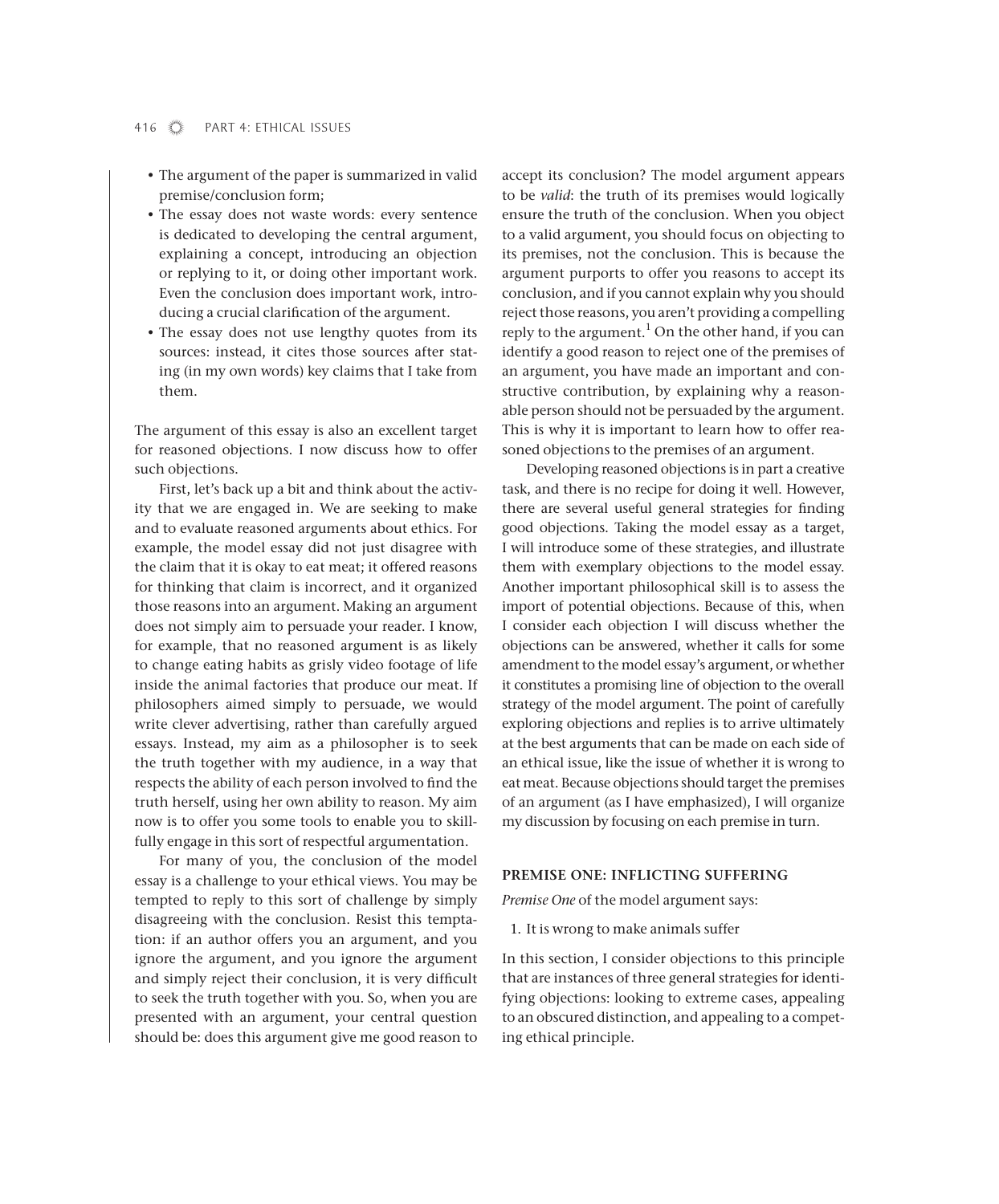One excellent way to find objections to ethical principles is to look to extreme cases (Hájek *forthcoming-b*, §4; this and Hájek *forthcoming-a* are excellent sources of heuristics for doing philosophy, although they are most suited for somewhat advanced philosophy students). There are several relevant *types* of extreme cases. One type of extreme case involves *raising the stakes*. Suppose, for example, that some generic supervillain will incinerate the earth unless you torture this puppy. It is surely required (and not wrong) to torture the puppy in that case. So it is not *always* wrong to cause animals to suffer.

It is not enough to find an objection: you should also think about how someone sympathetic to the argument that you are objecting to should reply to your objection. In this case, there is a decisive reply to this objection: the conclusion of the model essay already granted that it is only *typically* wrong to eat meat. Because scenarios involving comic-book supervillains are extremely atypical, this is not an effective objection to the argument of the model essay. There is an important lesson here: make sure that you interpret the argument you are objecting to accurately and fairly. Failure to do this is so common it has its own name: the *straw man* fallacy.

A different sort of extreme case is more potent. If we arranged animals on a continuum of cognitive sophistication, we would notice that puppies (which featured in the model argument) are relatively close to us on that continuum. So: what happens to the model argument as we move to animals farther away from us on that continuum? Here is one salient example: oysters and other bivalves lack brains, and so are almost certainly incapable of suffering. Because one cannot make an oyster suffer, it cannot be wrong to eat an oyster for the reasons suggested in the model essay.<sup>2</sup> Because there is nothing atypical about eating oysters, this case is an important objection to the argument in the model essay.

One important way to reply to an objection is to concede that it requires one to modify one's argument. This objection to the model argument is powerful, and the best reply is thus concessive. I grant that the model argument does not explain why it is wrong to eat oysters, and so I conclude that the conclusion of the model argument should be restricted to apply only to eating animals that can suffer.

This in turn raises a further question: *which* animals, exactly, can suffer? Here there are formidable methodological barriers to investigation (Allen and Trestman 2014, §4). The core problem is that we have no direct access to animals' experiential states, so we must reason about their inner lives on the basis of behavioral, functional, neurobiological and evolutionary considerations. Unsurprisingly, the strongest case for suffering can be made for mammals, where the evolutionary and neurobiological parallels with humans are closest. However, we should not assume that only mammals can experience pain; some have argued that there is evidence for pain experience in all vertebrates (Varner 2003), and in many cases we may simply lack adequate empirical knowledge to be able to assess the issue. Especially hard cases include cephalopods such as squid, which are behaviorally very sophisticated but evolutionarily distant from us. My approach to this issue invokes a modest sort of precautionary principle: Because we are not in a position to be confident about whether birds, fish, and cephalopods can suffer, we are not in a position to know whether we act wrongly when we eat them. Indifference to the possibility that we act wrongly is a vice, and we should avoid eating these animals on that basis.

A second powerful way to find objections to a premise is to identify an important distinction that the argument for that premise ignores. For example, one could argue that Premise One of the model essay becomes less plausible once we make the distinction between *being in pain* and *suffering*. Some philosophers grant that many animals can be in pain. However, they suggest that suffering requires something in addition to being in pain that most non-human animals lack. For example, perhaps it requires a conscious belief: that *I am having this pain* (for discussion, see Akhtar 2011, 496–499). An objector might argue that it is suffering in this sense— and not merely being in pain— that is ethically significant. If this were true, then my argument would at very least be incomplete: I would need to discuss the nature of suffering more carefully, and then explore which animals can experience it.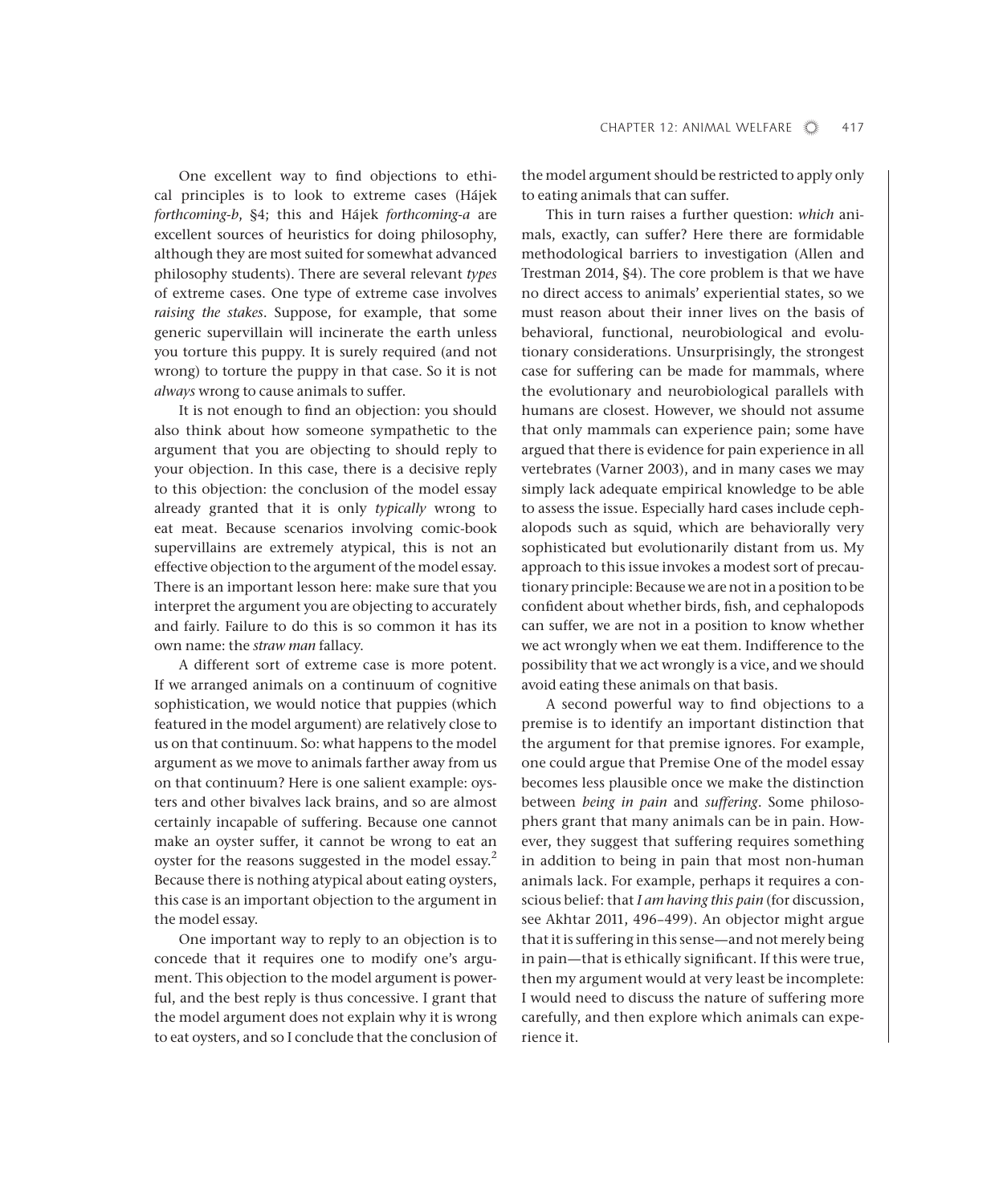The best reply to this objection begins by emphasizing that the important issue here is not how we should use the word *suffering* (in philosophy you should usually avoid fighting about how to use words). It is rather whether conscious belief (or something like it) is required for pain to be ethically significant. If we are clear on this point, another extreme case shows why this objection fails. The most intense pains tend to fully occupy us: one is unlikely to be thinking anything— let alone *this pain is happening to me*— when in utter agony. But surely it is wrong to inflict utter agony on someone, because of how awful it feels (compare Rachels 2011, 898). This shows that it can be wrong to inflict pain that does not count as suffering in the objector's stipulated sense. If this is true of agonizing pains, it should be true of less intense pains. And if it is true for our own case, it should be true for animals as well. I thus conclude that this objection fails.

A third way to object to an ethical premise is to identify and defend an independently plausible ethical principle that conflicts with it. You may have encountered such a principle in your previous study of ethics, or you might be able to develop one yourself. One example of this strategy is to argue against Premise One of the model argument by appealing to contractualism, which is one of the most influential contemporary approaches to ethics and political philosophy. The basic idea of contractualism is that moral (or political) principles are principles that reasonable persons would agree to as rules to govern their lives together. So understood, contractualism can seem to cast serious doubt on the ethical significance of animals. As Peter Carruthers notes, according to the contractualist, "Morality is viewed as constructed *by* human beings, in order to facilitate interactions *between* human beings . . ." (1992, 102, emphasis his). Because it is hard to see how a principle like Premise One would help to facilitate such interactions, contractualism may seem to give us good reasons to reject this premise.

I have two interlocking replies to this objection. First, the most plausible forms of contractualism do not have the implications that the objector claims. Exemplary here is T.M. Scanlon's extremely influential contractualist ethical theory. Scanlon is careful to argue that his theory can be extended to protect animals (1998, 177–84). Further, Scanlon is clear that we have strong reasons that are not based in the contractual principle, so his view is compatible with the idea that we might have such reasons not to harm animals. Other philosophers have been more ambitious, offering contractualist arguments on behalf of animals (Rowlands 2002, Ch. 3; Talbert 2006).

Of course, there are some contractualist theories that have the implications that Carruthers suggests. But these are controversial views among contractualists, and contractualism itself is only one of a number of controversial and competing general ethical theories. Because of this controversy, however, it is unlikely that we should be confident in the truth of these contractualist theories. Without such confidence, however, it is hard to see how these theories could give us good reasons to reject Premise One. Further, the case of animals is exactly one where these theories appear implausible. Because it is obviously wrong for me to torture puppies just for fun, it counts against a moral theory that implies otherwise. This sort of case is part of a deep and more general challenge. As Martha Nussbaum (2006) and others have argued, many of our most important moral concerns address the interests of distinctively vulnerable parties (such as children, the severely mentally handicapped, and animals), and not simply the interactions between equally capable adult humans. A contractualism that ignores these interests is indefensible. In light of these considerations, it will be very difficult to mount a compelling case against Premise One of my argument that appeals to contractualism.

In this section I have considered three kinds of objections to Premise One of my argument. An important part of my reply has been concessive, refining the premise that I want to defend: so refined, the thesis states that it is typically wrong to inflict pain on a range of animals, including at least all mammals. So refined, I have suggested that it is very difficult to reasonably reject this premise.

#### **PREMISE TWO: KILLING ANIMALS**

*Premise Two* of the model argument says:

 2. If it is wrong to make animals suffer, then it is wrong to kill animals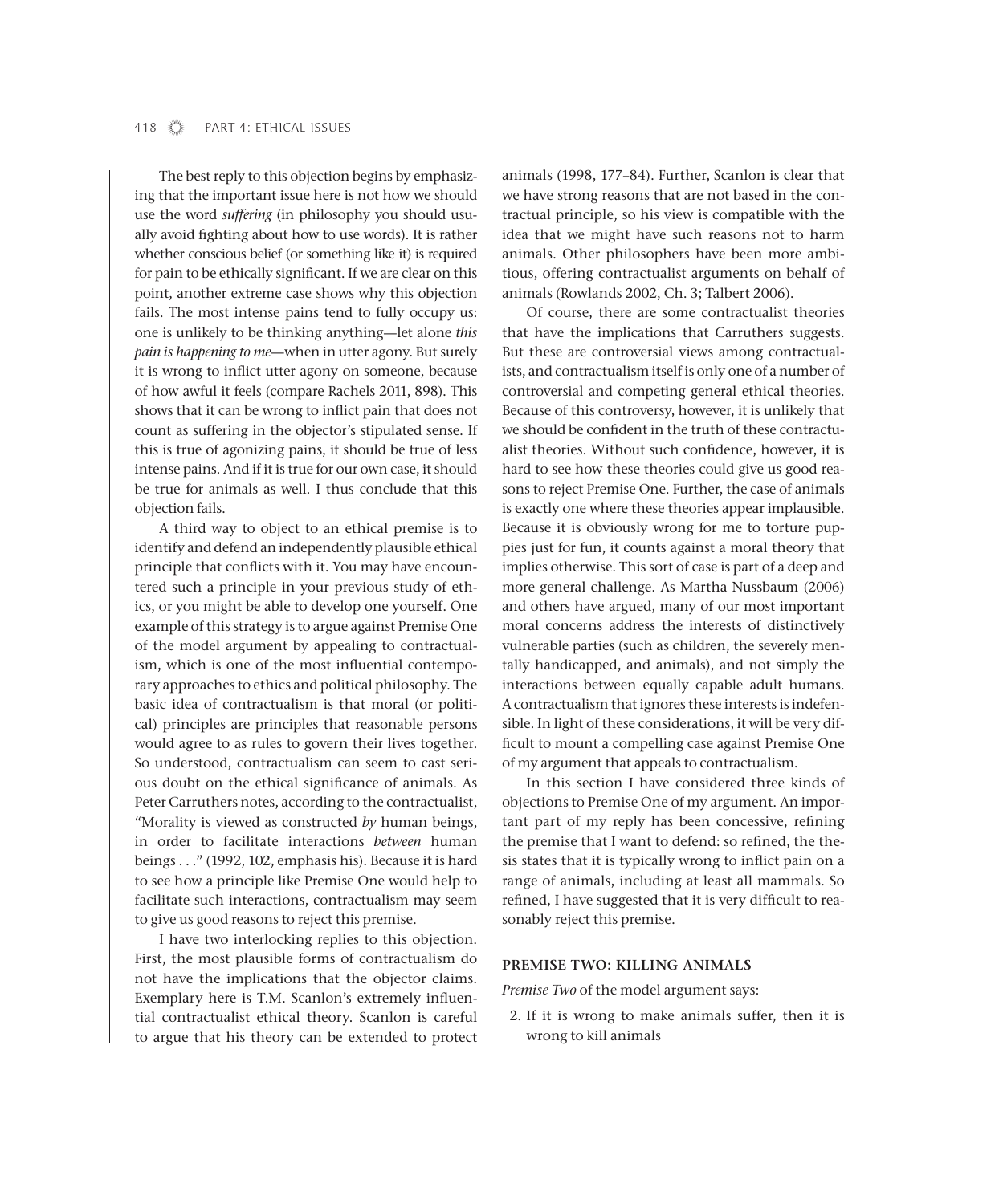This premise is *conditional*. In order to successfully object to a conditional, one would need to find a reasonable way to accept the *antecedent* (i.e. the first part) of the conditional, while rejecting the *consequent* (i.e. the second part). Here, this would mean granting that it is wrong to make animals suffer, and arguing that it is nonetheless okay to kill them. I will consider three strategies for objecting to this premise. These strategies all target my explanation of why we should accept this premise. This was the idea that the wrongness of killing is well-explained by the fact that killing deprives the victim of a valuable future. The first strategy appeals to a competing explanation, the second strategy objects that my explanation is incomplete, and the third objects that my explanation has a false presupposition.

Just as a promising objection can be based in a competing ethical principle, so we can base an objection in a competing ethical explanation. In arguing for Premise Two, I offered a general explanation of the wrongness of killing: that killing can be wrong because it deprives the victim of a valuable future. One seemingly competing explanation is that killing you would be wrong because it would violate your autonomy. *Violation* here includes two important and separable ideas. First, killing you would interfere with your exercise of your autonomy. You cannot live your life in the way you choose if you are dead. Second, killing you would be a way of failing to respect your autonomy: if I take myself to be licensed to kill you, I take myself to have the right to ride roughshod over your own view of how your life should go.

In certain cases, this explanation of the wrongness of killing may seem markedly superior to the "valuable future" explanation offered in the model essay. For example, suppose that Alice is near death and in pain, but wishes to continue living. If I inject her with a lethal does of morphine, I wrongly kill her. (Notice that this is another instance of using an extreme case to make a point.) The best explanation here is that I have wrongly failed to respect her right to autonomously determine whether she continues to live. By contrast, it is not clear that I deprive her of a valuable future at all. Because most non- human animals are not autonomous agents (there may be borderline cases of  non- human agency, such as chimpanzees), this competing explanation suggests that Premise Two is false.

To see why this objection is not promising, notice that the autonomy-violation explanation also clearly fails in some cases. Because you are an autonomous agent, I should not force you to go to bed at a certain time, even if it is good for you to do so. By contrast, I act *rightly* when I paternalistically force my three year-old son to go to bed at an appropriate time. This is because he is not an autonomous agent. It would obviously be very wrong to kill my son, but since he is not an autonomous agent, this cannot be explained in terms of autonomy violation.

You might think that this leaves us at an impasse: we have two candidate explanations of the wrongness of killing (valuable future- deprivation and autonomy-violation) and counter-examples to each. Does this show that both must be bad explanations? No. A better diagnosis is that each of these accounts provides a *typically sufficient but not necessary* explanation of the wrongness of killing. That is: killing can be wrong *either* because it violates autonomy, *or* because it deprives the victim of a valuable future (or both). On this account, one of the reasons why it is uncontroversial that it is wrong to kill an adult human in a range of ordinary circumstances is that there are several different things wrong with such killing. Because Premise Two of the model argument requires only that the valuable future-deprivation explanation is typically sufficient, this reply vindicates that premise.

Another important way to object to an ethical principle or explanation is to argue that it is *incomplete*. Whenever someone offers a principle or explanation, it is always a good idea to ask: is that *all* that is doing the important explanatory work here? Or have I only been given a part of the best ethical principle that applies to this sort of case? For example, one might think that a future's merely *being valuable* is not sufficient to explain why we must not eliminate it. Suppose that my wife and I were debating whether to have another child. If we did, that child would almost certainly have a valuable future. But it seems clear that I do no wrong simply by preventing that future: my having had a vasectomy does not make me akin to a murderer. Michael Tooley (1972) proposes an explanation of this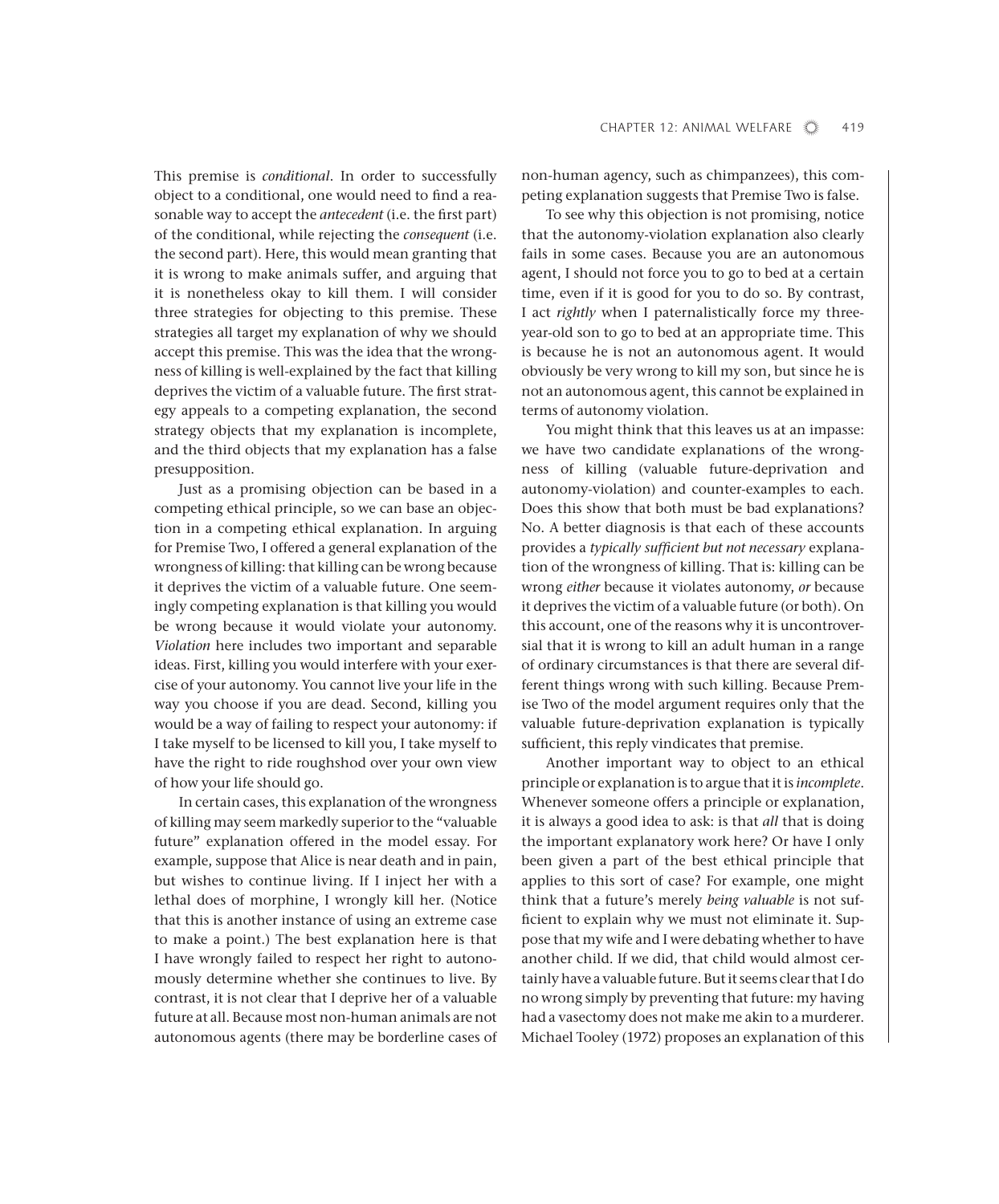fact: in order for it to be wrong to deprive an entity of a valuable future, that entity needs to have the capacity to care about its own continued existence. Because the child I do not conceive does not currently exist, it cannot care about its future existence, and hence I do not wrong it by preventing its future, on Tooley's view. One might appeal to Tooley's view to argue that it is not wrong to kill most animals because they are not cognitively sophisticated enough to care about their continued existence.

It is not obvious whether some animals can care about their futures in the relevant way. However, I set this aside, and instead focus on arguing against Tooley's explanatory claim (notice that I do so by appealing to extreme cases reasoning). Suppose that artificial intelligence research advances to the point that we are capable of creating intelligent and autonomous androids, capable of almost everything humans are: sophisticated reasoning, love, physical and emotional pain, etc. Suppose this type of android is programmed to be simply incapable of caring about its own continued existence, although it can and typically does care deeply about particular others. In light of this programming, such androids would be predictably prone to certain tragic behavior: they would sometimes lay down their lives to save others from inconsequential harms. It would be obviously wrong to kill such an android— even with its consent— to save yourself from a splinter. The android's inability to care about its future is a rational imperfection, but not one that licenses killing it.

We can square our judgments about the nonexistent child and the android if we suggest that the android is (imagined to be) an ethically significant being that now exists, while the non-existent child is a merely possible entity. We can then amend our ethical explanation as follows: it is wrong to deprive existing creatures of valuable futures, but it is not wrong to prevent non-existing entities from coming into existence. This explanation implies that it is wrong to kill existing animals, and so supports Premise Two.

A third way to object to an explanation is to argue that it has a false presupposition. That is: it works only by implicitly assuming some false claim. One crucial presupposition of my explanation of the wrongness of killing animals is that if I refrain from killing a cow today, there is a single moral patient— the cow— that will enjoy various pleasant cow experiences in the future. The objector suggests that we have reason to doubt this, if we think carefully about the conditions for the continued existence of a given moral patient.

The objection can be initially motivated by another extreme case: suppose that a mad scientist was able to map the neural structure of our brains, and then *swap* those structures: your brain is "wiped" and then rebuilt in accordance with the map of my brain, so that your body is now the home of beliefs, desires, and "memories" near identical to mine (preoperation), and vice-versa. Suppose that the mad scientist performs this swap shortly after I injected my own heart with a slow-acting but lethal poison. Arguably, thanks to the mad scientist's intervention, I will have survived, and succeeded in killing you, rather than myself.

Some philosophers use cases like these to argue that *psychological continuity* is required for personal identity or ethically significant survival. In the case above, the idea is that I survive the operation because the surviving body houses a psychology that is continuous with my pre-operation psychology. This sort of case matters to my argument for the following reason. Suppose that the psychological connections across the life of a cow are not very rich. Then, in killing the cow now, I may be depriving *it* of only an inconsequential amount of valuable future. I will also be preventing a series of future "cows" from coming into existence and enjoying life. But as we saw from the nonexistent child case, it appears not to be wrong to refrain from bringing into existence beings with valuable futures.

This leads us to the central issue: do animals have rich enough psychological connections to underwrite the intuitive thought that a given cow (e.g.) is the same moral patient over time? I am cautiously optimistic that they do, in at least many cases. For example, many animals appear capable of various forms of memory (Allen and Trestman 2014, §7.4). However, as with questions about animal pain and suffering, answers here are likely to vary substantially across species in ways that require careful empirical work to tease out.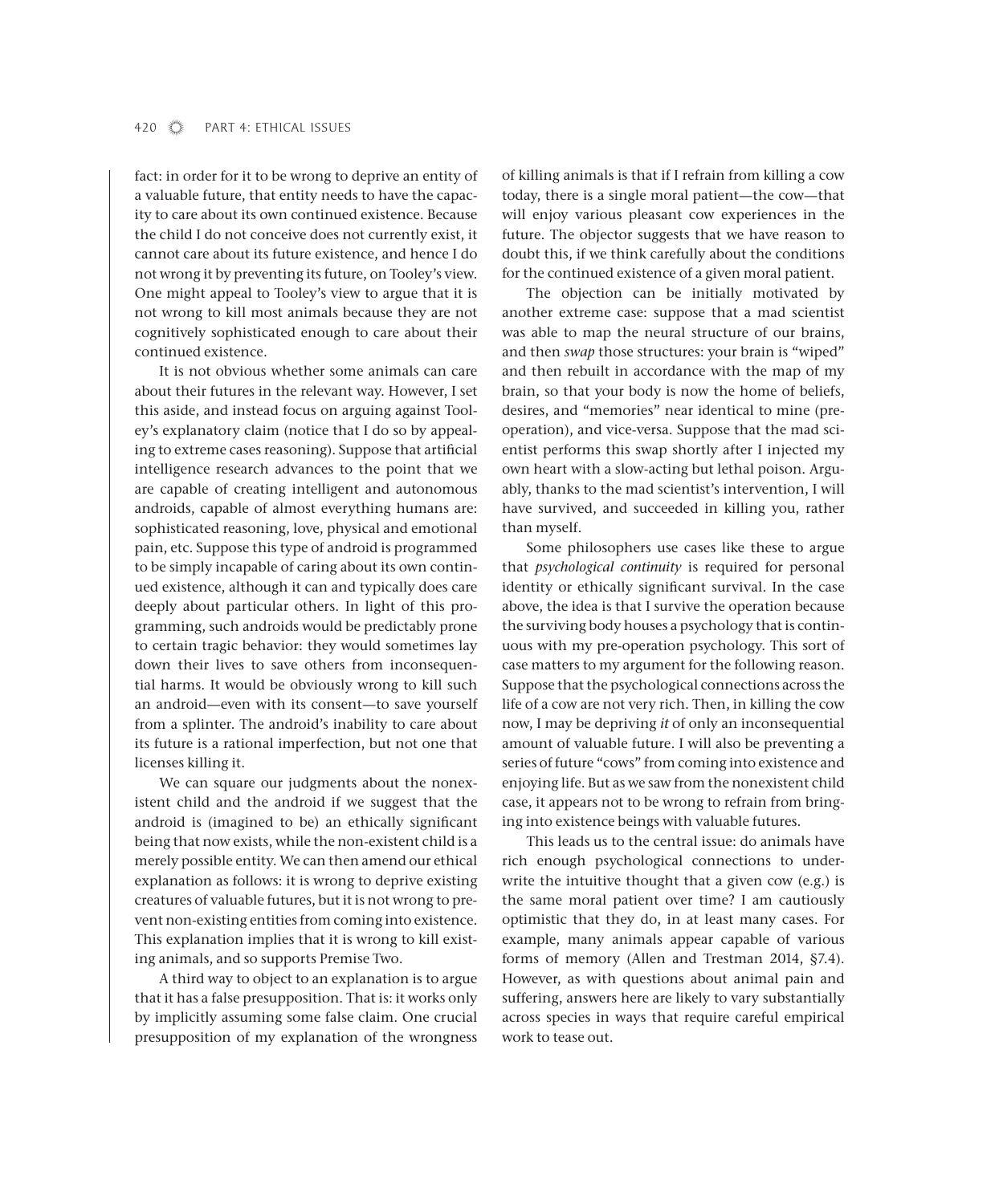It is worth making two further points. First, theories of personal identity— and related claims about the persistence of a given moral patient— are extremely difficult to assess. The view that psychological continuity is the criterion of ethically significant survival is controversial. And on many competing views-on which organism continuity, or brain continuity can underwrite ethically significant survival, for example— the objection will fail immediately. Second, the precautionary approach to practical ethics that I advocated in the preceding section is again relevant here. This objection certainly reveals deep complexities ignored by the argument of the model essay. However, we should only be content to reject that argument if these complexities lead us to be confident that it is not wrong to kill animals.

In this section I have argued that the appeal to autonomy- violation complements— rather than competes with—the valuable future-deprivation account of the wrongness of killing. I also argued that it can be wrong to kill a being that is incapable of caring about its own continued existence. In discussing this issue, I amended the ethical principle I endorse to claim that it is wrong to deprive an *existing* moral patient of the valuable future that it would otherwise have. And I argued that many animals are probably the same moral patient across time (although I granted that the issues here are quite complex).

#### **PREMISE THREE: USING ANIMAL PRODUCTS**

*Premise Three* of the model argument is the claim that:

 3. If it is wrong to kill animals, then it is wrong to eat meat

I argued for this claim by defending another ethical principle: that it is wrong to be complicit in wrongdoing: to benefit from that wrongdoing, and to support it. Here we can ask two questions: should we accept this principle, and does it really support Premise Three? In this section I begin by considering an objection to the idea that this principle supports Premise Three, before considering whether this principle is objectionably incomplete.

It is always wise to consider whether an ethical principle really supports the conclusion it is intended to. Consider a case that illustrates this sort of objection

to Premise Three. Suppose Alice is driving carefully on a country road, when a deer jumps in front of her truck without warning. The deer is killed instantly, and Alice moves its carcass to the side of the road and leaves. Zoe, who lives nearby, sees all of this. Zoe knows how to dress a deer carcass and has a taste for venison. She takes the carcass home, dresses it, cooks some, and eats it (compare Bruckner 2016 for further discussion of cases like this one). In this scenario, Zoe knowingly prepared and ate meat. But in doing so, Zoe is not complicit in any wrongdoing: Alice's killing of the deer was neither malicious nor negligent, so it is hard to see how it could be wrong. This is a case where eating meat is not complicit in wrongful killing, so it is a case where Premise Three fails to hold, even if the principle I offer is true.

I am happy to grant the objector this case. Recall that my conclusion is that eating meat is *typically* wrong. This case helpfully brings out another atypical exception. The objection lacks more general force exactly because in the overwhelming majority of cases, the meat that we eat *is* wrongfully produced (at least if the arguments for Premises One and Two are sound).

We saw in the previous section that a good strategy for finding objections to an explanation is to challenge its completeness. The same is true for ethical principles like my complicity principle. We can challenge the completeness of my principle by arguing that complicity with the wrongful treatment of animals could only be wrong if it tended to make a difference to how much wrongful treatment there was (see Appiah 1986–7 for a version of this view about complicity). I will call this the *efficacy objection*. This objection has significant force: one might wonder what the point of avoiding complicity is, if it makes no difference to how much animal suffering occurs.

Because I take this to be the single most important challenge to the argument of the model paper, I will offer three potentially complementary replies. (Please note that I offer multiple replies to help illustrate the issues here. In general you should focus on developing the single strongest reply to an objection as clearly as you can, rather than offering multiple replies.)

The first reply accepts the objection, and claims that it is wrong to eat meat because doing so *does* tend to make a difference to the amount of mistreatment of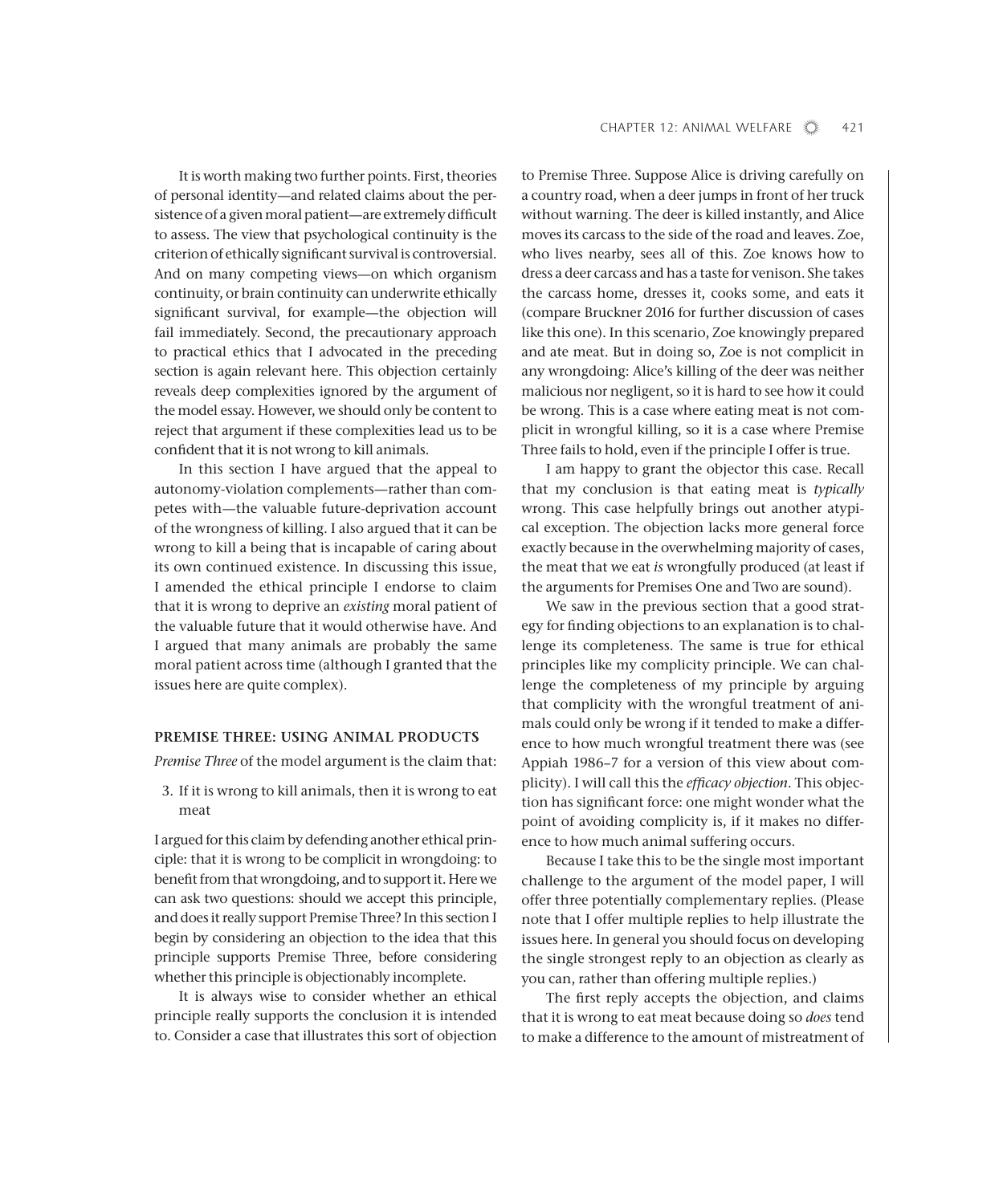animals. This might seem absurd: by the time I buy a chicken at the store (for example) it is already dead. And the idea that every chicken bought will cause another one to be raised, made to suffer, and then killed, is plainly false. Peter Singer (1980, 335–6, and following him, Norcross 2004, Kagan 2011, and Rachels 2011) has replied to this challenge in the following way: There must be some change in demand for chicken that the market would notice. For example, Singer imagines that for every 10,000 vegetarians, there would be one fewer 20,000-bird broiler factory, harming and killing 100,000 chickens a year. He imagines further that if we were just below the threshold—if, for example, 1,009,999 people were vegetarians— the last 9,999 vegetarians would save no chickens, because demand for chicken would be just above the threshold that triggers a change in supply. Given these assumptions, and given that we do not know exactly how many other vegetarians there are, someone becoming vegetarian has only a 1/10,000 chance of making any difference to the number of chickens made to suffer and die.

That sounds depressing. But Singer argues that we should pay attention to the other numbers: if one *is* that 1/10,000, one will save 100,000 chickens a year. In light of this, the *expected* effect of becoming vegetarian is the effect you would have if you make a difference divided by your chance of making that difference; in the example, saving  $100,000/10,000 = 10$  chickens a year from short but awful lives. Of course, these precise numbers are merely illustrative; Singer grants that we do not know where exactly the thresholds are. But he suggests that the structure of probable effects will be similar on any reasonable hypothesis about these thresholds. So, according to Singer, while any reduction or increase in one's meat consumption has a tiny chance of making a difference to the amount of wrongful animal suffering and death, the difference you will make if you do make a difference will be correspondingly huge. And this, it might be claimed, is what makes it wrong to eat meat. If Singer's reasoning is sound, it answers the efficacy objection: complicity is wrong in part because it has an ethically significant chance of making an ethically significant difference. While Singer's reply is promising, his argument is somewhat complex, and relies on some controversial assumptions (see Budolfson *forthcoming* for an important reply). In light of this, I will explore alternative ways of replying to the efficacy objection.

Singer's argument illustrates two important ideas worth keeping in mind in your ethical reasoning. First, sometimes the *expected* effects of your actions are ethically significant, and not just their actual effects. (In this case, the alleged expected effect of being a vegetarian is sparing ten chickens a year from short and awful lives, even if for most vegetarians, there is no actual effect on chicken well-being.) Second, in thinking about the effects of an action, it is sometimes important to step back from focusing on the particular act, and think about how that act fits into overall patterns.

A second response to the efficacy objection appeals to these patterns in another way, by focusing on the ethical significance of what groups of people do together. One advantage of this approach is that it is uncontroversial that meat- eaters as a group *do* make a difference to the amount of animal suffering: if there were no omnivores there would be no factory farms.

I will introduce the key idea with another example. Suppose that there are two small cities, Upstream and Downstream, along the same river. The river is the only available source of water for the households in each city draws its water from the river as the river comes into the city, and dumps its sewage in the river as it flows out of the city. The sewage dumped in the river in Upstream flows down the river and pollutes the drinking water drawn from the river in Downstream. As a result, the people in Downstream are constantly getting seriously ill and dying. Suppose that each household in Upstream could, at small cost, bury their sewage instead of dumping it in the river. If everyone in Upstream did this, it would end the health catastrophe in Downstream. However, given the number of other households that are actually polluting, a single person in Upstream burying his sewage would not save anyone in Downstream from illness or death.

It seems plausible that the sewage-dumpers in Upstream *together* wrongfully cause massive amounts of suffering and death in Downstream. Anyone in Upstream who dumps her sewage in the river is thus part of a group that acts wrongly. It is easy to cease to be part of that group, however: one need only bury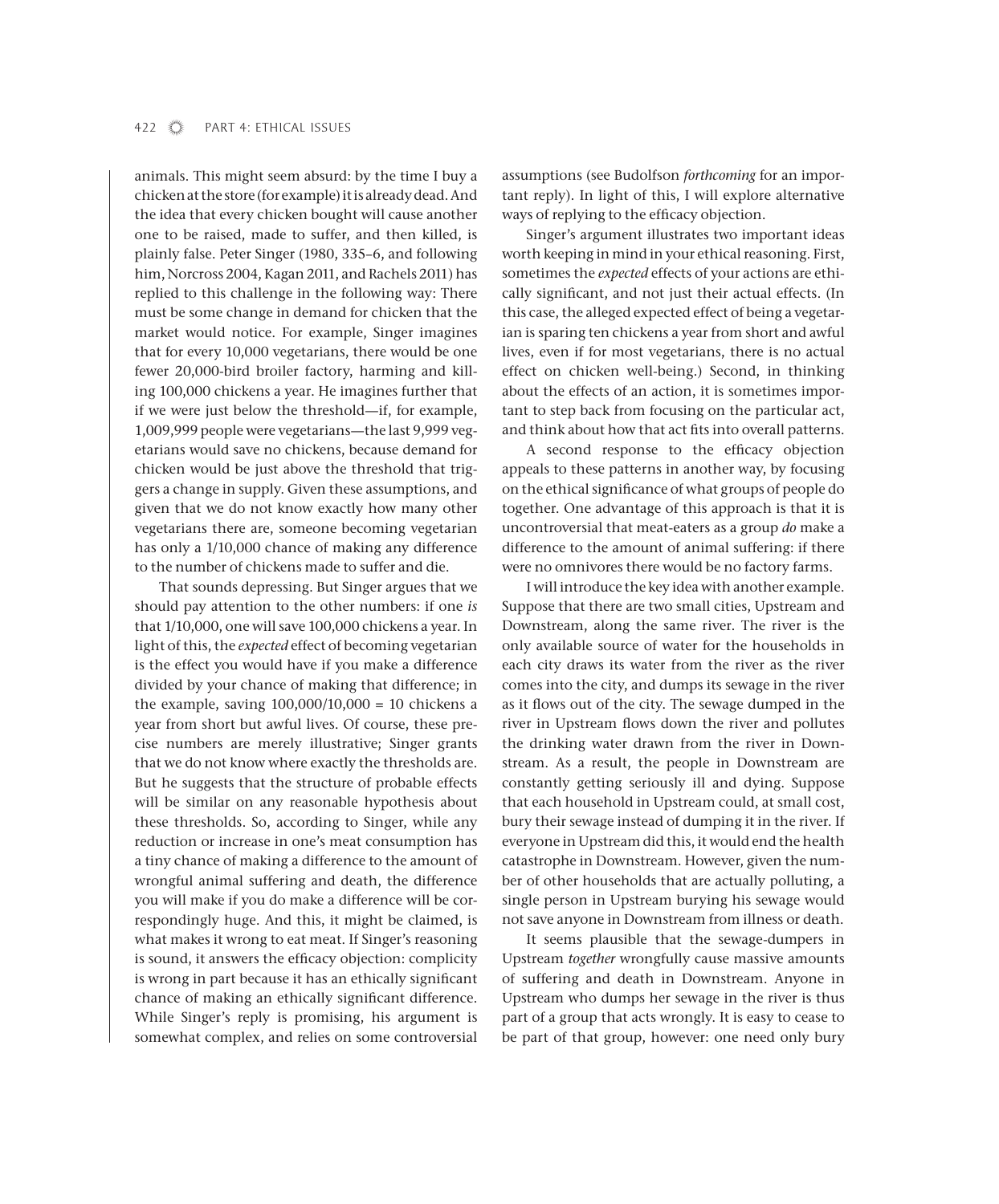one's sewage. It seems plausible that one should bury one's sewage in this situation, rather than dump it into the river. We could explain this by appealing to the following ethical principle: if one can avoid being part of a group that together does serious wrong, then one acts wrongly by continuing to be a member of that group. This principle applies neatly to eating meat. Together, the meat-eaters make a tremendous difference: without their demand for meat, no one would cause animals to suffer and die in order to produce it. So the meat-eaters together make vast amounts of wrongful pain and death happen to animals. So, by the ethical principle just proposed, one acts wrongly by continuing to be a member of that group.

This reply answers the efficacy objection by appealing to group efficacy. However, the issue of when exactly it is wrong to remain a part of an ethically objectionable group is very complicated. (Sometimes, for example, it is only by being part of such a group that one can mitigate the bad things the group does.) So I will explore another alternative response to the efficacy objection, which is the one I find most promising.

This response directly rejects the efficacy objection, and defends the claim that complicity with wrongdoing can be a sufficient explanation for wrongdoing, even if it has no expected bad effects. I will defend this response in three ways: by appealing to a plausibly analogous ethical principle, by clarifying the anti complicity principle, and by appealing to a variant on an earlier case that helps to distinctively motivate it.

The first thing to notice is that there are other plausible ethical principles that require us to act even when our doing so will not make a difference. For example, the duty of *fair play* requires that one not benefit from successful cooperative institutions without making a fair contribution to them; i.e., that one not *freeride* (see e.g. Klosko 2004). Consider, as an example, sneaking onto a public bus without paying the fare.

Second, it may be useful to more precisely state the principle that I endorse (see McPherson *2016-b* for more detailed discussion):

Anti-Complicity It is typically wrong to aim to benefit by cooperating with the wrongful elements of others' plans

When introducing a principle, it is often useful to briefly explain each of the elements of that principle. I now do this for Anti-Complicity. My talk of "plans" here should not be taken to apply only to patterns of explicit reasoning; rather it should include the pattern of goals that explain an individual's or institution's behavior. If my unconscious desire to humiliate my rival explains all of my behavior, humiliating my rival counts as my plan, even if I would never consciously admit this is what I am up to. My talk of "benefit" should similarly be read in an expansive way: smoking does more harm than good, but if one seeks the enjoyment of a cigarette, one is aiming at benefit in the sense I am interested in. We should understand "cooperating" in the following way: our plans often call for others to act in certain ways. For example, if I make widgets for sale, my plan includes others' buying those widgets. Of course, it is not crucial that any particular person buys my widgets. So anyone who buys a widget counts as cooperating with my plan. Finally plans can be disjunctive: someone can plan to read the newspaper, buy some tools at the store, and then use the tools to torture a puppy. The clearly wrongful part here is the puppy torturing. Buying the tools is instrumental to the wrongful behavior, and is arguably wrongful for that reason, and reading the newspaper is not a wrongful part of the plan. It is most clear that we should not cooperate with the wrongful part of the plan.

Anti-Complicity is plausible in part because it can explain the wrongness of certain acts that cannot be explained by either the group or individual efficacy explanations. Return to the example in the model essay: the restaurant that kidnaps and enslaves chefs to make its food. Suppose the restaurant is *demand insensitive*: it's partly a money-laundering operation, and so it will remain in business even if no one ever patronizes it. This means that neither an individual, nor the whole group of patrons, have any chance of reducing the amount of slavery in the restaurant by refusing to patronize it. Still, it seems wrong to go to the restaurant and enjoy the fruits of the slave chefs' unwilling labors. Anti-Complicity can explain why, while principles that demand that the individual or group make a difference cannot.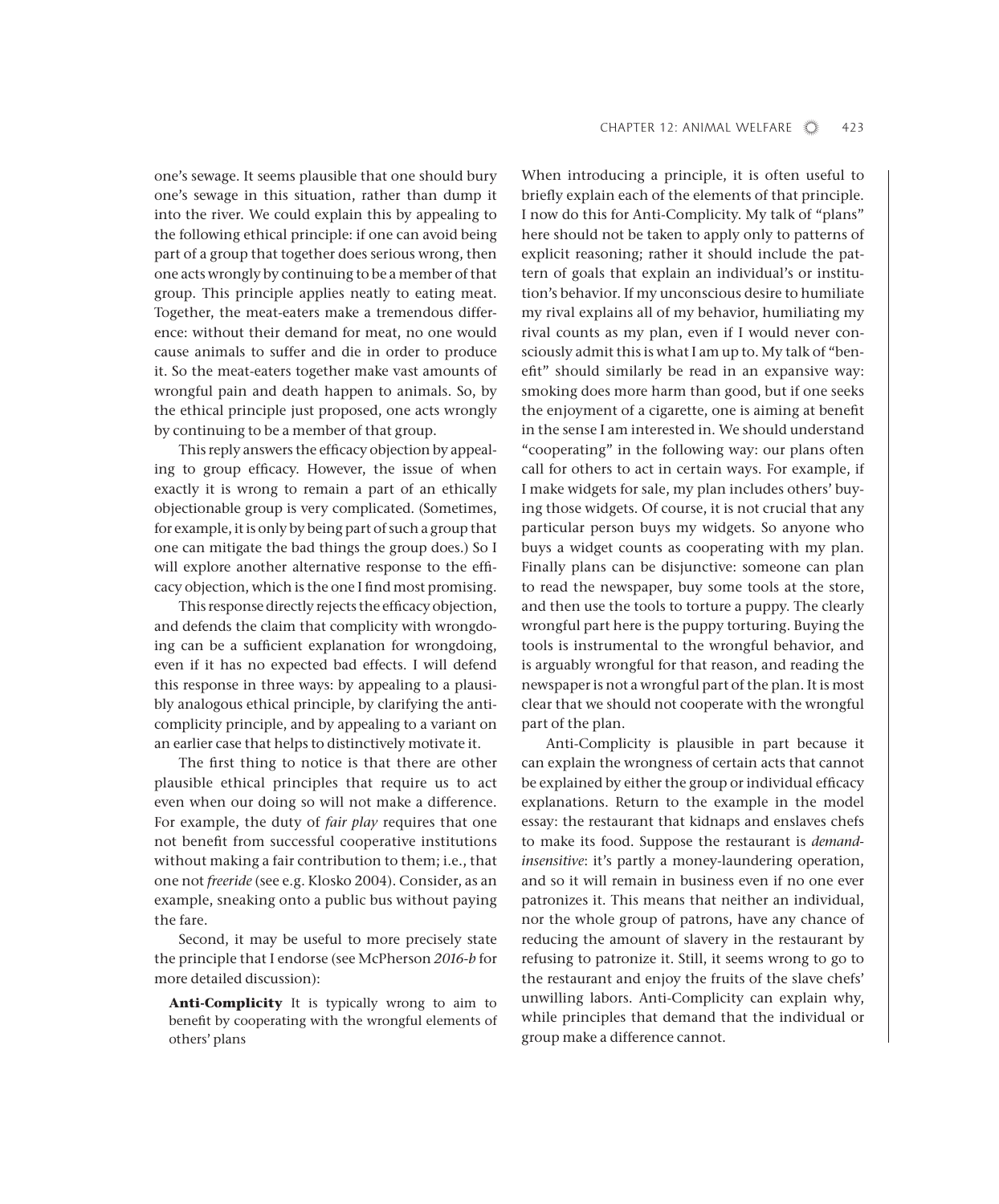If the arguments earlier in the paper are correct, the meat industry has a wrongful plan: to produce meat in a way that involves egregious amounts of pain and early death, and then to sell that meat. They do not, of course, typically sell it directly to consumers. But consumers buying meat is clearly part of their plan: for if consumers do not buy, then wholesalers will not either, and the meat industry's plan would not be economically viable. (This is why meat-industry groups sometimes advertise directly to consumers: to increase consumer-level demand for their goods.) So, in buying meat, one is cooperating with their wrongful plan. And Anti-Complicity suggests that doing so is typically wrong.

Of the three explanations that I have discussed here (individual efficacy, group efficacy, and Anti- Complicity), I prefer the last. However, it is worth emphasizing that, as with explanation of the wrongness of killing, it is not clear that these explanations compete. Rather, if each is sound, they could be complementary explanations of the wrongness of eating meat. This means that the objector has her work cut out for her. For each of the three explanations that I have discussed, she must either debunk the relevant explanatory principle, or argue that the principle does not entail that it is wrong to eat meat. For example, one might insist that individual efficacy is required for wrongdoing in these cases, and then argue against the Singer- style reasoning. I take this to be the most promising way to reject the argument, but to nonetheless be a very difficult task.

### **THE IMPLICATIONS OF THE ARGUMENT: VEGANISM**

In the previous three sections, I have considered several objections to each of the three premises of the model argument, and refined that argument in light of those objections. I now want to consider the broader implications of the argument, as refined. I will begin by considering two objections to the argument that target gaps between the premises and my overall thesis: ethical veganism.

An obvious but important objection at this stage notes that my aim in this paper is to argue for ethical veganism: the view that it is (at least typically) wrong to eat or otherwise use animal products. However, the model argument concludes only that it is wrong to eat *meat*. The model argument itself thus fails to establish ethical veganism. I grant this objection. However, the argument I have developed in this paper naturally extends to support ethical veganism.

The first point to notice is that it is possible to imagine farming with animals in a way that does not involve shortening their lives or making them suffer. My argument does not suggest any objection to using animal products made on such farms. However, when we turn from possible to actual animal farming, we find that my case against killing animals and making them suffer applies to almost all of the institutions that produce animal products (with the exceptions of some shellfish farms). The reasons lie in the interaction between biology and economics. Consider a single example: even the most humane dairy farm will typically produce as many male calves as female, and almost all of the males will be killed early, so as not to be an economic burden. That means that the central plan of almost any economically viable dairy farming operation involves raising cows to be killed (or to be sold to another operation, knowing the latter operation will kill them), a practice that I have argued above is typically wrong. And this in turn means that the overall argument I have proposed applies here: the core plan of economically viable dairy farms involves systematic wrongdoing, and I have argued that it is wrong to be complicit with such wrongdoing. But one would be complicit with such wrongdoing if one were to buy and consume the milk (e.g.) produced on such farms, and hence buying and consuming such milk would be wrong. This example generalizes to the institutions that produce almost all of our animal products: eggs, cheese, leather, etc. And for this reason I think that my argument supports ethical veganism as opposed to a requirement to be a vegetarian who merely refrains from eating meat.

A second worry about my overall argument is that the initial simple statement of the argument in premise and conclusion from in the model essay is misleading. In the preceding sections, I have emphasized various ways that this argument should be refined, but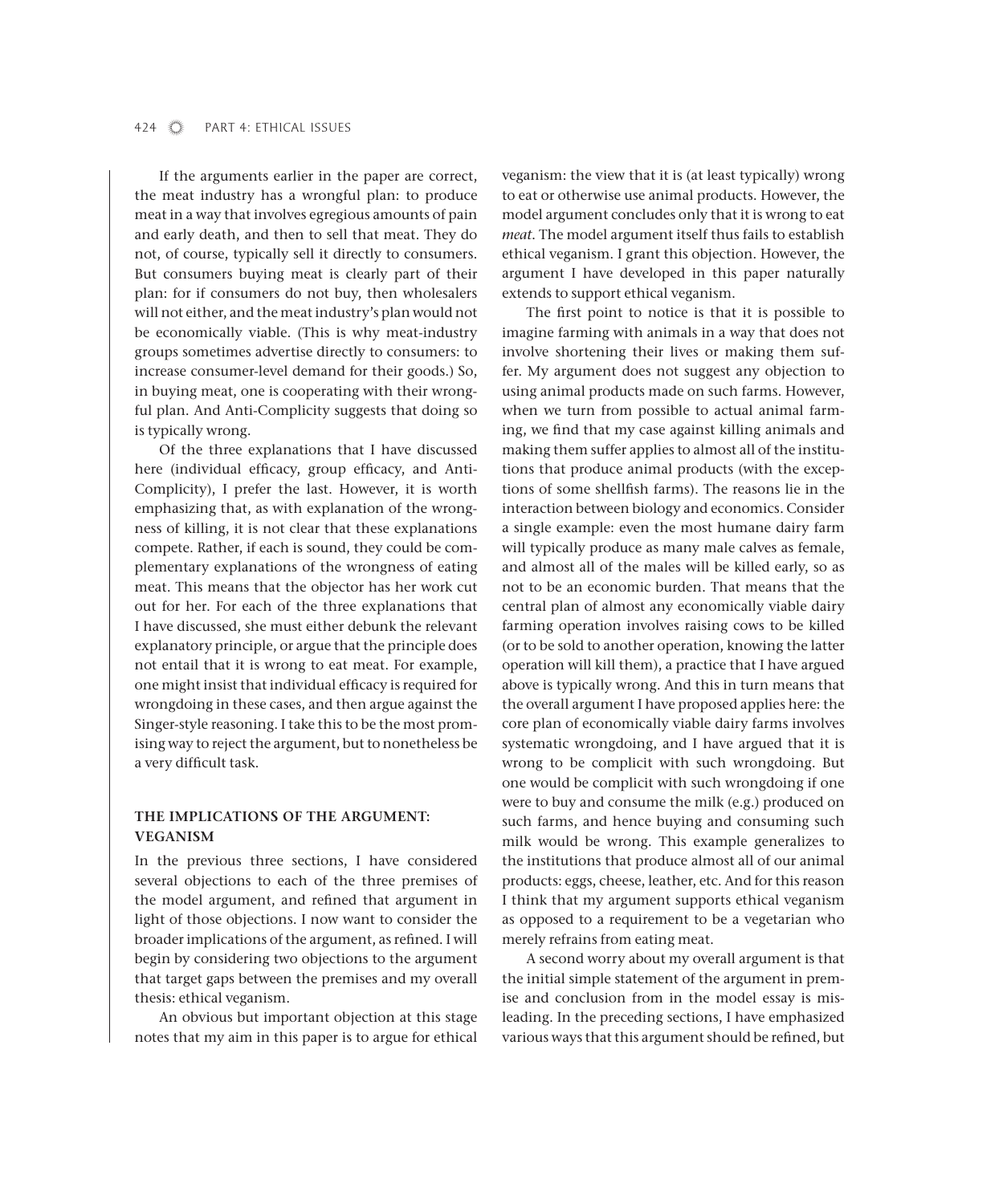there is a general worry that should be explored. The conclusion of the model argument emphasized that it is only *typically* wrong to eat meat. And as I explained in my initial discussion of Premise One, this qualifier should be read back into the premises. So the argument should look like this:

- 1. It is typically wrong to make animals suffer
- 2. If it is typically wrong to make animals suffer, then it is typically wrong to kill animals
- 3. If it is typically wrong to kill animals, then it is typically wrong to eat meat
	- C. It is typically wrong to eat meat.

The first thing to do is to verify that this statement of the argument, like the statement in the model essay, is valid. It is: the addition of the word "typically" does not alter the logical form of the argument, which is: *P, if P then Q, if Q then R, so R,* which is a slightly more complex variant of the classic *modus ponens* argument form. However, there are two connected worries about the argument as given. First, the reference to typicality points us at a range of ordinary cases, but every sort of exception that we have identified for each premise is an exception that must hold for the argument as a whole. The discussion has identified a raft of "atypical" exception cases: cases of making animals suffer to avoid ethically awful alternatives, cases of eating oysters and other animals incapable of experiencing pain, and cases of eating meat (like some roadkill) that was not wrongfully produced.

These cases do not exhaust the set of potential exceptions that the argument permits. And one might worry that as a result, the argument might be far too weak to support anything resembling veganism. To begin to see the force of this worry, notice that I have granted that human suffering and death may tend to be substantially more ethically significant than the suffering and death of non-human animals. This is because, as we saw above, killing you or making you suffer would be wrong for multiple reasons: some have to do with the awfulness of suffering, and the deprivation of your future, and others have to do with the ethical significance of your autonomy.

In light of this, my argument at least suggests that the most central and pressing human interests should typically take priority over the welfare of non-human animals. For example, my conclusion is compatible with the idea that we should typically harm or kill a non- human animal if doing so is needed to prevent suffering or death to a human being. This is practically relevant: in various times and places, animal products have been an essential element of the only feasible nutritionally adequate human diets. For example, in many parts of the world, owning a cow—or even a handful of chickens— can offer crucial protection against certain forms of malnutrition. I take it to be a virtue of my argument that it is compatible with cases like these counting as legitimate exceptions to the vegan principle.

At this point, however, one may wonder whether the case for veganism has any practical bite at all. After all, becoming a vegan involves a non-trivial sacrifice of real goods. Consider three sorts of examples. First, there is a sea of delicious animal-involving food, so as a vegan one sacrifices access to a range of interesting aesthetic goods. Second, food is deeply meaningful to many people, and animal products are centrally involved in many important cultural traditions and occasions. To be a vegan is thus to complicate one's relationship to those traditions and meanings. Finally, because shared values are central to many personal and professional relationships, veganism could be an impediment to such relationships, especially in cultural contexts where veganism is seen as threatening.

If the fact that veganism required one to sacrifice goods like these typically rendered omnivorism permissible, then veganism would not typically be ethically required, as I claim. Instead, it would be an admirable but non-obligatory ideal. However, I do not think that the sorts of sacrifices just mentioned suffice to make omnivorism permissible. The core issue here is how weighty the considerations in favor of veganism that I have developed in this paper are. The issue is complex, but I think that a reasonable heuristic can be derived from the initial example in the model paper: *some circumstances* would warrant torturing the stray puppy imagined in that example. But those circumstances would be comparatively dire. I contend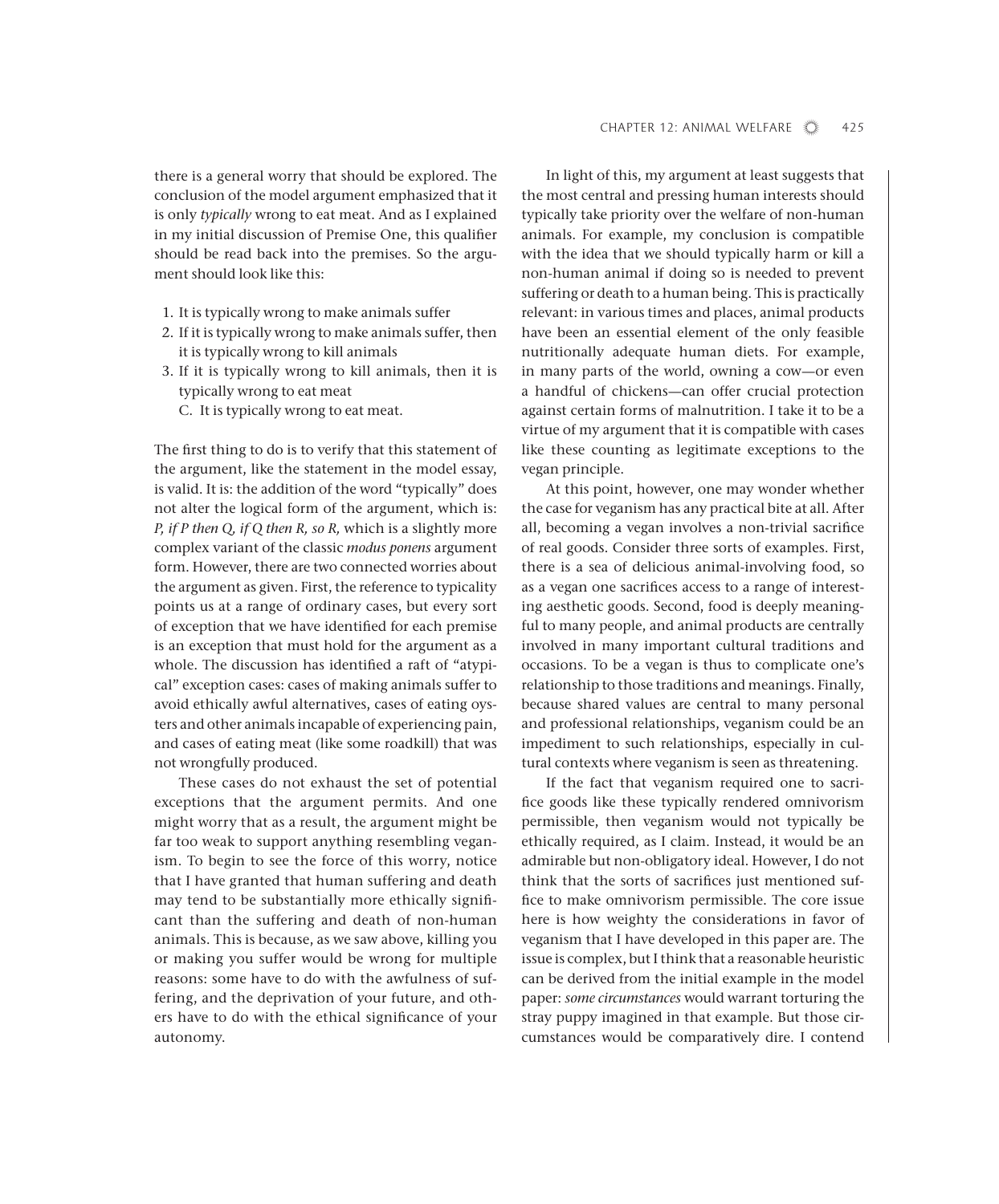that only similarly dire circumstances would warrant ordering the sirloin steak for dinner. And the sacrifices typically involved in becoming vegan, while significant, fall well below this threshold.

Challenging this heuristic would be yet another natural way to object to the argument of this paper. However, I think the heuristic is basically sound. And if it is, the argument of the paper suggests that we ought to eschew almost all animal products in almost all ordinary circumstances. We ought, in other words, to be vegan.

#### **PEDAGOGICAL CODA**

I conclude this paper by returning to my pedagogical aims: to aid you in thinking about how to make (and critically examine) philosophical arguments in ethics. In order to do so, I will review the basic elements of philosophical argument that I have sought to explain and illustrate in this paper.

The argument of the model essay began with a vivid *example*: the claim that it would be wrong to torture a puppy in a specific scenario. This case supported a *general principle*: that it is wrong to make animals suffer. The case supported the principle in part because the case seems *representative* of the principle. It does not seem that there is some unique feature of puppies that explains why it is wrong to torture them, for example. This principle was also supported by an underlying *ethical explanation*: it is wrong to cause animals to suffer, *because of how awful it is to experience suffering*. Although general principles themselves appear explanatorily illuminating, explanations and general principles can be different. One way to see this is to notice that there can be multiple good explanations of a single ethical principle, as in the case of the future-deprivation and autonomy- violation explanations of the wrongness of killing. In making arguments, cases, general principles, and explanations are likely to be the most important elements to develop. These elements should fit together in a rationally compelling way, and one good way to do that is to put these elements together into a valid argument, as I again did in the model essay.

In critically examining an argument, you might in principle target the structure of the argument itself: for example, showing that the argument contains some fallacious reasoning. Or you might challenge the ethical claims the argument makes about specific cases: for example, you could try to argue that there is nothing wrong with torturing puppies. (But I dearly hope you don't do that!) It is far more common for it to be useful to challenge the general principles and explanations offered in an argument. I have discussed several important ways of executing these challenges. First, it can be useful to look to extreme cases, to see if principles are really generally applicable. For example, the model argument appeals to suffering to explain why it is wrong to eat meat. But some animals (such as oysters) cannot suffer. So the model argument cannot explain why it is wrong to eat them. Second, it can be useful to see if an argument only works because it obscures an ethically important distinction. I discussed this issue using the example of the contrast between being in pain and suffering. Third, it is always a good idea to ask if there is a superior competitor to the general principle or ethical explanation offered in an argument. Examples of this strategy discussed above were the objection from contractualism, and the objection that autonomy violation is the best explanation of why killing is typically wrong. Fourth, a very natural objection to an explanation or principle is that it is *incomplete*. For example, I considered the idea that it is only wrong to deprive a creature of its valuable future *if* that creature is capable of caring about that future. And I discussed the idea that complicity with wrongdoing is only morally objectionable if such complicity can make a difference to the extent of the underlying wrongdoing. Fifth, another important type of objection to some explanations is that those explanations rest on false presuppositions. For example, I considered the possibility that most animals do not have valuable futures in the ethically relevant sense, because most animals lack rich enough psychological connections to remain the same moral patient from one day to the next. Finally, another important way to challenge an argument is to show that there is a gap between an explanation offered in support of an ethical principle, and the principle itself. For example, the case of eating blamelessly produced roadkill suggests that there is a gap between its being wrong to kill animals, and its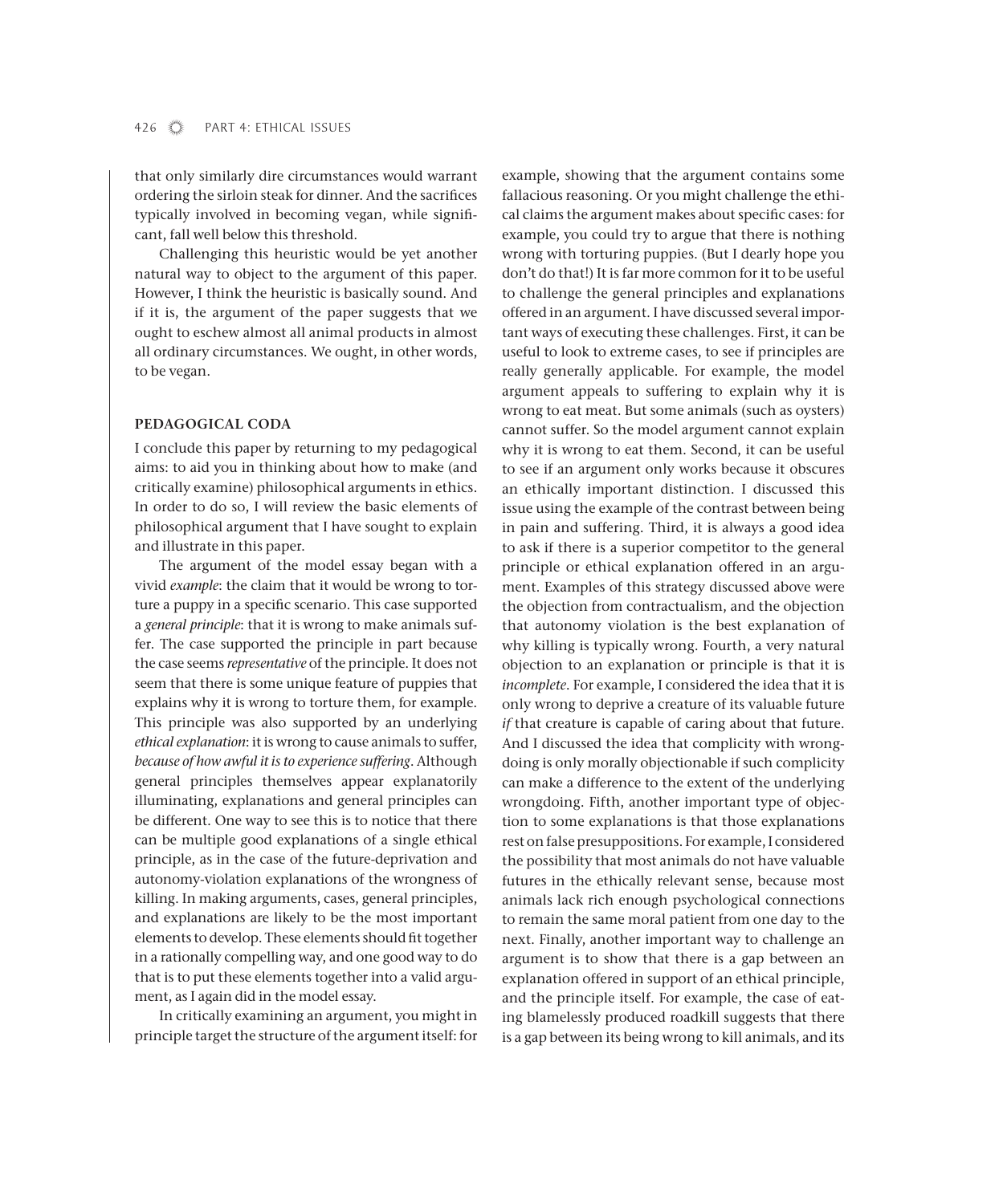being wrong to eat meat, because some meat does not come from animals that were wrongfully killed.

I take these to be some of the most important tools for critically analyzing philosophical arguments. However, there are many more to be discovered. One very good habit to get into when reading philosophical papers is to ask: what kind of argument is this? How is this author objecting to that argument? If you do that consistently, you will soon have a very rich repertoire of tools for evaluating others' arguments, and making your own. One final note about how to use these tools. Probably the most important place to use the tools I have discussed in this paper is in revising your own paper. Once you have a draft of your paper in hand, you should be merciless in carefully reading through it, asking: how compelling is this argument? How could someone reasonably object to it? Are their objections sound? In my view, it is most important to use these tools to examine arguments for the conclusions that you most care about. Only by doing so can you determine whether these conclusions are reasonable, or whether you are guilty of wishful thinking, only accepting them *because* you care about them.3

#### **NOTES**

1. This paragraph simplifies in several ways. First, in some arguments the premises (even if true) simply fail to support the conclusion, even given a charitable interpretation. Clearly demonstrating that fact can be a powerful way of objecting to such an argument. Second, some philosophers have argued that it can be legitimate to object to certain arguments as a whole, without criticizing either specific premises or the logical structure of the argument. For discussion relevant to our topic, see McPherson 2014 and *2016–a.*

2. There might, however, be other arguments that count against eating animals that cannot suffer: for example, one could offer environmental objections to how some such animals are raised or harvested, or appeal to the idea that simply being a fellow animal is morally significant.

3. One final bit of guidance: you should always recognize help you have received in writing a paper! I am indebted to many people for helpful comments and discussion of ideas related to this paper. These include Mark Budolfson, David Plunkett, Tyler Doggett, Andrew Chignell, Sean Walsh, Derek Baker, Tom Dougherty, Gideon Rosen, and Katie Batterman, to audiences at Rhodes College, Bowling Green State University, Charles Sturt University, and Virginia Commonwealth University, and to many of my students for discussion. I am also indebted to Liz Harman, whose talk about ethical vegetarianism first started me thinking systematically about it. Parts of this paper draw significantly on my 2014, and especially my *2016–b*.

#### **WORKS CITED**

Akhtar, Sahar. "Animal Pain and Welfare: Can Pain Sometimes Be Worse for Them Than for Us?" *Oxford Handbook of Animal Ethics*. Eds. Tom Beauchamp and R.G. Frey. Oxford University Press, 2011. 495–518.

Allen, Colin, and Michael Trestman. "Animal Consciousness." *The Stanford Encyclopedia of Philosophy* (Summer 2014 Edition). Ed. Edward N. Zalta. [<http://plato.stanford.](http://plato.stanford.edu/archives/sum2014/entries/consciousness-animal/) [edu/archives/sum2014/entries/consciousness-animal/>](http://plato.stanford.edu/archives/sum2014/entries/consciousness-animal/).

Appiah, Kwame Anthony. "Racism and Moral Pollution." *Philosophical Forum* 18.2–3 (1986). 185–202.

Bruckner, Donald W. "Strict Vegetarianism is Immoral" in *The Moral Complexities of Eating Meat*, Eds. Robert Fischer and Ben Bramble. Oxford University Press: 2016. 30–47.

Budolfson, Mark. "The Inefficacy Objection and the Problem with the Expected Consequences Response", *Philosophical Studies, forthcoming*.

Carruthers, Peter. *The Animals Issue*. Cambridge: Cambridge University Press, 1992.

Cohen, Carl. "The Case for the Use of Animals in Biomedical Research." *The New England Journal of Medicine* 315, 1986. 865–869.

Descartes, Rene. *The Philosophical Writings of Descartes Vol. III*. Ed. and Tr. John Cottingham, Robert Stoothoff, Dugald Murdoch, and Anthony Kenny. Cambridge, Cambridge University Press, 1991.

Hájek, Alan. "Heuristics for Philosophical Creativity." *forthcoming* in *The Philosophy of Creativity*. Eds. Elliot Samuel Paul and Scott Barry Kaufman. Oxford: Oxford University Press. *Cited as forthcoming- a*.

——. "Philosophical Heuristics and Philosophical Methodology." *forthcoming* in *The Oxford Handbook of Philosophical Methodology*. Eds. Herman Cappelen, Tamar Gendler, and John Hawthorne. Oxford: Oxford University Press. *Cited as forthcoming-b*.